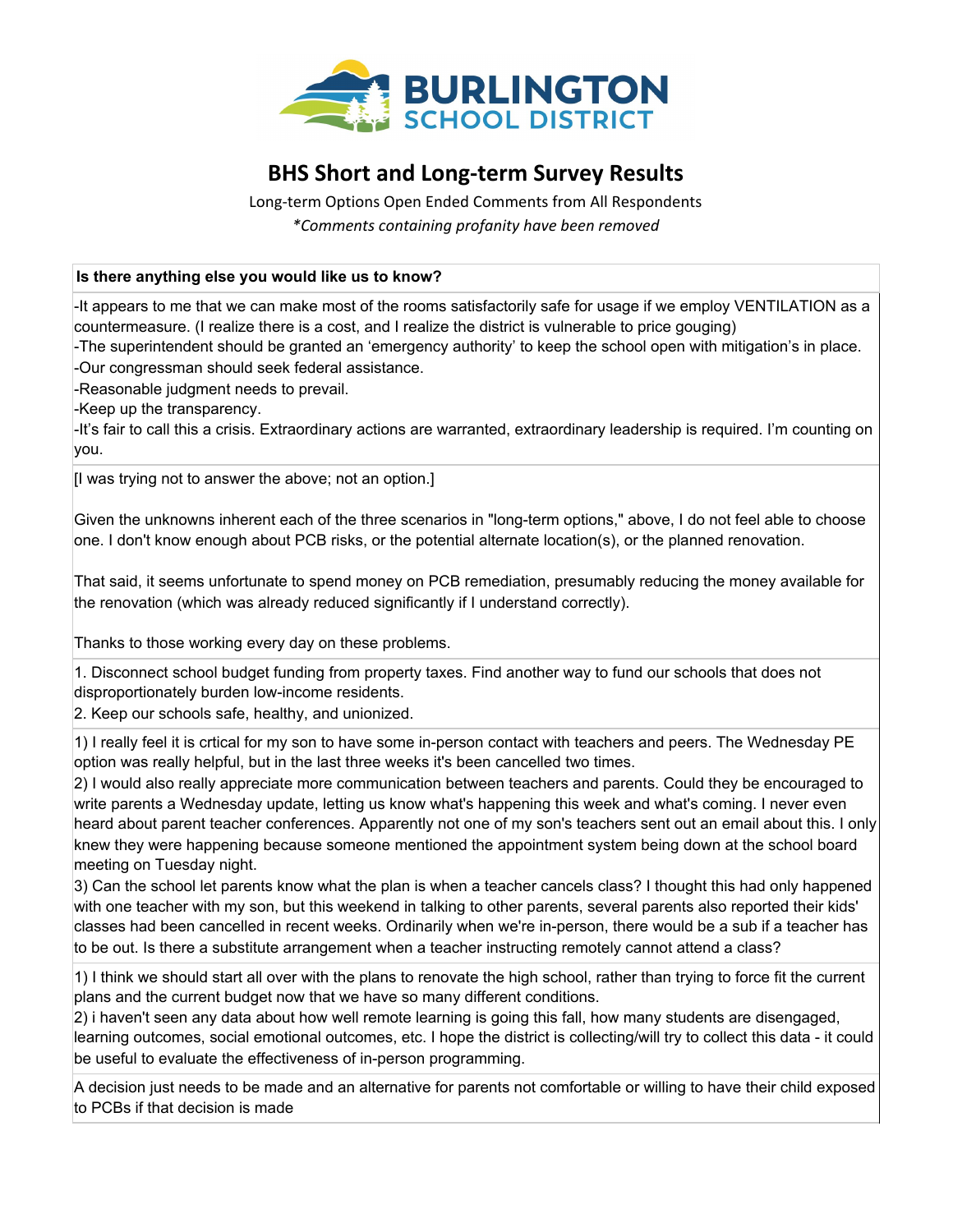A guy walks into a public meeting in Burlington. He is clearly from somewhere else. "I'm thinking of moving my family and business to Burlington," he says. "What can you tell me about the high school?"

What do we tell him?

Act fast

After the loss of foreign language due to COVID and the hybrid model (both my kids were unable to get class in a foreign language - either first year Spanish or level 3 German, even after repeated discussions with the school counselors), it would a pity and huge disservice to the kids not to have labs for science either. I would hope that the alternate location would have labs for science. I realize this is a huge ask but it is also necessary. They are experiencing such a loss being out of school, mentally, socially, emotionally, and educationally.

all four of my children graduated from BHS as well as my wife I feel bad that the grand children of ours are being cheated out of a very important part of their lives partly because of covid 19 pandemic but by poorly run people I find it ironic that after being closed for many months when they are going back to school this problem pops up .

Although this is an unfortunate and challenging situation, I think the health of students, teachers, and staff are paramount. I also believe that this provides an opportunity to create a new long-term vision of what we would like BHS/BTC to be, including the modern amenities and location of the buildings.

Am upset that you all have let the "Open BHS" group push that first option onto our table without any conversation (as far as I can tell) about long-term effects of air quality on faculty and staff who have been at BHS over time and reconsideration by health department--feels like a bullying situation that does not account for the interconnectedness of our community.

Am very very very frustrated that when bhs went remote last march there was no attention paid to fixing the pcp problem while the school was essentially empty for 5 months.

An immediate solution needs to occur. Other suggested areas include the old St. Joseph's school, Cathedral church downtown, memorial auditorium?

Another alternative was proposed, that an existing building in the area around the current BHS location be renovated as a site for the new school. Yes, I support moving to an alternate location, the health of students and school employees should not be put at risk in the current building.

Any thought of renovation should be put on hold. Remediation of the PCBs needs to happen ASAP. Once the students and teachers are back in safely, then take up the renovation question again.

Are all other schools being tested for the same substances in the near future?

Are we closer to getting a facility for our students or do we still have time to consider?

As a BHS alum, I've seen the schools challenges and support big upgrades.

As a Burlington resident whose property taxes are already five figures, I've thought long and hard about how to fix BHS and avoid a substantial further hit to taxpayers. I would like to see a new BHS academic building that housed MOST of BHS and BTC and ONTOP built on the baseball and field hockey fields, next to North Avenue (between North Ave and the athletic stands). I understood that was originally explored and would cost \$120mil. To reduce that cost, I would like to see A building preserved (PCB tests have been good in A) so the current gym, auditorium, music areas, weight room/athletics and some A classrooms (like Colby's and aviation) could be used, hopefully reducing the \$120 mil price tag. Central office and EEE could be moved to the top floors of A building, with recess areas on the North side of A building, as cafeteria area and BHS admin would now be in new building. To defray the cost of the new building, sell Ira to UVM or to the UVMMC for office space. Also, knock down all other BHS buildings and sell them to a residential developer to help defray the cost, as the views are tremendous and would fetch a high price if condos were built on the hilltop above BHS/A building (the view from my classroom in C building is a million dollar view for sure, as I can see from Mt Mansfield to Sugarbush to Mt Philo from my desk). Give these new residences the ability to get environmentally friendly heat from the existing wood plant.

As a drama club kid, I feel as though the auditorium and school is like my second home. Since I am a junior this year I really want to return before I graduate.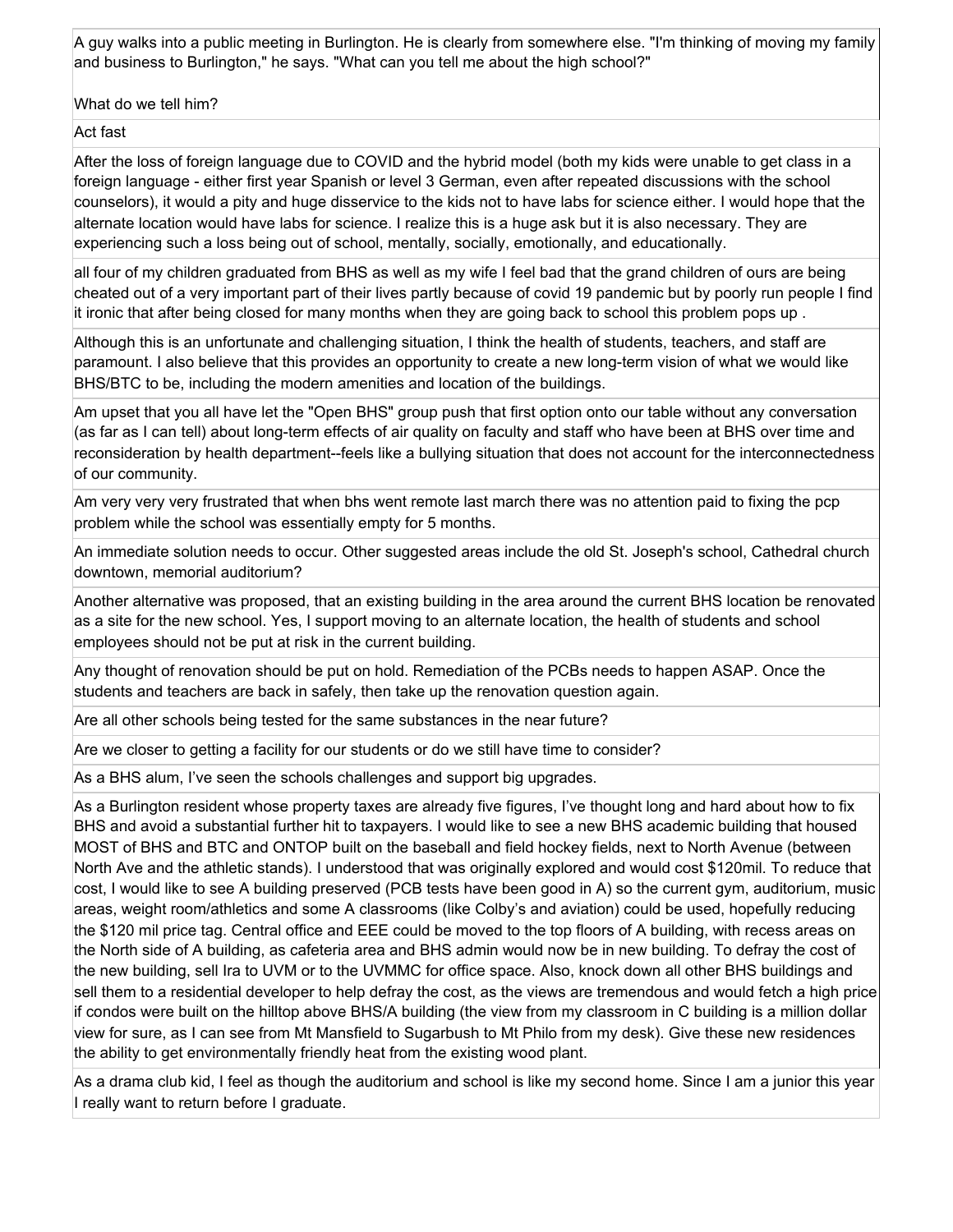As a parent of a child who has already survived childhood cancer I don't want him anywhere near that building. The push to return immediately is some of the most entitled BS I have seen. It stinks of the same nonsense as anti maskers, anti vaxxers and deregulation nonsense. Please listen to the health department.

As a parent of an 8th grader, I am concerned about where you could possibly house the entire school for the next 2-3 years and if this is realistic or I should be seeking alternatives.

As a person who had cancer at a young age, I find it imperative to do everything we can to protect our children from known environmental toxins. It is a horrible diagnosis and I don't want to be afraid to send my daughter (now kindergartener at CP Smith) into a building that has such known toxins when she becomes a high schooler. It is unfortunately our responsibility to do it right this time around and ensure the buildings that house our children for so much of their waking hours are safe and healthy environments.

As my daughter is a senior from another district and her tech program has a location for at least 2 days in person I don't feel I should weigh in on the HS plans. I'm just so grateful that BTC found alternate locations so some in person learning can happen. We'd love more days in person but are not complaining with the 2 days at all. Better than none.

As the parent of an eighth grader, who has struggled to maintain and grow social connections due to being out of school because of Covid restrictions, it is important to me to have him return to school in person full time as soon as possible. This will allow him to build the social community that is so crucial to adolescents. Furthermore, we purchased our house because of its proximity to the highschool, which would allow him independence in traveling to and from school- another important aspect for adolescents. Though the presence of PCBs is concerning, the low levels in comparison to what is allowable by other states, WHO and the EPA makes this less alarming to me.

As we know now the communication and lack of transparency by the administration have caused a diminishing of trust in parents. Communication now should have the regaining of trust as a main goal and should therefor be more frequent, information given immediately . Finding out the state of affairs through the press first is really unexpected.

At this point, a new school would seem the most prudent action. Why put more money into an outdated facility that faces unknown contamination risks. However, I also think it would be acceptable to continue at the current location (in parts of the building were AQ risks are low) while a new school is built, possibly in phases, next to the current school. I think the current location should be maintained if a new school is built

Being remote is not an awful thing. These kids will be in college soon and being able to adapt is huge. I believe that any type of lab or project should be in person.

Best option: bland a and c above. re-test buildings. Return students to safer buildings, temp location for others

BESt to start over. So many things were done sloppy and design was wrong from the beginning. Please Please take your time, and build to last.. My high school is 150 years old. and was built to last. Add lots of color and FUN design. Build outside the box, include artists in design. Sustainable. Reuse what you can of present building.

BHS has a the most beautiful location, sports feals and tech center in the state.....

Bite the bullet now and be set for 50+ years.

BTC curriculum has been distributed throughout the community - good news and finally!

build it in the pit down town

Butlington has a unique opportunity. We are a community minded city and consistantly support school budgets and the district. We could find a city owned property that would be more central and accessible to students while including the entire community in the process. How about rethinking the Moran plant sight? We could wow our tourists with our highschool on the water. We could really show off our commitment to our community, proudly. I know there are professionals with children in bsd who would be eager to share their talents for planning and building a modern, safe and environmentally conscious building for students and faculty to grow and develop genuine knowledge and experience for our future, which is our young people. Our students can be involved in the process, from planning the new building to planning and implementing a better use for the current bhs property. The pandemic has brought us all to a precipice where we can step forward and envision a better future, not a remaking of past attempts. We can show all these new residents who are arriving in the wake of covid how we deal with our problems. Together, with encouragement and respect and hope.

Can UVM Complex Systems grad students help devise short-term in-person solutions?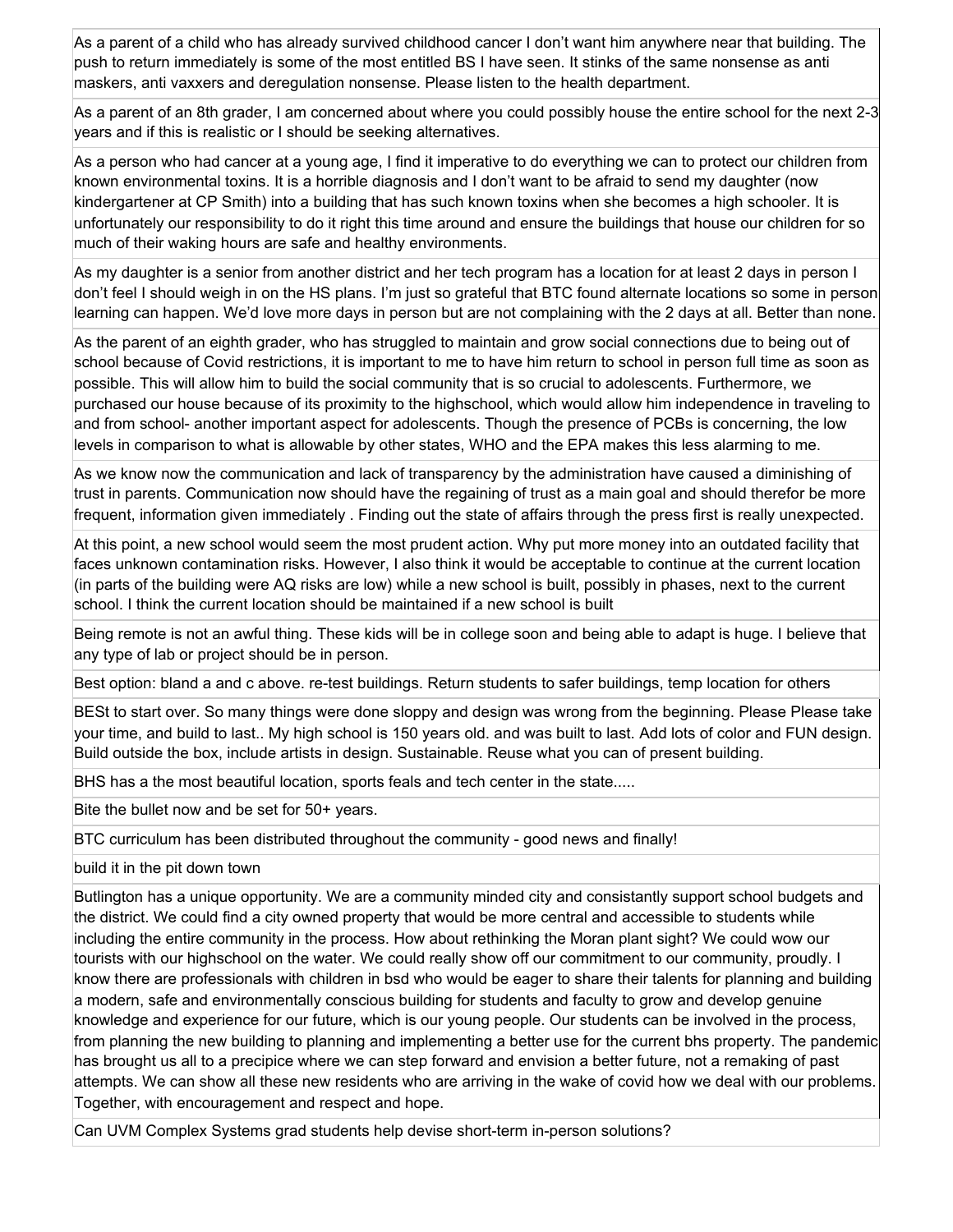Can we look at the cost of buying & building onto the Macey's building or building on the site of the Mall. When we look at 21 Century learning our kids would be right by all bus lines and in the middle of downtown, this would make deeper learning far more accessible for all our students.

Child is a sophomore. 2 to 3 years means the rest of her schooling.

Child is struggling and failing due to remote learning

Childcare for Wednesday would be challenge for some.

Clarity about PCB levels in all BHS buildings.

Clarity about PCB levels in all buildings of BHS. Plans to test other BTV schools?

Closing BHS at a time when our COVID cases are low and we are at Step III of the AOE's reopening plan is such an unfortunate, wasted opportunity to maximize in-person instruction. We have lost 2 months. Who knows how long our low-COVID period will last and how long the district will be able to operate at Step III? Let's get back to in-person instruction NOW, while we can.

Community needs creative ideas to connect students now is needed. HELP

Concerned with compliance for our students in special education if we move to in-person learning one day a week. This would put us into a hybrid model, which was originally designed for two days, rather than one, and was modified in IEPs as such.

Consider allowing parents to send their kids to other districts.

Consider proactive measures to ensure graduation for high schoolers who have struggled with engagement during remote learning.

Construction/renovations often take longer than expected and are not environments suitable for learning. Our students need less upheaval in their educational setting. Doing so is costly, but necessary.

Cost needs to be taken into consideration. If the alternate location in the second options would decrease costs associated with construction of the (necessary) new school I would support that.

cost of building a new high school and tech center.

Could build new school or do renovation, whichever makes the most sense considering all aspects including cost.

Covid- we should not be in person. Schools should all be fully remote k-12

Creating an improved BHS (either the planned renovation OR a new build, whichever is more appropriate and cost effective) should get moving in high gear ASAP. Let's not let our idea of a better building (hopefully in the current site) be shoved aside so we can get students back in the current building quickly.

Current BHS is not acceptable for people with disabilities. We have zero interest or investment in attending school at the current high school due to safety concerns and accessibility limitations.

Decades of students have attended BHS with no problems. Get these kids back in school, we are damaging their future far more than the risk from PCBs.

Depends on alternate location. Would like my kids to have a HS experience if possible. Not "your" fault, but it's an unreal situation.

Disappointed with timing of PCB discovery and the delay in announcing it.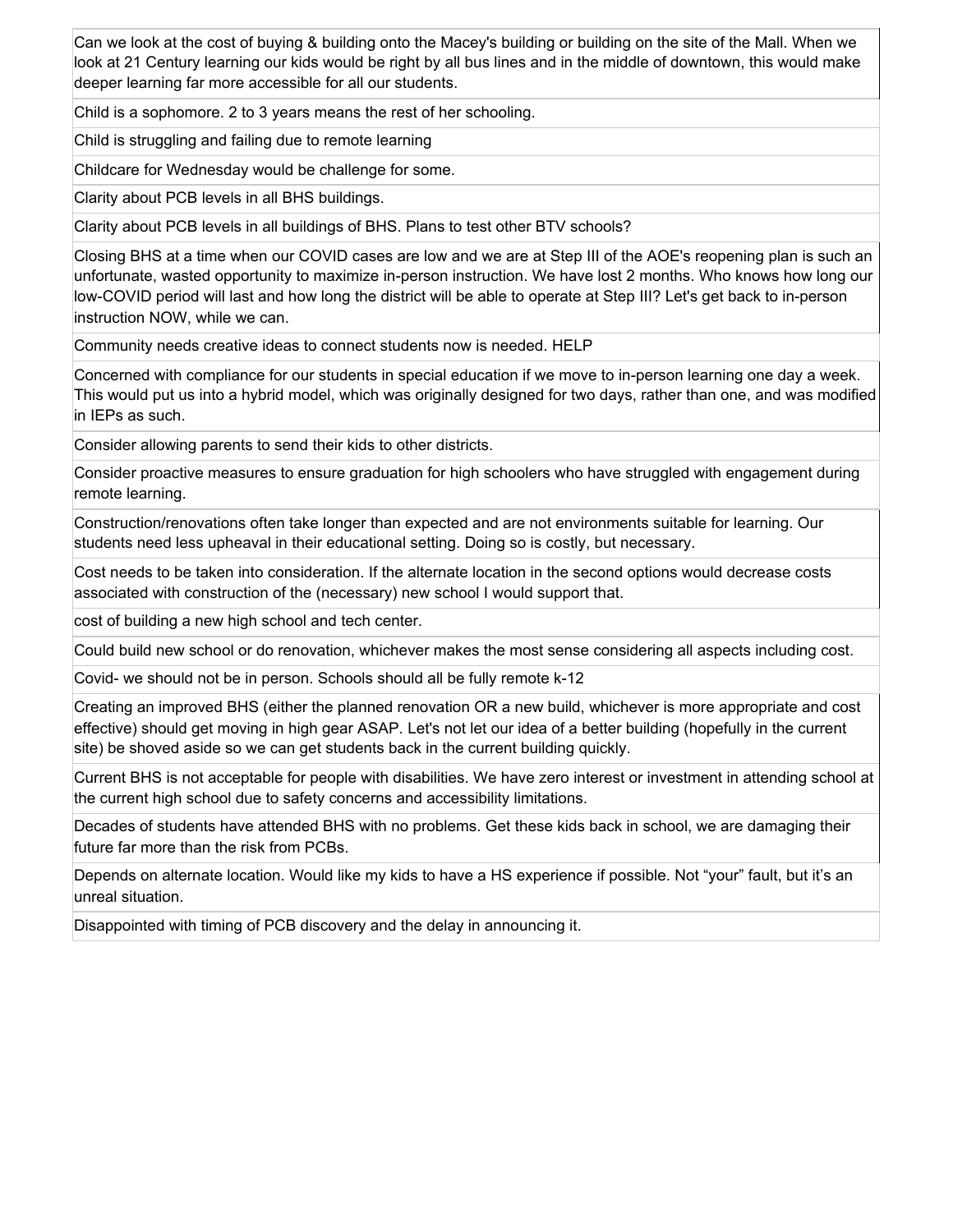Disclaimer: BCD really needs to focus on HOW surveys are written. The survey that went out about the back to school question in the summer was confusing and full of leading language. I would recommend you reach out to Mark Dillenbeck of OCM Market Research (https://ocmmr.com/who-we-are). Putting in a statement that says "disregarding recommendation for closure from the VT Department of Health and the Environmental Protection Agency" clearly shows bias against that option. If you have already come up with your conclusion is about the result you want, don't ask people for their opinion.

That being said...

This is all about trade offs. Lives are being lost right now by not having students in class at the high school. Kids are going off track, they're losing opportunities that will not be able to be replaced in the future. Classes are happening, friendships aren't being made, shared experience is not happening etc. You can never hit refresh on your freshman year of high school or your senior year, or any time in between for that matter.

What's more important? The missed experience and the long term impact of that to the people who are impacted by it? Or the fact that we have a building that probably has been contaminated for years and, now that you know about it, is not habitable?

I'm sure there are many people who will line up against using the building. Teachers unions, litigation attorneys and those, for who safety-ism has no end.

I would give two options. Let folks choose what they're most comfortable with

1) Open up! Come back, use the building. Make reasonable, cost effective efforts to improve air quality during the renovation. Let kids go to school.

2) Stay remote for the entire duration of the renovation. Parents and kids who chose that option can mitigate any potential harm from the PCB's.

My only caveat: If the cost of tearing down the entire thing and building new, from scratch, is roughly the same as the renovation, then that's a compelling option. I suspect that's not the case. You give a clear indication above that option 1 is fraught with "risk" (disregarding recommendation for closure from the VT Department of Health and the Environmental Protection Agency) and yet don't put a dollar amount on the renovation (\$70M last I heard) or the cost of building new (unknown, I imagine). Which is one more example of BSD needs to solicit professional help when generating surveys to the community.

Most of all: I feel sorry for Superintendent Flanagan and the entire team at BSD. Clearly you're battling a war on multiple fronts between this and COVID. Thanks for all you're doing. Seriously!

Disregarding information from the VT Department of Health and the EPA would not be wise and does not thoughtfully take into account the health and well-being of the students and teachers that would have to continue their learning in this unsafe environment.

Do a PCB remediation asap and have the kids back at school this year for in-person classes.

Don't make me go!

Don't throw good money after bad

Eager for my kids to be back in school

Either moving out for renovation or for a new school decision is dependent on details of both that I do not have. But either choice, depending on those details, is preferable to moving back now. The health risks are serious, should not be ignored, and it seems that the related risk of suit could plague the city and District for years to come. It's incomprehensible to me that such a step is even being considered.

Either of the two last options seem too to me. I am firmly against disregarding recommendations for closure.

Encourage independent study and internship options and alternative education paths that are less dependent on the classroom and talking heads. Allow programs to run year round. Insist on accountability. Engage the community for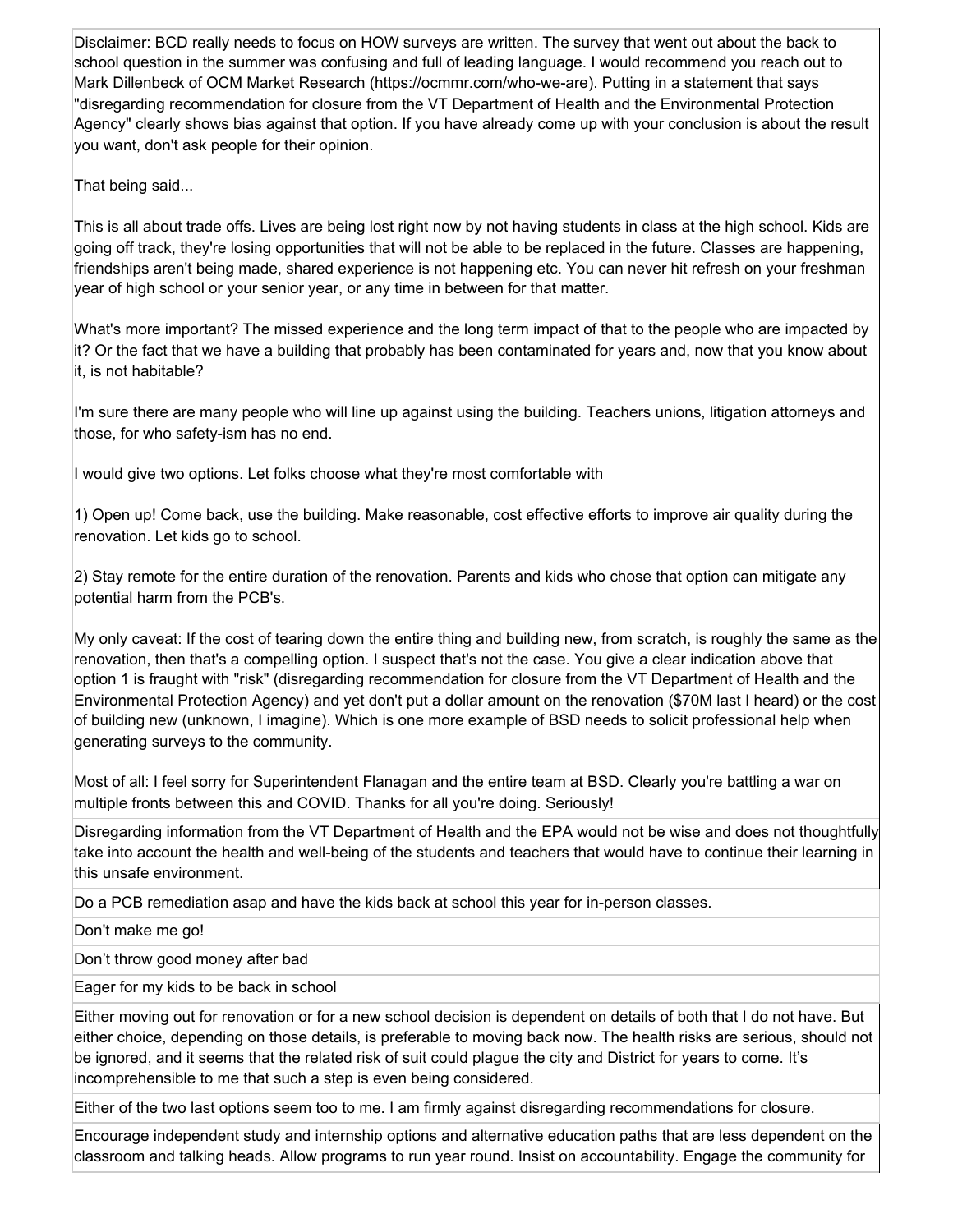support (of BTC and other internships etc). When the new facility is built, plan for year round all day and evening and weekend use for the Community and the students....include dentist, and health care offices, clothes exchange, barber, retail, cafe that can be student run along with community spaces that are used all the time.

epicness is epic and dont put our teachers and friends at risk because asmll groupof parents are trying to overthrow the government

Evaluate all schools for PCBs. Fight for state aid for school construction NOW!

F building should remain closed. However, Hemorrhaging funds when BHS is below Federal EPA standards? It just makes sense to re-open

### FIND A SOLUTION ASAP! GET THE STATE INVOLVED1

First and foremost, it is irresponsible to move back into a known sick building, and I absolutely disagree with the group of parents who 'thinks' that somehow they know better than the state, EPA, and scholars of PCBs and public health believe. Second, I have never been a fan of the results of the revisioning project--I see a lot of traditional thinking there as opposed to real innovation in the use of space for education; plus, I am not at all enthusiastic about the disruptions my two kids would have to their learning because of all the construction in their midst over the next years. The main reservation I have is about putting out another bond, especially during troubled economic times, which I fear would get turned down. But I do believe the best option is to tear it all down and begin again. If it is deemed impossible, I would accept moving to an alternate location and then, when the school is fully renovated, bringing them back.

First and last long term options are not really options: First option is not realistic because you can't move back into the building unless VT Department of Health allows it and it doesn't seem likely that they will (but if they did we would send our son). Last option is not available without raising at least \$50Million from sources other than additional city bonding. Additional bonding is not realistic because it would make taxes unaffordable for taxpayers, and because there is not enough capacity in the city debt policy for additional district bonding.

First, thank you for asking the question and giving us the option to respond. Second, please do not continue to keep our kids out of school. Our children deserve to be back in school this semester. Let's be clear, this is not about childcare at their age, this is about their overall wellbeing. Waiting is not an option if we want our kids to be truly be safe and successful. The science does not match the recommendation and it is negligent to continue acting as if it does, especially when the opinion of Sarah Vose is misleading and causing unreasonable fear. The repercussions of keeping kids out of school far exceeds the risk factors being presented by the PCB's: Mental Health, suicide, social isolation, non-stop screen time, lack of structure/routine, lack of education, unlimited hours in abusive homes, increased drop out rates... the list goes on. I would give my life for my children and would never consider putting them in a position where their safety was at stake. This is not that. If COVID has not stopped children across the state from going to school, the true level of PCB's should not either. I can't watch my well-rounded, happy, adjusted kids continue to be lost within the empty shells this decision has created. They are further isolated than every other kid in Vermont whose parents didn't choose the fully remote option. This can't go on. I beg you to get them back to school in whatever model will get them back at a site during November. January is too far away.

For the aviation program, being at the airport is better than being at the BHS campus.

For the middle schools, Wednesdays should rotate back and forth for in-person learning. At least every other week getting kids there three days a week is important.

For us, it really depends what/where the alternative school building is. We don't want our student going to another location that is just as un-ideal. The kids and our community deserve a new BHS. Tear it down and start over

get kids back in person ASAP before pandemic makes that impossible and they loose the whole year. Make sure there are spring sports.

Get school back to normal..even if you have to have parents sign a waiver.

Get them back in the high school. This is absurd. One person shuts down a school of 1,000 students. Ridiculous and so are my taxes at 30k per year with NO SCHOOL!!!!!! What more do you say to that????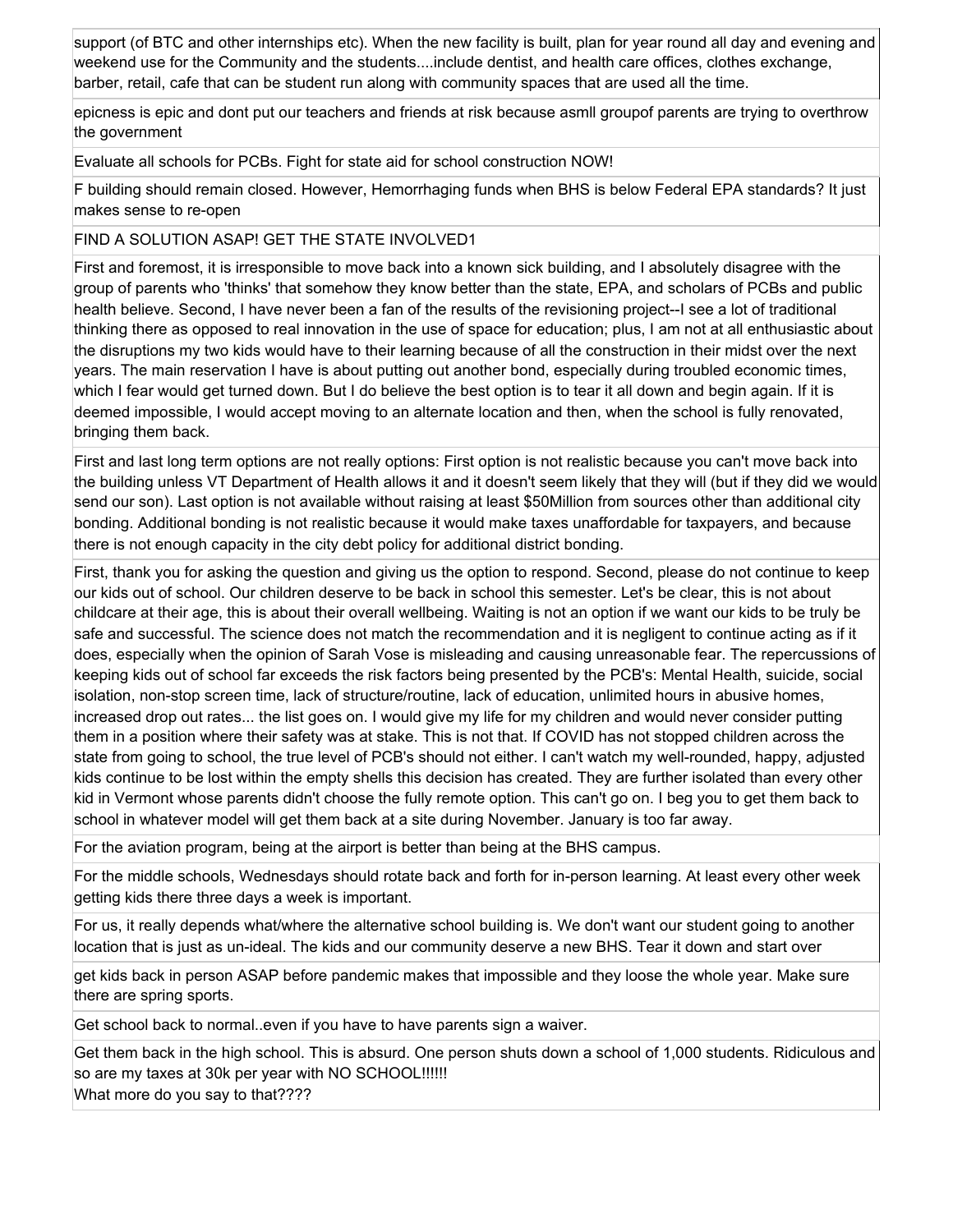Get these kids back in school and focus on the primary job of the School District...EDUCATION! The School District cannot be the "catch all" for parenting, social issues, sustenance, etc. The amount we are paying in property taxes to have these kids sitting at home on a screen is criminal.

Go by the Federal standards for PCB,s,Vermont standards are not realistic!,they should never have been adopted by the legislature;If they tested other Vt. schools I wonder how many of them would fail the Vt. standards??

Going back to BHS seems like an attainable ask. It gives me serious anxiety about my health and the health of my coworkers.

Got to stop messing around and get a new school. Too many years of talking about it. Our kids need it. Our city needs it.

Group virtual learning has been a completely ineffective modality for my child with academic learning disabilities. He can't take in the information in this format. This is of no fault to him or his teachers (who have been remarkable, by the way). He is getting 1:1 support that seems to be keeping him from getting even further and further behind his peers but without that it would be a complete disaster.

Has anyone considered buying portable classrooms? A quick google search suggests they cost about \$100,000 each (I have no idea if that is accurate, but presumably you could find out with a few phone calls). If it is accurate, for the \$3M BSD is thinking of spending to retrofit Macy's, you could buy 30 portable classrooms. Set them up on BHS campus or in North Beach camp ground. And then gradually use more parts of the BHS building as they become safe to use. And the school district can eventually reallocate the portables to other schools as needed in the future. I am frustratd by everyone's lack of urgency to get kids back to something normal or even back to something not awful.

Has someone purchased the YMCA? Is that space available or I know many staff from DEALER.com are working from home and that is a beautiful, large building on the bus line. Would any space there be available? Also... the Hula building (old Blodgett building)... would they allow BHS to utilize any of their unused or unleased space? I know this is a challenging time to be making these important decisions. THANK YOU for asking for our input. Sally Hayes 578-1279 skhmustang@gmail.com If there is any other input or ways to help as a former parent, please let me know! I would love to participate. I love BSD! My three adult chikldren are thriving adults thanks to their K-12 learning in our schools.

Has there been serious consideration to working with the city to relocate the high school to the Mall property downtown? The property is centrally located, near the commuter station which would get a nice boost from frequent student travel, and there are playing fields nearby at Champlain and UVM colleges (assuming an agreement could be made). Perhaps this is also a way to repurpose Memorial Auditorium while we are at it. Given the funds already set aside for a state of the art High School, why not work closely with the city to kill two birds with one stone?

Have all the students work on building the new school. They will learn a great deal, it will be great exercise, and it will save the district some money. In fact, have the students help choose the architect, help design it, help choose the general contractor, and build it. What a learning experience! Plus we'll undoubtedly end up with a better school.

Have parents sign a waiver to have students re enter school knowing the conditions and will not file claim in the future if health issues and upgrade ventilation system in the meantime

Having school for the majority of my child's high school career in an old department store is not acceptable.

Having school online all the time is very difficult for high school students and their mental health! Also, a lot of students do not turn their camera on, and this makes it extremely hard for teachers to teach. I think it should be expected that cameras are on (unless there are extreme circumstances).

Having the high school inaccessible to our students feels like yet another gut punch during this crazy year of multiple gut punches. Losing the school space has been bad for kids, family, neighborhood and city. Now is the time to fix it for the long term. Find a way. Build a new school.

How about they return to the school now for the remainder of the school year while an alternative location is found for the next 2-3 years.

How are students with disabilities being prioritized?

How can the community provide any meaningful feedback without projected costs and how those costs will be funded?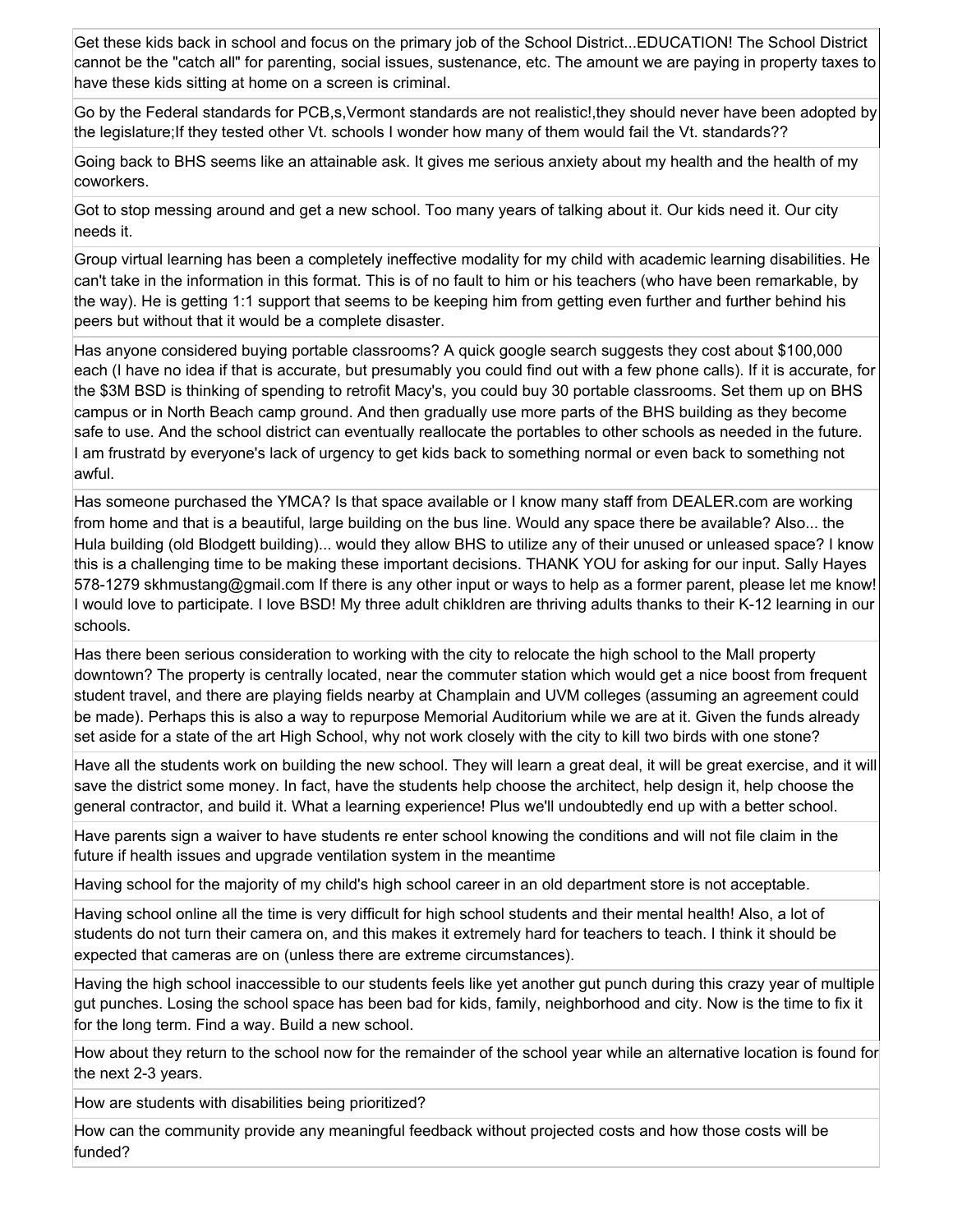How much more money in my city taxes is this going to Cost us?

I absolutely do not support disregarding DOH and EPA recommendations and moving back into the school in the near future. I greatly prefer either of the other two options.

I absolutely OPPOSE building a new school. We can't even get our roads fixed, much less pay for a new school to be blunt, I had children go through the system so it pains me to say this but it is NOT an option in my opinion!

I adore the BHS location. It introduces the New North End & the school/students take advantage of the beach! Also, that turf is young & the view of the grounds from North Avenue is stunning. This is a great opportunity to provide our Burlington youth & residents with a learning environment that students look forward to entering... I say keep the location & update the school!

I agree that current threat of students mental health and well-being is greater than PCBs. Although I understand this may not be the best option I just really want to see our students ASAP.

I agree that the longer term plan should include in person instruction, but do not understand the push for in person instruction during this pandemic.

I also feel that this decision should lean most heavily toward the desires/concerns of staff and students (families) that will directly be impacted by this decision.

I am a BHS and BTC parent (survey doesn't give that option). Both my children (and myself) went to pre-school at BTC. My oldest is a senior and a tech student at BHS and my youngest is in 8th grade at Edmunds. I am concerned about the years of exposure and think that all Burlington schools should be tested for PCBs. BHS is not the only Burlington school build prior to 1979. I also think that is is hard to choose between "planned renovation" which I am guessing is the "re-envisioning" and a new high school and tech center without knowing more details. Bottom line is that if the school is not a safe environment due to contamination, students and staff should be elsewhere until it is.

I am a grandparent of a BHS student - there is no category for that.

I am a parent of a 5th grader, and have been hearing parents of my daughter's peer expressing concerns about whether there will be a high school built in time for our kids to enter 9th grade. District leadership needs to find a way to telegraph some hope to families of younger students, or those families will begin to consider leaving the district.

I am also a district parent. I do NOT wish for my daughter to attend High School in an aging, toxic, antiquated building. The city of Burlington should put energy, focus and money into building a state of the art, energy efficient, accessible, NEW building. I'd love to see this building in the old mall pit - which has been a disaster for the city of Burlington since an entire neighborhood was razed to build it. A new high school in that space could unite the city of Burlington around a common purpose -- public education. Educating our young people should be the number one goal -- NOT a giant monument to consumerism. The athletic fields can stay where they are. Many urban schools have this type of set up. The mall pit as a HS space has many advantages, including being right on the bus line. Urban schools in the center of cities increase opportunities for our young people.

As a BHS staff member, I do not want to risk my health by continuing to use the old BHS. I do not think merely renovating the building will address all the issues that the building has. It should be razed and rebuilt.

In the interim, I think UVM and Champlain have a responsibility to the city of Burlington and should be a source for help with space.

I also believe that we can really use this time to think outside the box and think of the city itself as a school -- BTC is equipped for this type of thinking, but there is no reason why BHS can't do that either. More place based learning/more BCL type classes. HS doesn't have to be defined by the building. I know there is tremendous push for BHS to be in ONE building, but in these particular times, as the new building gets built (fingers crossed!), we can really rethink how school is done and where it is done.

THANK YOU - as a Burlington resident, parent, and BSD employee, I appreciate the hard decisions at hand.

I am also a parent of a 6th grader at HMS.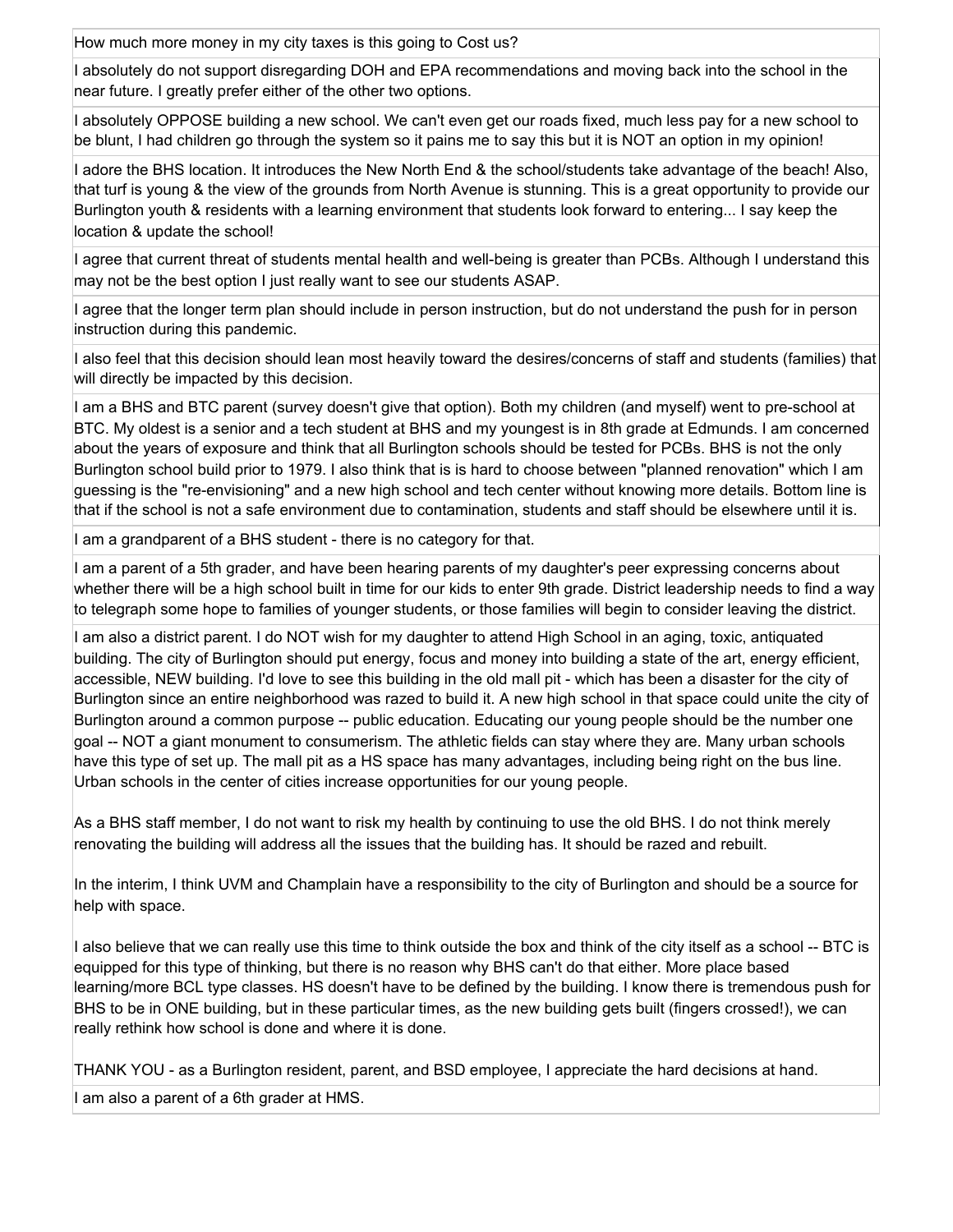I am also in support of building a new HS. I would like for there to be a safe location for when my daughter starts HS next year. I think not having students on campus during the building or renovation process makes sense both from a learning and construction efficiency point of view.

I am assuming that building an entirely new school will be substantially more expensive than renovating the existing. If that's not the case, I'd be I different between new and renovated

I am assuming the second choice above would include in person learning, though it wasn't stated. If it doesn't, then my choice would be #3

I am both a BHS and BTC parent. There was no option for that in the first question. My only child is a senior. So I my opinions may be more "this year" focused than others. It probably would've been a good idea to have a question in this survey that would have given you an idea of the respondent's "horizon". Not only currently enrolled children but incoming as well. E.g. if I had a sophomore and a 7th grader in the district my views could well be very different than someone who has only a junior.

I am concerned about my child's well-being while not in school, yet think it's highly irresponsible to consider going back into a building that has a measured toxin level above safety guidelines. How close is the District in securing another location?

I am concerned if the plan is for classes to be offered in different schools that I will need to be a personal chauffeur during school hours to get my kid to different classes, particularly once the weather is bad. I see this as potentially negatively impacting my own employment.

I am concerned that the temporary space will not be COVID safe.

I am deeply concerned about the 970 Burlington adolescents who find themselves without direct in-person instruction and connection with their teachers and peers. The risk for exploding teen depression in our community should be alarming. I worry similarly about students who are not having their educational needs met, esp those who will not go on to college as this could be their last formal learning experience. Students need to have the sequential skills to go on to the next step in their lives and be equipped to work in a knowledge-based workforce.

I am desperate to get my child back to in-person learning for mental health reasons.

I am disturbed by some of the members in my community insisting that BHS resume in-person learning in the current building. Both my sister and my husband currently work at BHS, and it is horrifying for me to observe how little regard some of the parents and other community members hold for the health and safety of the teachers and staff at BHS. I feel strongly that the only acceptable response to the current situation is to continue remote learning until another location is identified.

I am grateful to the teachers/administration at BHS for all they are doing in a very difficult situation. My daughters are getting academic needs met and genuinely feel cared for by their teachers. Thank you for your leadership Superintendent Flanagan. I'm not sure that the community would vote for a new school as it relates to cost...South Burlington wanted a new school and it was voted down recently- it has been historically supportive community of schools.

I do know I would like my daughters to be in person as soon as possible. This remote learning is a struggle mentally for my daughters and we are in a stable situation at my home. It's isolating and difficult some days for them to be motivated. The longer it goes on, the more worrisome it becomes.

I don't know what locations you're looking at- the pit?, the Moran plant site?, Memorial auditorium?, the same site as BHS is now? Combine with South Burlington and build a school for both school populations? Wherever it is, I hope that it has accommodations for physical needs and for strong academic learning and a socially welcome environment for the community.

I appreciate that this survey was sent to students and parents, and a cross section of stakeholders in Burlington so that all voices can potentially be heard. Oftentimes a survey is easier to answer than hopping on a public comment at a school board meeting.

I am happy to help where needed if others need support or anything else.

I am hoping that the district develops a creative solution and acts swiftly in finding another site for the next 2-3 years.

I am hoping that we can focus efforts on getting us in person for second semester.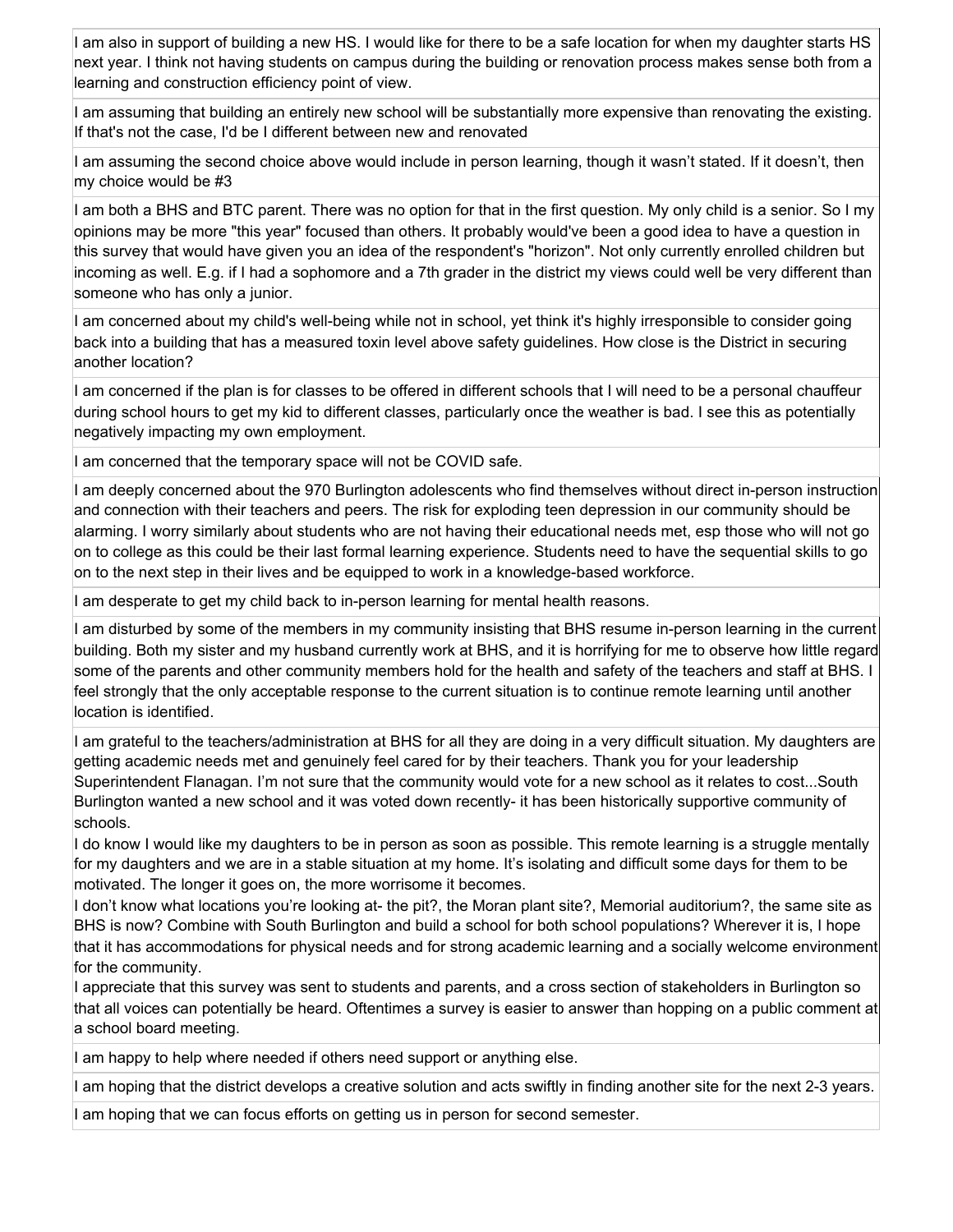I am not happy that we would risk health fotmr a single day in-person instruction. Also, Teaching 3 classes daily remotely and having to teach Wednesday doesn't acknowledge the need for preparation, collaboration, and assessing curricullem. Add additional meetings, administrative, and clerical tasks we are asked to do and you are setting us up for failure.

I am open to either of the options that allow for a safe and updated building fit our students and staff. As the parent of 2 eighth graders, it feels pressing that we come up with a viable temporary solution so our kids have a good high school experience (and I mean all our kids, not just mine!) over the next few years while we work on the longer term fix. Thank you for all of the thoughtfulness and hard work going into this issue.

I am seriously concerned about families fleeing Burlington. Some already have.

I am seriously concerned about the mental health of our kids and their prospects as 19,20,21,22+ year olds. This is a make or break situation.

I am very concerned about the mental health of my students, but I am also worried for the health and mental well being of myself and my colleagues. I cannot see myself walking in the BHS building everyday having to wonder if the air I'm breathing is safe.

I know that some are saying that from what we currently understand about PCB's the risk is small. PCBs are not well studied in humans, and experts have told us not to re-enter the building. That aside, I do not think that is morally acceptable to ask teachers and staff to return to the building and risk their health even if the risk is small.

Parents assume that returning to a hybrid model would mean everyone is in the building less. While that applies to their children, teachers would still be in the building full time four days a week. Our exposure would be far greater than they realize.

Teachers already sacrifice so much - their personal time, their own money, and in the age of run-hide-fight, sometimes our lives. We pay a deep emotional toll in role that we play. Please don't ask us to potentially sacrifice our health.

I answered this way because it was not clear to me that the PCB remediation and planned renovation would even work or cost less than a new school. If you build a new school, at least you can be sure you build a safe one. However, if there are more specifics about the remediate/renovate option, I might rethink.

I appreciate all of the hard work all members of this process have been putting in.

I appreciate all the hard work everyone is putting into this. I don't understand why this couldn't have been a problem dealt with sooner. Having to stay closed after the stressful pandemic closing when other schools are back in person has felt devastating and is costing our high schoolers a lot.

I appreciate being given a voice in this decision. I know it's an extremely tough one to make. I just want everyone to be healthy and safe.

I appreciate the efforts to get BCL offered to more students. This is a great model that could be expanded and replicated.

I attended the tour last year, and the condition of the school was so poor that I would not want my current 8th grader to go there for high school next year. The new PCB info makes it even less appealing.

I believe Burlington, our state's biggest city deserves a beautiful new high school; And I think this is possible with funds approved and Community support to raise funds; yet I worry about where will the kids go for 2-3 years. How long will it take to find a space and set it up; how much will it cost. This is precious and important time and I don't want things to drag on. I really want to see my son participating in in person learning after holiday break.

I believe choice two and three are basically the same. We should choose the one that is most cost effective.

I believe that before in-person learning starts up again anywhere, clear guidelines should be made about the way Covid-19 exposure will be handled. And as for my son returning to BHS, I do not think that is even an option until the PCB contamination is gone completely. I've spent his entire life protecting him from harm, I am not OK with him possibly getting a life threatening illness from school!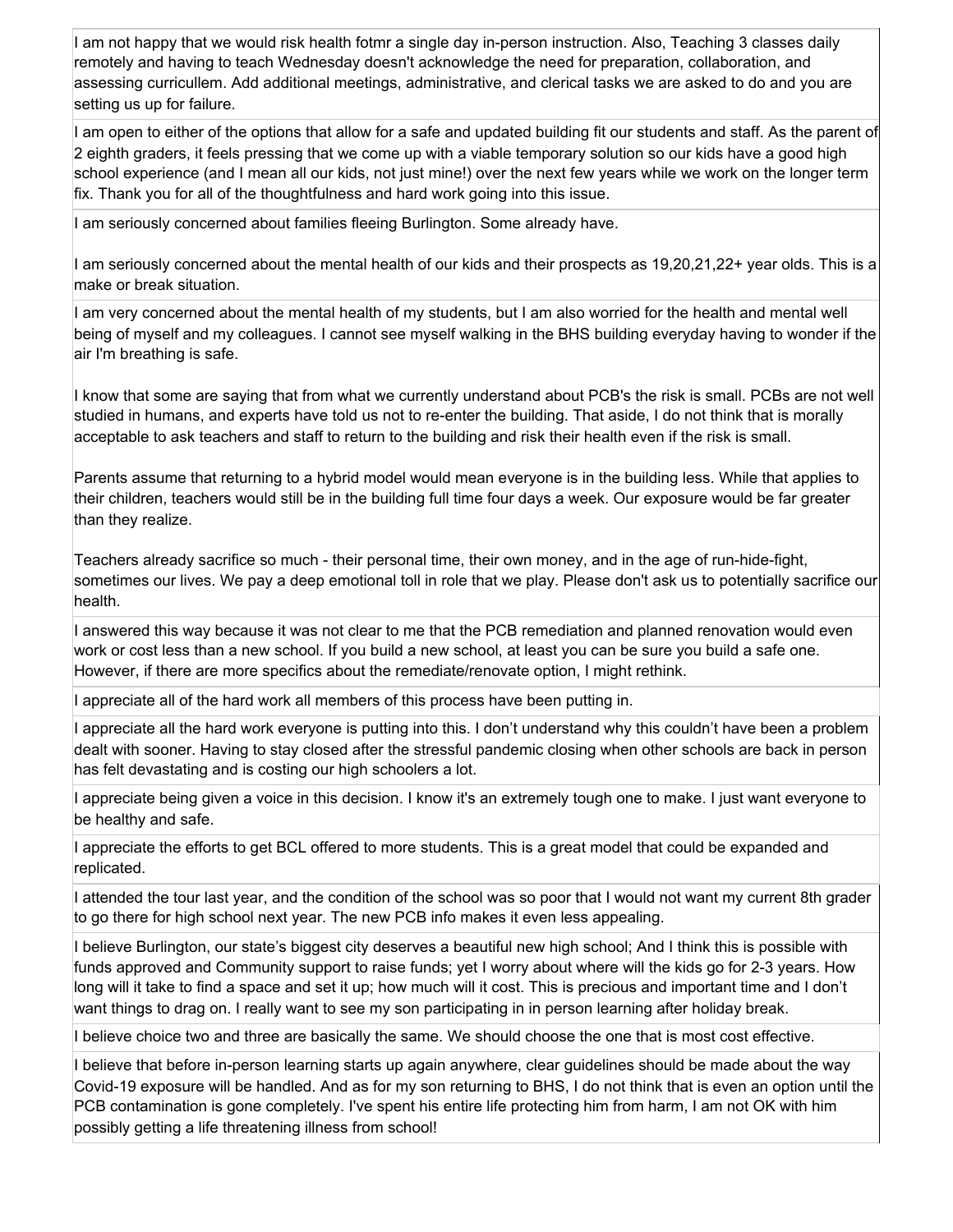I believe that disregarding the safety regulations would be putting students and staff at risk for major health issues. So I'm wondering why that was even an option given, option 1 doesn't make sense if we send our kids to a place that is suppose to be safe. How am I as a parent going to send my kid to an area that will put the health of my child in danger.

I believe the BSD should seriously consider an alternative site, including the possibility of building a new high school in downtown Burlington on the City Place site, as part of that site's redevelopment.

I believe the health risks of the PCBs are not as great as the mental health toll that the closure is taking on the kids and families. Is the district concerned about being sued later? I'd be happy to sign something to release the school of liability re: to PCBs.

I believe there is a 4th option where we conduct school in the BCL model at carious locations across the city

I believe there should be 2 plans here. One to immediately address parents fear for their children's mental well being and another to make rebuilding plans for the high school. Have you considered selling the waterfront property for a profit and rebuilding the high school in another location?

I listened to the last board meeting and was shocked that board members suggested that the PCB numbers should be ignored or somehow modified. It is my understanding in speaking with other medical professionals, that there has been a lot of recent findings about PCBs and those findings reflect Vermont's DOH recommendations. Don't let parents' fear during this turbulent time push the district into make hasty decisions. If we planned for an interim location or locations then perhaps the board members' fear/anxiety might not be driving their decisions.

I believe we need to remove the contaminated buildings and start new. Continuing to patch and fix a 50 year old building that wasn't designed for Vermont climate is frustrating. We can do better.

I believe we should be offered school choice in neighboring communities as an option as well. Slot of kids play on sports teams with other kids from those schools and would be a good option for some. We and a large number of incoming 9th graders are already looking at private school in case this situation to get the kids into their school together is not solved soon. Our kids don't have a social - emotional tie to the school yet and Covid-19 has opened up new possibilities that we are all more willing to explore.

I can't believe you're even considering putting students back into a school with known toxins.

I can't imagine the cost and schedule trades with the above options. My lowest choice would be the first one. Nothing gets cheaper (or easier or faster) when builders have to accommodate working around building occupants. And I have no idea which of the other two makes more sense. Does the community have the political will to support a new building? If so, that would be my first choice.

I cant believe you are even considering returning to BHS

I care about the safety and education of our students.

I did not choose option 3 (alternate location) because I have no idea what a new building would look like without more outreach to community which voted to approve budget for renovation. I like the idea of a new building but under no circumstances would I want the building moved off of the current BHS campus.

I do not feel safe sending my child back to school with many children there with no Covid vaccine yet and the PCB situation.

I do not have not enough information to make an informed choice between option 2 ("move back to the existing facilities post-renovation and -remediation") and option 3 ("move into a new facility"). The answer depends on the costs and risks of the two strategies. I doubt that other respondents are better informed than I am. I think the results you get from this survey are garbage.

I do not know the impacts of building a new high school early, but we did already approve a project! Students need to return to school in a safe location as soon as possible. Rebuilding BHS at the current location is a priority! As an alumni, and a parent of a student in the district, it is a priority to maximize this opportunity to make the safest return that is best for the students and building improvements for the long term and for our community.

I do not see how option 2 and 3 are different....other than a different site. I do not know what I think. I think all the options are equally awful. I would vote on the one least disruptive and safest for students.

I do not want to go back and work at 52 Institute Road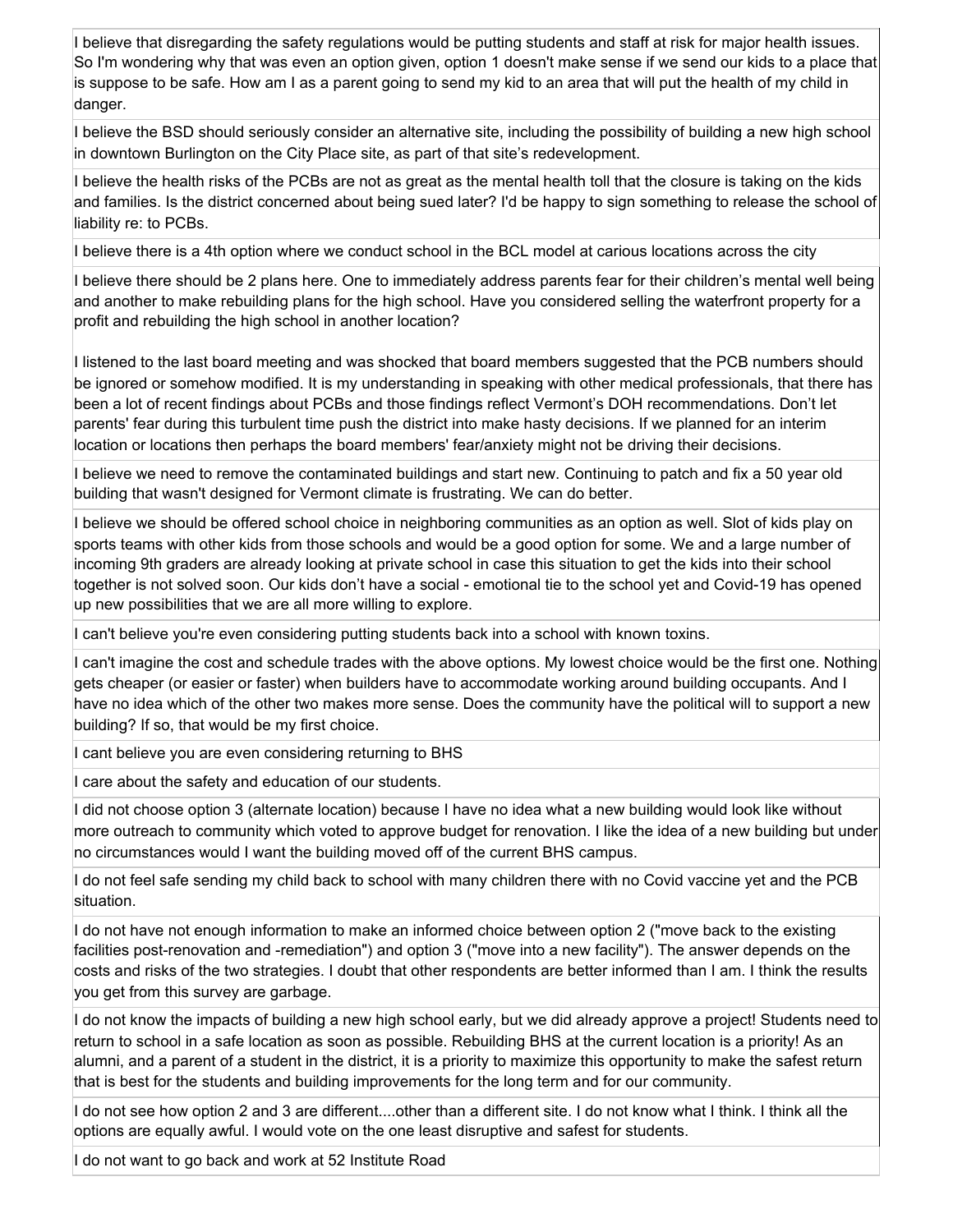I don't feel super strongly about many of my answers, but I do feel strongly that we need to pull the band-aid and build a new High School. The current campus is a mess (so I've heard).

I don't fully understand the difference between choice 2 and 3. But this community needs a new high school. I would move to an alternate location for 2-3 years and fast track building something new. I think the pressure will help this community hold the right balance between stakeholder input/everyone being heard, and actually getting something done. While stakeholder input is important - give people something they can respond to with clear deadlines and financial implications. I've already heard talk of people leaving Burlington, and have considered it myself. We can't have that. I want my kids to grow up in this vibrant community that tackles real life issues and go to the best high school whatever money we have/can get will buy. Burlington is the Queen City of this state and should have a public high school that reflects that!

I don't know enough about the PCBs found and how we are dealing with them. Where can I find this info? As a retired teacher and a 9-year sub in the Burlington system, I worry about exposing students and teachers to unhealthy conditions.

I don't know the potential health effects of remaining in the school. The media has suggested ours is far from the only school with high PCB levels; and it is unclear to me the true nature of the risk remaining in the school poses. Or, whether it could be mediated by certain practices, not unlike the ones used for COVID (more ventilation and circulation, for example). The risk of moving the kids into itinerant status for 2 years is real -- a threat to their learning and education at a time where it could affect them for a lifetime in negative ways; leading to a lifetime loss in earnings, health, wellbeing, friends and connections, and value of learning as an important lifelong investment in wellness and possibility. Clarify this to clarify the risks to continuing to use our building.

That said, there are other options. The current high school could be used, but not in the same way as pre-COVID. Classes could be based out of there and the building could be used with more ventilation, and much much more out-of-the-building learning could occur with community and outdoor learning strands for each subject area and each class (so that not only a few get it, with a waitlist for all the others) developed in partnership with others outside the school walls. In the COVID transition, many more spaces are underutilized or unused, from office buildings to college theaters. There is time now to start developing the relationships - as you did for On-Top and various tech programs - with places, partners, and spaces outside of the school building for support in guided alternate learning locations/ ideas/ and places. So, when we reach herd immunity and COVID is less of a concern, we have a more tentacled program that meets the intent of the education reforms that raise up the importance of multiple and alternate pathways to demonstrating proficiency. Every subject and every class can have a handful of key partners --- partners with more capacity could be department level or even school level. Look at the Sustainability Academy's longtime partnership with Shelburne Farms, and IAA's with the Flynn Theater-- where students and their families and partner teachers in the school headed over to the partner on a regular basis allowing for more permeability with the school, Whether the university engineering professor for a math class; St. Mike's for a music class; Rock Point for the Earth Science freshman class; the City of Burlington for a Statistics class. Consider hiring someone to facilitate and broker these partnerships, knowing that especially now, many of these entities that are not-for-profit need to work with you to help, to engage learners, in order to remain relevant in the changing landscape -- they want to and need to and sometimes have resources ready to, but they can't do it in the old ways, so need us as a partner to come up with the new outside, field-based, small group size-based ways to teach and learn and enlighten. We in Burlington are fortunate to have such density here and nearby; let us take advantage of our resources to get students out of the schools more (with less exposure), allowing us to use the building as a hub rather than a holding spot. -- Contact me if you'd like to explore this idea further - D. Ellis

#### I don't like any of the options

I don't really understand the difference between option 2 and 3. I think that should be explained in more detail before getting input from families. What's the difference between "planned renovation: and "new high school" - is the third option a total rebuild? Could that actually happen in 2-3 years with all of the planning that would need to happen before construction could even start?

I don't really want to go back to in person school in November, I think it needs more time because the instant switch to online that happened in the spring was just about the worst time for me academically so far in my (albeit short) life so I'd like for teachers and students and the like to have more prep time for a big change like this.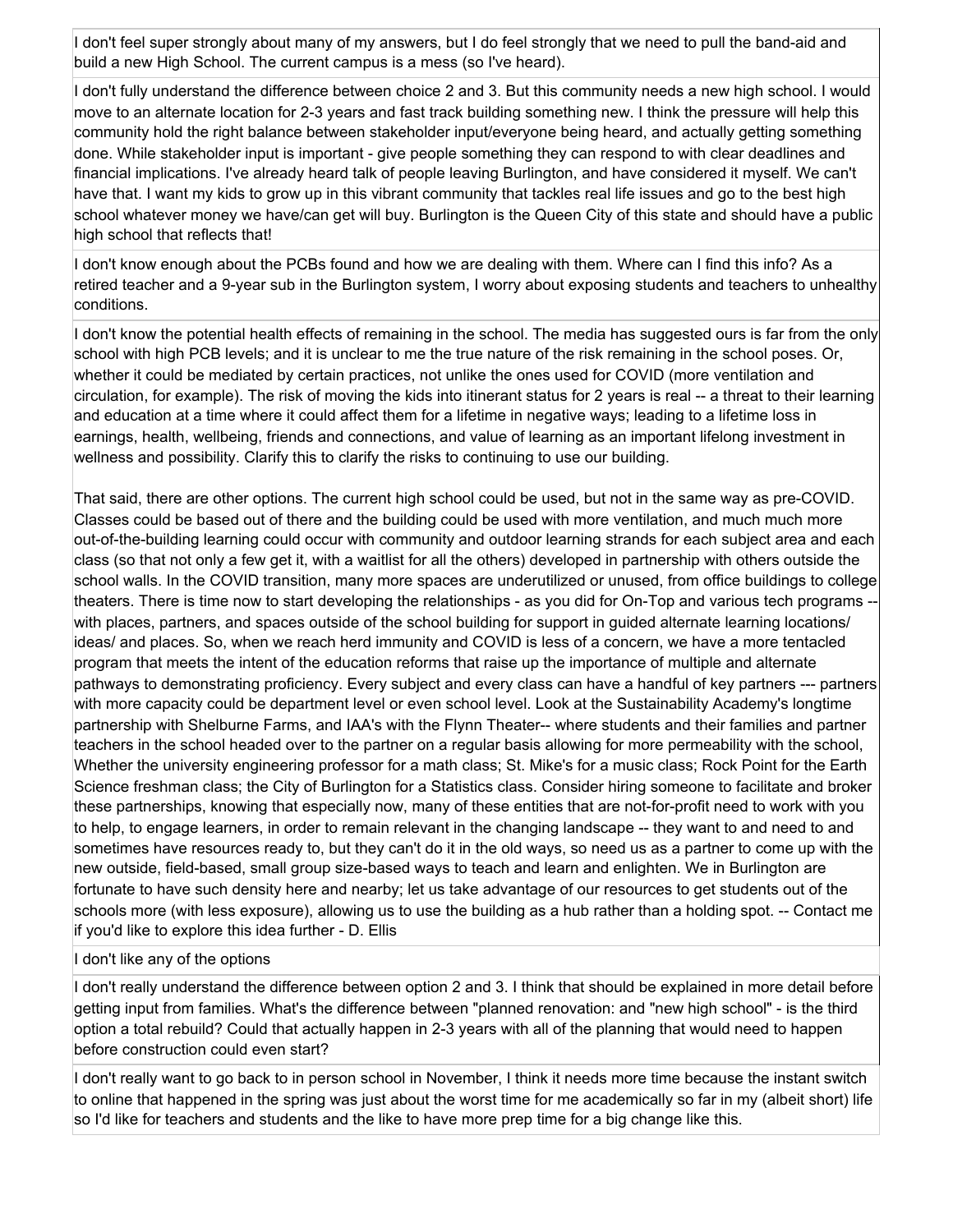I don't think a bunch of money should be spent to get us a temporary place in January. Covid will derail those plans. For students needing in person now the District should forge a partnership with a school like Colchester/SB (similar to sports) to offer in person school choice for the rest of this year. We need to stop making more changes!

I don't think you are going to get useful information out of this survey - particularly in relation to the last question with the 3 options for the long-term. It is a confusing due to the 2nd and 3rd options that are given - and I am not the only person that feels this way (I spoke to several others before submitting answers to this survey). There is not much distinction between the second and third option. Both require moving to an alternative location, and the main reason I chose option 3 is that it specifically stated "in-person" learning - where option 2 does not (so I have to assume that for option 2 it would likely be 2-3 years of remote learning - is that what you intended??). There is also no indication of cost or feasibility to help guide these decisions. Would the remediation option for option 2 be considerably less cost (and potentially more feasible) than building an entire new school as required in option 3? Option 2 is a dead end in my book if that means 2-3 years of remote learning - a terrible option. However, if there would be in-person learning for the 2-3 years for option 2 then I really don't see much of a difference between option 2 and option 3. I would think that if PCB remediation could be done cost effectively and if would ensure student/faculty safety than that would be equally as good an option of building an entire new school if the new school (on the same location or in a different location) would be clear of PCBs in the ground/water/air to ensure student/faculty safety. This just seems like a poorly worded and confusing survey which will likely lead to unreliable data for making a decision. Ugh.

I don't understand the distinction between the second and third choices. Are you asking if it's okay to have the high school somewhere else? I don't care whether the planned renovation happens at the BHS site or there's a new location. What I care about is that my child NOT go to school in a building that's potentially hazardous to her health and that she have a chance to have in-person learning as soon as possible. I also think we should be cost-conscious about the school. If it's cheaper to build a new building in a completely new place, I'm all for it.

I don't think the students should be in the school during renovations for health reasons

I don't understand the state if it is that dangerous why are they not concerned about hundreds in other schools who most likely Affected by it. I do think if you use option one you are leaving the city wide open for lawsuits if anyone has a problem in future. The state is leaving you in a bind . The state either should say not an imminent risk or mandate all schools be examined . The health dept . Is riding the fence and opening you to legal problems . I don't advocate for any option . As I understand if we adhered to federal standard the kids would be in school, first I would seek legal advice so if they go back we would be protected.

I don't want to be remote for my senior year and miss all of it, especially since I have yet to see any of my friends in grade 11 since the middle of sophomore year. If I'm going to be fully remote for my whole junior and senior year I might move to a different school which I would rather not do because I love my grade and I have been with some of those kids since I was 5 so I want to graduate with them and have a full nice senior year.

I doubt that a new high school and tech center can be built in the timeframe you propose.

I feel a minimum amount of money should be spent on PCB remediation. The school is destined for replacement.

I feel duped as a tax payer that we paid so much to open the school only to close it. We aren't as stupid as you may think

I feel it would be extremely irresponsible to renovate the school with students and staff on the property. I believe that it would be very challenging/improbable to contain the PCBs and any other toxins in the building well enough to ensure a healthy learning atmosphere. I also believe that the construction noise and the distractions from machinery movement would make for a very dysfunctional learning environment for our students. I feel that the current student body is being asked to sacrifice so much of their high school experience and essentially being treated as collateral damage of a mismanaged District.

I feel like we (the students and parents) do not have enough information to make this decision. We do not know how long or how many resources would go towards eliminating the PCB. However, I would love to get back to in person learning as soon as possible and the data that is coming out seems to say that holding classes in the buildings that have lower levels would not pose a serious health risk.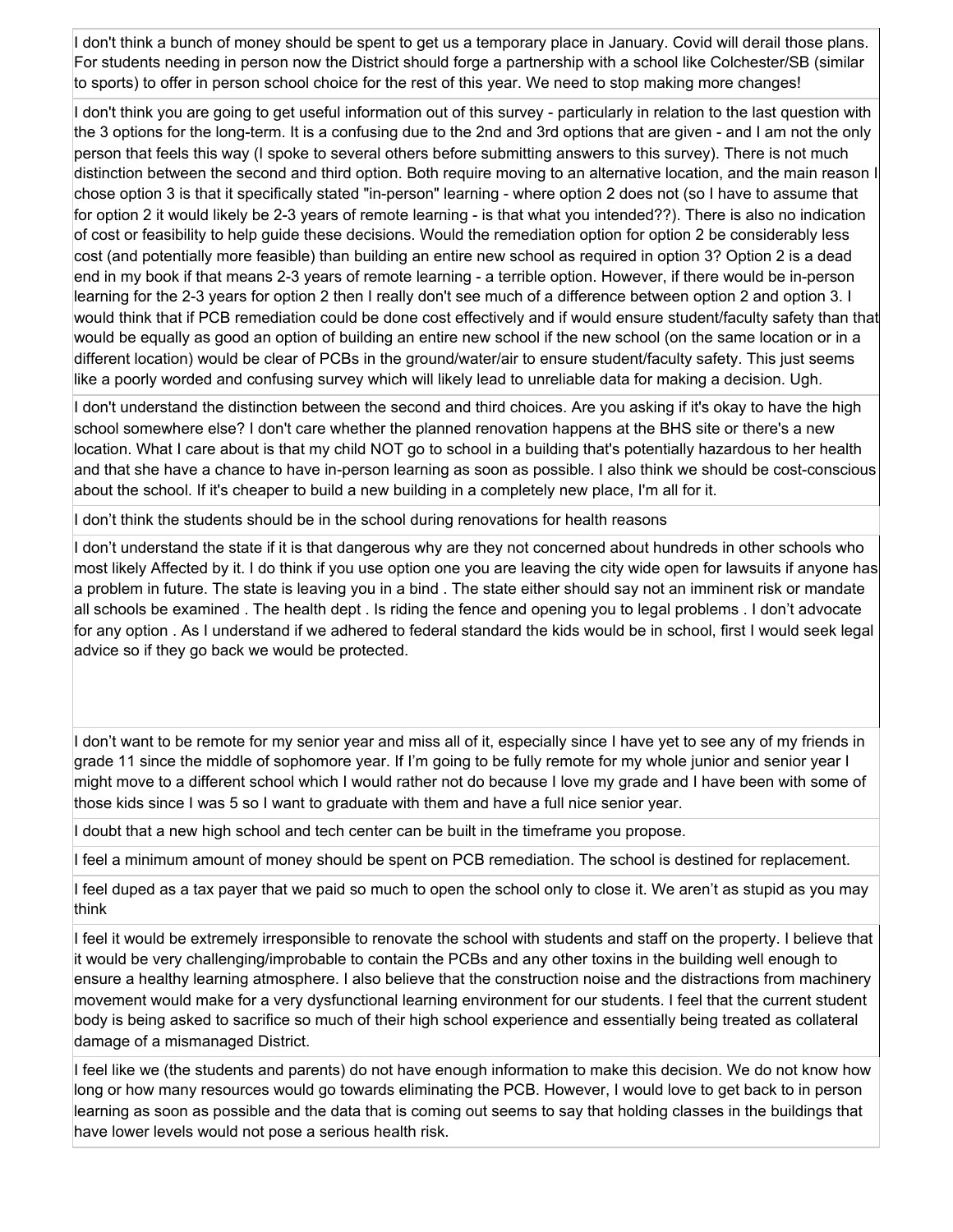I feel that we should finish the 2020-2021 school year online as we wouldn't be going back to school until January anyway and by then we are half way through the school year and most of us will be used to doing online school. To me it doesn't make much sense to further disrupt us by having us have to get used to in-person learning, in a completely new location, which may also create further problems with transportation for many students, myself included.

I feel very strongly about not sending my son back to the building at this time. I would hope that if families don't feel safe with that option that alternative arrangements can be made. Otherwise, I would choose to unenroll from BHS.

I feel very strongly that no one should return to BHS until all additional testing and mitigation of toxic materials onsite is completed.

I fully support students back at BHS!

I generally support school budgets, but am concerned about the cost. My property taxes just increased by 30% due to a reassessment and tax rate increase. It was quite a shock and we need to keep taxes in check.

I have 4 high schoolers, so this survey means much to us. Thank you for asking the question and giving us the option to respond. Please do not continue to keep our kids out of school. Our children deserve to be back in school this semester. Let's be clear, this is not about childcare at their age, this is about their overall wellbeing. Waiting is not an option if we want our kids to be truly be safe and successful. The science does not match the recommendation and it is negligent to continue acting as if it does, especially when the opinion of Sarah Vose is misleading and causing unreasonable fear. The repercussions of keeping kids out of school far exceeds the risk factors being presented by the PCB's: Mental Health, suicide, social isolation, non-stop screen time, lack of structure/routine, lack of education, unlimited hours in abusive homes, increased drop out rates... the list goes on. I would give my life for my children and would never consider putting them in a position where their safety was at stake. This is not that. If COVID has not stopped children across the state from going to school, the true level of PCB's should not either. I can't watch my well-rounded, happy, adjusted, full of life kids continue to be lost within the empty shells this decision has created. They are further isolated than every other kid in Vermont whose parents didn't choose the fully remote option. This can't go on. I beg you to get them back to school in whatever model will get them back at a site during November. January is too far away. Even if it's starting them back at BHS now and transition to a new location in January. Just get them back before all schools potentially close down again due to COVID. Thank you.

I have a lot of concerns about being in the building during remediation and construction. I totally understand the urgency for in person learning but feel like that is a risky choice.

I have an underlying health condition that puts me at risk for serious illness due to COVID-19. I am appalled by advocates of a return to BHS who claim that the risk to my health posed by both the pandemic and PCBs is not enough to merit the continued safety of distance learning. I appreciate the response of the school board member who asserted that it is not the school board's place, nor do they have the knowledge, to argue with or deny the science of the dangers of even small levels of PCBs.

I have both a student at BHS and one in BTC. The survey does not address that. It is not entirely clear to me what the national levels of "allowable" exposure are and how much different they are from Vermont's requirements.

I have four children at BHS and all have said that they want to go back to school. The routine, access to in person interaction and instruction, social benefits and sense of some type of normalcy are essential to their well being.

I have never heard of a school renovated when kids inside, bad idea to start. Now that seemingly ubiquitous PCBs known in soil, cannot see how this could happen w/o lawsuits.

I have no idea which of the second two long-term options are better, but clearly one of them. This is an appalling situation. It would be good to know who it was who helped "kick the can" on this issue so the public can make sure they have no say in education moving forward. Thank you.

I have not heard anything about this as my son is in kindergarten and we are rather far removed from this issue at the moment, however that being said from the limited research I've done and from the info this survey has provided on the topic I think a more permanent solution that guarantees the safety and health of the people in or around the building as opposed to hoping to 'fix' the solution quickly and risk having it crop up again in a decade.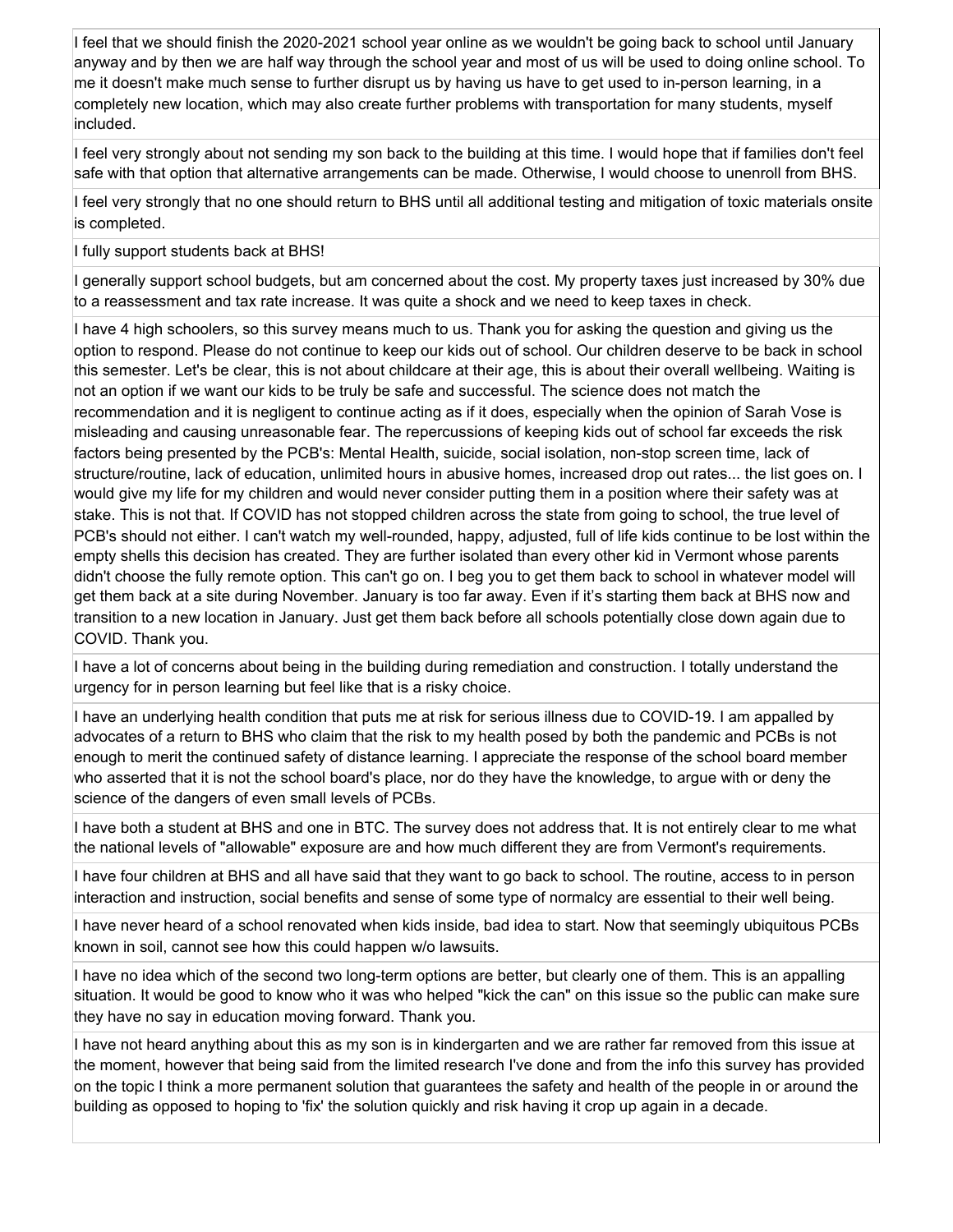Again I am not an expert, but based off of this comprehensive report on PCB remediation(https://www.frontiersin.org/articles/10.3389/fenvs.2018.00079/full#:~:text=In%20US%2C%20the%20mo st%20common,widely%20applied%20in%20PCB%20remediation.), considering that even after 2 years the toxic waste will not be completely removed and can still remain in the soil in a concentration around 60% depending on the method used, I would think that remediation is no sufficient for a building frequented by children who have no choice in the matter.

No matter what, please do not make children and faculty go to an unsafe building against EPA and Dept. of Health recommendations.

I have serious concerns about the efforts of community members to press moving back into the building prematurely.

I have two students at BHS, a Freshman and a Senior. I strongly believe that introducing an in-person component (at least one day a week, possibly two days a week) in the near future is critical to their mental health and well-being.

I hope that during these trying times that we don't lose the community-wide and school spirit at BHS. To the BHS community, these roadblocks too (PCBs, the Revisioning Project and Covid-19) shall pass and normalcy will return. It may take a few graduations but we will get there.

I hope we can get these students in-person somewhere in the next week or two. This is a time for UVM and Champlain College to help out. They have plenty of room for all of the high school students to attend in-person classes every day without interacting with their students (who will be gone for almost 3 months soon). I would also like for all of our schools to adhere to the PCB guidelines put forth for BHS, which does mean that they all need to be tested now. It doesn't make sense for other students and teachers to be in dangerous schools if the BHS community can't be in their school.

I just want to stay home and do the homework on Wednesday

I know that virtual learning has been hard on our students and staff, but a change mid semester or mid year will derail the systems that teachers and families have worked hard to put in place.

I know there is fear with current levels at bhs. If there was an option to do some short term remediation that may create areas of safe, usable space at bhs in the short term, use alternate spaces as well and continue to remediate in spring and summer. I think people could rally behind that.

I like my current schedule and wouldn't change it to risk moving back into BHS when its uninhabitable

I like online learning

I like the concept of a downtown high school. Central location near transit hub would be great. Keep the athletic complex in place. Downsize/tear down some existing BHS buildings and create a modern tech center on the BHS campus.

I like the idea of building in the mall pit. Good for our downtown economy, better for non-driving students, and it's already excavated. Lemons into lemonade.

Also, I hope you find a way to do

In-person teaching in the meantime... remote doesn't feel like an acceptable option. I know finances are a consideration but what about a collection of heated trailers? That's how I learned in California. It's not cute but it worked.

I love the idea of selling/ repurposing the Ira Allen Building and moving Central Office staff into one of the schools. I think there is a culture of Us vs Them in this district between District staff and those who directly work with students. I think moving central office into a school building instead of isolated up on the hill would go a long way toward resolving this climate issue. It could also free up needed space for some of our alternative programs such as ONTOP and Horizons which currently are in rented space in two different locations.

I might have opted above for a new building but I think the proposed cost for a building expected to only last 50 years is not supportable.

I must be underinformed: if the school is within national guidelines for PCB exposure, why is the EPA (not just the VT agencies in question, with stricter guidelines) recommending closure? Anyway, I think returning to use buildings A-E is not unreasonable.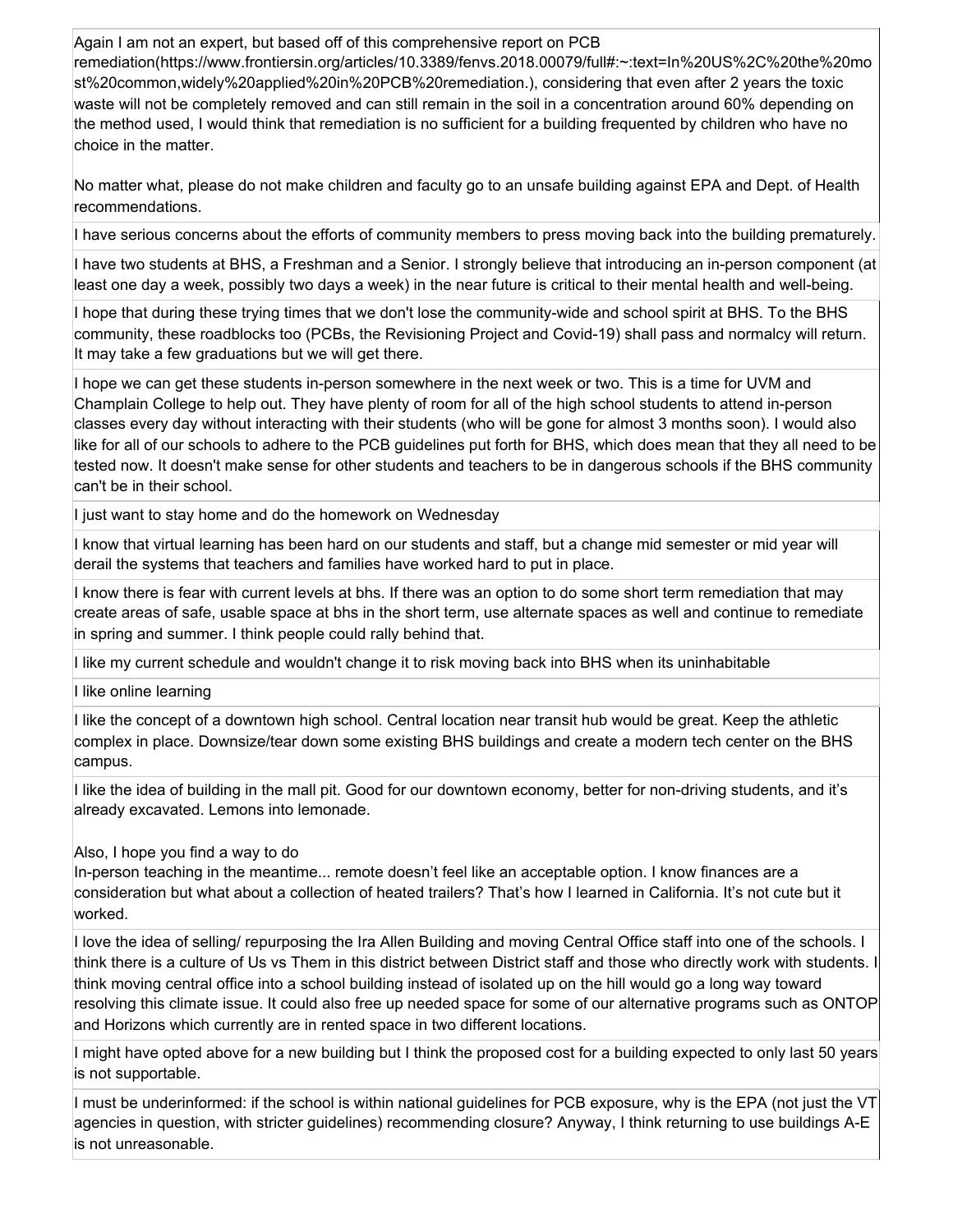I need to express my disappointment with the officials who made the decision to not pursue or publicize the discovery of PCBs in July, 2019. The fact is that the air testing could and should have been conducted immediately after the discovery that PCBs existed in building materials. It is a scientifically known fact that PCBs do become airborne. Whoever made this decision should be accountable and take responsibility for it, not dodge the question and say "we made a mistake" as was done at the public meeting. You should be setting the right example for our students to be accountable and own your actions and decisions, even if you made a mistake. Finally, all of this has occurred now, but the fact remains that all of these students and teachers, and those before them who have since graduated, were all exposed to these PCBs in the air. At this point, all we can do is mitigate that exposure. I hope to see more transparency in the future on this issue and all others that involve education in the Burlington School District. Thank you for the opportunity to comment.

I prefer option 3, but would settle for option 2. One of the many challenges is that BSD would need to start from square 1 if we design a new high school & tech center. What would be helpful in evaluating options 2 and 3 would be a cost comparison that includes cost of PCB remediation, renting alternate space, contracting transportation, food services, etc. with the cost of a building a new high school (what cost savings can we capture by building from the ground up?).

I prefer to actually move into a place like UVM and Champlain college which may closely resemble a school or to be in trailers. If the alternative place is Macy's then I would prefer option 1. Labs are important to my curriculum and that's what my ultimate goal is, to do labs and see the students.

I really appreciate everything administration is doing to make sure everyone is heard. I would like to urge administration to take into consideration the students in the special education program where change is difficult and the special education instructors (SLPs & School Psychologist included) that are working extremely long hours just to complete the bare minimum.

I really don't care if you go back to BHS while remediation is taking place or go to a new temporary site. I just care that you get the kids in some sort of face to face situation. My ninth grader is suffering from increasing depression and anxiety. They are new to the school system and don't know any of their classmates. It's boring and depressing for them. They switched to BHS to meet people. And of course that hasn't happened. I feel for you all in decision making roles and I want to put a fire under your butts if it's not already their bc my kid is only one of 100s if kids suffering as a result of this situation. Obviously it's not your fault, but it is your responsibility. Good luck and thank you!

I strongly support NOT moving back to BHS until remediation occurs!!

I strongly wish for my child to meet with her teachers and classmates in person. My child is struggling mentally, socially and mostly academically. If they could meet outside on days where the weather is cooperating or if the district can find another location? Let's get creative and waist no more time in getting these kids back together learning.

I support a plan that is well thought out, run by faculty and staff, and is truly able to accommodate the entire school population. If we are going to be back in person, then we ALL need to be back. We can not allow some disciplines to stay online only, that is NOT equitable. For a district that screams and prides itself on equity, then we need to make sure every student and teacher has the proper supports, guidance, and TIME to make an in person learning model work.

I support moving forward with the work of the ReEnvisioning project. I don't understand the need for option 3 given all of the work that has already been done and the bond that has been approved by voters to move ahead with renovation of the existing school. I also feel that there is urgency around getting students back to in-person learning. While remote learning is working relatively well for my child (who is also in BTC and getting some in-person instruction), I know that it is not working for so many families and students. I support getting students into an alternative location starting with the second semester.

I think a new high school should be built ASAP.

Community members have approved a capital improvement project, it makes sense to see this as an opportunity to "dig in" to that work ASAP rather than prolonging the the start of that project and sinking resources into remediation of a space that is sub-par currently.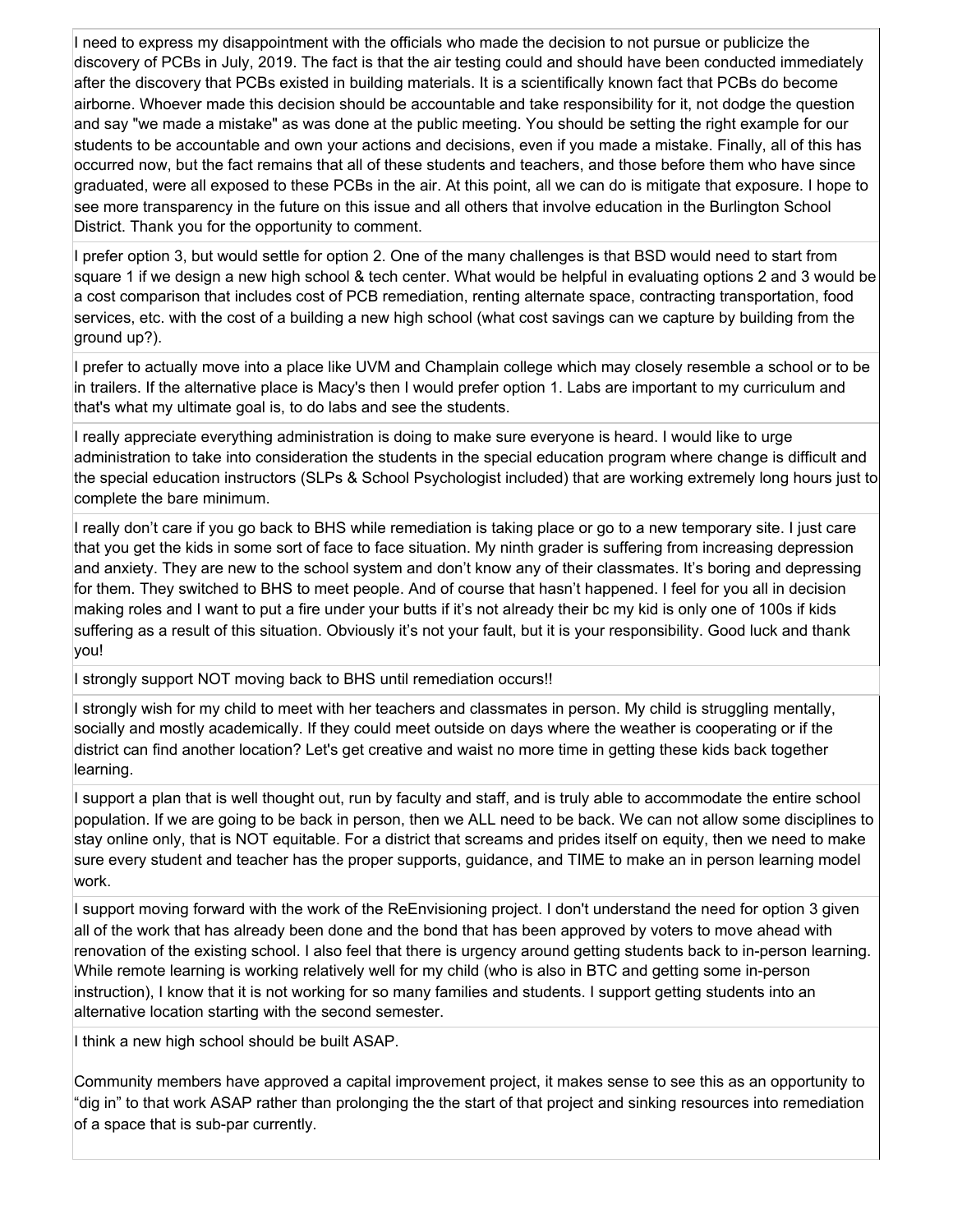Let's get creative - memorial auditorium, the downtown hole, perhaps we relocate the site of BHS/BTC to a downtown location accessible by numerous bus lines and in close proximity to the cultural heart of our community.

Good luck, and thanks for the opportunity to provide input!

I think all resources should be spent finding a long-term temporary location ASAP to get students back to the hybrid model until the renovation is complete, rather than trying to add in a single in-person day or another off-hours solution. Families will struggle to continue to accommodate changing, short-term solutions with childcare for younger siblings, work schedules, transportation, etc.

I think collaborating with bike organizations, parks and rec, rock point, intervale-could provide interesting hybrid options-also have we considered reimagining how Highschool works-instead of going to class go to internships in fields you want to learn about.

I think it is extremely important to FIRST consider the health and wellbeing of all staff, students and anyone else who would be in the building when making this decision. It would be irresponsible to ask or expect anyone to enter the BHS/BTC campus knowing it is a health hazard and ignoring the recommendation of the VT Health Department and the EPA.

I think it is imperative to find a safe place for these students to go as soon as possible. It is unacceptable for them to be doing only remote learning when the issue is not closure due to Covid. The high PCB numbers are in the BTC building and those programs have all been relocated to community partners. The long term mental health of ALL students should be the first priority. This prolonged period away from peers is very concerning. Please make a decision as soon as possible.

I think it makes more sense to start rebuilding a new high school while Covid-19 and dangers of PCB exposure are a reality right now. I also think remote learning should continue until the end of this year while looking for a new temporary site for in-person learning since BHS students have already started classes and have developed routines. Special Ed. students on IEPs would continue receiving support by teachers and support staff in-person at alternative spaces.

I think it's important to look for ways to enhance that 2-3 years in an alternative school setting with rich community partnerships to ensure that students are not missing out on their high school experience or having a diminished experience.

I think putting any more money into the current high school is a waste. And thanks for your hard work!!!!

I think resuming in-person learning should be the main focus for getting kids back to school - even if it means dividing the grades into separate locations. Transportation to new location(s) should be another consideration.

I think teachers want to be in person, and are sensitive to the emotional and academic needs of the students. However, communication has be be transparent in order to build trust between the administration, the staff, and the community.

I think that adding the in-person Wednesdays will add stress and confusion to students schedules. We are just getting in the flow, and if you were to do this plan, do it NEXT semester. Also, I think it should be optional, or only if you are missing work. Is it really worth all this scrambling and effort to go back to school for ONE day?

I think that Burlington will do what they always do and not fully listen to our concerns and do what they want and what they think is best so what we have to say will not mean anything. I do think that if your going to move kids out of BHS for 2-3 years that you might as well build the new building so that way they don't go back to the building for maybe a year to turn around and have to leave for another 2-3 years so the new building is built.

I think that is not a good idea to fix the PCB's when we're already planning on renovating the school. I think that we should use the money that would be put towards the PCB's, and put it towards building a new school all together, so we can make a nicer school for everyone.

I think that it is very important for the kids to get back to in person learning as soon as possible, which is why I voted the way that I did. If there was an alternate location that could be prepared to hold all students by early January, I would contemplate voting for that option. If there was confirmation that the construction documents and permits were in place and that the CM was ready with material availability to begin construction now that would save time and money by having full access to the building without having to phase the project around the students (which there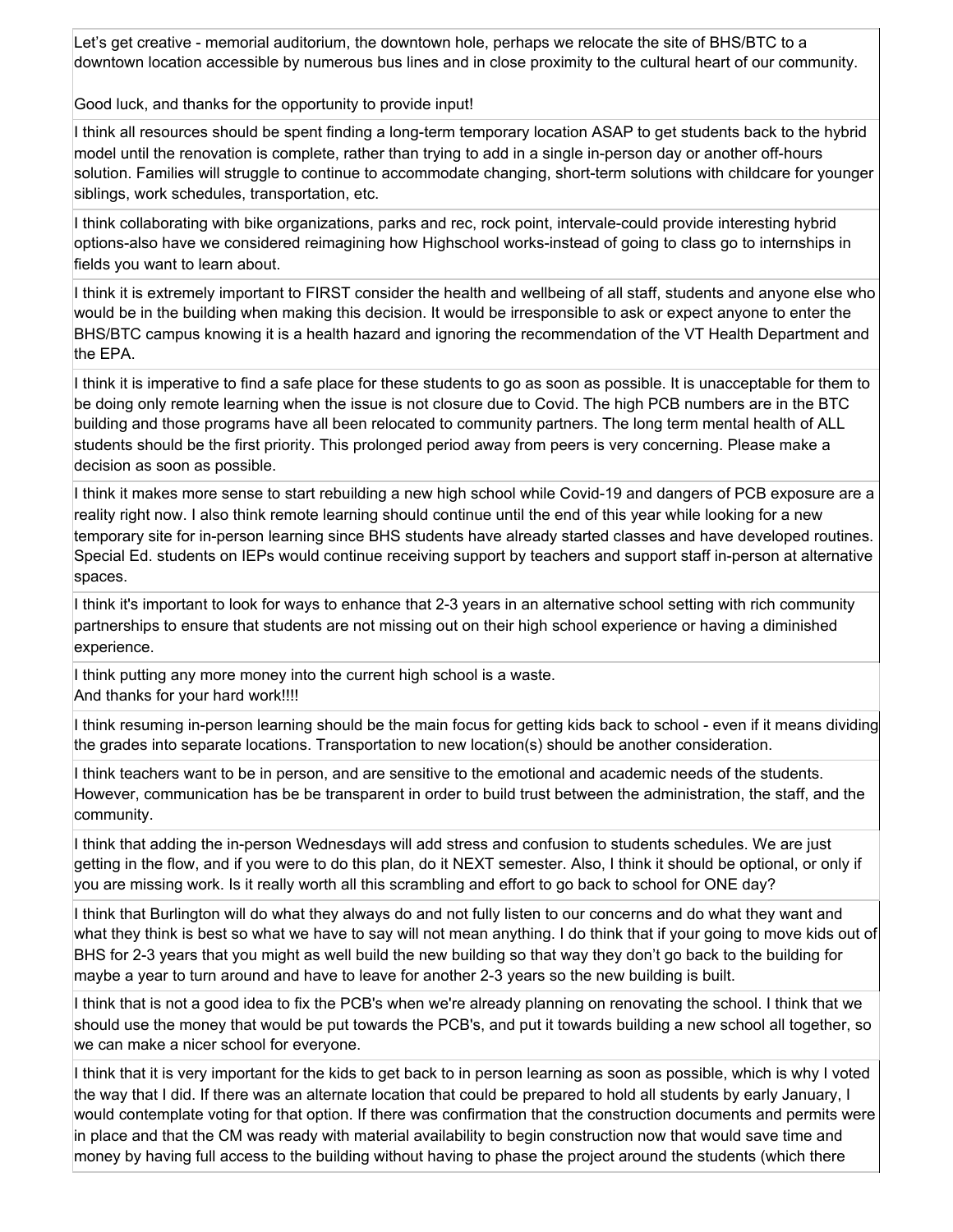should be significant time and money savings), then I would be a proponent of moving the students to an alternate location for a January restart of in person learning and then releasing the contractor to immediately begin construction and renovation of the new school program.

I think that student's responses should be the most important, then staff. I do not think that parent's opinions really matter since they do not have to go into BHS to learn or teach.

I think that the teachers, school board, and parents cannot grasp the relationship between mental illness and in-person learning. You must do a better job asking for input from students. Not just from parents with a safe and comfortable home life, but for those that rely on school for safety. Even my friends that care about school and have very supportive parents aren't doing their work. I understand that this is not easy, and you guys are working hard, but you must do better, you must listen to those that will be most affected by it... THE STUDENTS!! The worry I have is that when I talk to my friends they are starting to not want to go back, they like waking up at 9:45 and being able to cheat through tests, and staying in bed all day. And that's scary. That needs to change. Make your students want to learn, or at least create an environment where they can.

I THINK THE ABOVE OPTIONS ARE CONFUSING--WHAT IS THE DIFFERENCE BETWEEN 1 AND 2?

I think the befits of in-person learning outweigh the risk of PCB exposures at current levels in most of the school

I think the current hole in the ground that is Cityplace would be an excellent site to build a new BHS. That location and change of use would truly benefit the residents of Burlington!

I think the high school should be build in a new location and shared with SBHS - home of the SeaWolves!!

I think the lack of in person learning and support is going to negatively impact the academic and social development of my child.

i think the mental health risk of not being around other people is a bigger concern than the PCBs. I think it's important we figure out the PCB situation which may mean going to a different place in the future but i think we should finish the semester out at BHS. Being in person next semester is most important to me

I think the phrasing of the last question is framed in a way that discourages people from selecting the first option why does it say we need to disregard VDH/EPA recommendations? There is a middle ground here that is not being articulated

I think the renovations should be extensive, and perhaps altered due to the PCB evidence. The value of BHS to the community needs to be advertised extensively to get this done. Get alumni, teachers, city leaders, state leaders, and as many stakeholders as possible to celebrate BHS publicly. Social media posts, rallies, letters to the editor, campaign-style yard signs, press conferences, etc. People need to be reminded of how important BHS is, and how it has helped to shape the lives of so many citizens of this city.

I think there is a fourth option. I would like to see students move back into BHS now while an alternative location is prepared. They could then move to the alternative location while a new high school is built.

I think this is a bit simplistic to bring the options down to 3, especially when we have not been told what the cost will be for option 3. Ideally, I think the site should be cleared and built from scratch but I think the community needs to have more info on this option.

I think this is the best long-term sustainable option. I would like us to make more decisions with long-term sustainability as a primary goal

I think we should be adhering to the EPA standards, not Vermont's outlying ones

I think we should build the new school down town in the Pit that was left by the failed plan to build a new mall

I think we should go back to BHS, once the PCB's are under controll, and then have construction begin. I have two years of school left, so I won't even get a new building.

I think we should move back into Bhs and while we're in school a new place should be built.

I think we shouldn't go back at all this year and instead we should have teachers and admins pushing to get online mental health resources to students. For example, everyone always talks about practicing mindfulness in this day in age, but don't teach us how to. If there could be a time where teachers could consult students and give them ways to cope with stress, anxiety, and procrastination, then I'm sure the rate of students falling behind would be less severe.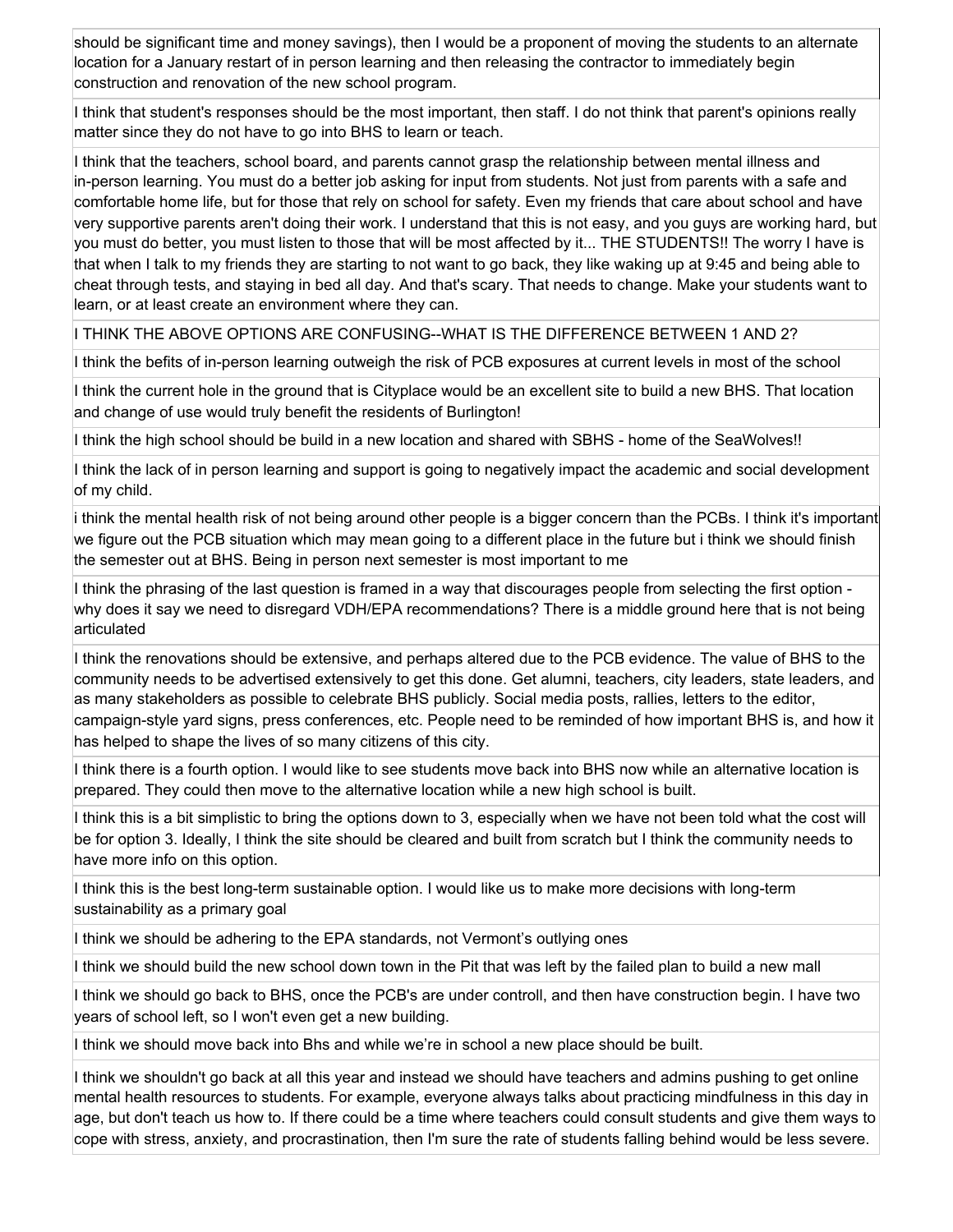The same goes for PLP's too, we know we have to do them, but no one tells us how. I know a lot of students, including myself, who havent even touched their PLP since entering highschool.

I trust our district leaders and our board to make the best, and most cost effective, decision for current and future BHS students!

I understand that my sons will only be in the building for a max of 4 years, whereas many of the teachers have already had years and years in a potentially unsafe environment. I do care about the teachers' wishes and sense of safety.

I understand where you are coming from with people needing interaction, but I feel that that this idea is not the way to go. There are a number of reasons why we should do in person, even if it's one day. There are students at health risk and also maybe their parents as well. On top of that, you put in an option where you would disregard health safety per-cations. Not only is PCB's a concern, but we are also still in a pandemic. I feel that you should put after school times if students and staff want to meet separately, or in a safe way together. To help with Social interaction if needed, but there are people who don't need this kinda help, so I think it should be an option. Forcing these kinds of things on everyone in the school doesn't seem like the right approach. I as a student am not saying this because I want to lazy at home all day, but for the fact, I know other people were adding this in is only going to make their lives harder. Sorry, this is so long.

I want people to be safe. But I also want my kid to have a high school experience and to learn what he needs to learn. Sitting at a computer zoom, then being giving a ton of independent work is not schooling for him. Also, I don't think its right that most of his classes do not even meet for the entire time. It ranges from 15 mins to the whole 50 min. If that is the only instruction happening, it should atleast be for the whole time. It also gives educators a bad reputation.

I want the kids to be safe but the closure long term feels politically driven given the the level of PCBs noted in the school (not F building). The kids need to be in school.

i want to do online for the rest of the year

I want to go back to normal school please...

I want to move back into the original BHS now!

I was in the first graduating class in 1965 so would hate to see it torn down and replaced. It is almost always best to repair and reuse.

I wavered between the last two options. If I had a high schooler now I might ace even considered the first option too. I went with option 2 over 3 because I wasn't sure how a brand new high school would be funded.

I wear many hats and it is difficult to choose which one to answer under in the first question.

I will not send any of my kids back into the BHS building until remediation is complete. There needs to be an alternate location until all the construction and remediation is finished. (I can't imagine that the staff would agree to reenter the building under these circumstances or that the district leadership would disregard the recommendations of the health department, but, if they do, there needs to be an all-remote option that allows my kids to continue with all their selected classes without having to enter the building.) I would support a new school, but I am under the impression that building a new school would be far more expensive than gutting and remediating the current building. If the remediation has changed the situation so that it is cheaper to level the current building and start over, then do that. Honestly, I think we need a MASSIVE campaign to pressure the state to help with school construction costs again, and to pressure the city into helping with the remediation costs. We don't need Memorial Auditorium brought back. We need a safe, modernized high school first. I also think that the high school should prioritize the emotional and social needs of the kids this year.

I worry about how much content my child is missing out on because of remote learning. I know it is happening and the longer this goes on the more she will miss out on.

I worry about the timeline for identifying and retrofitting an alternate location. This seems like a it could take significant time.

I would also be open to the second choice.

I would also support option 1 if further testing data showed that the PCB levels are more acceptable than initially thought. At this point I am not sure which is more toxic- PCBs or the stress of this year so far.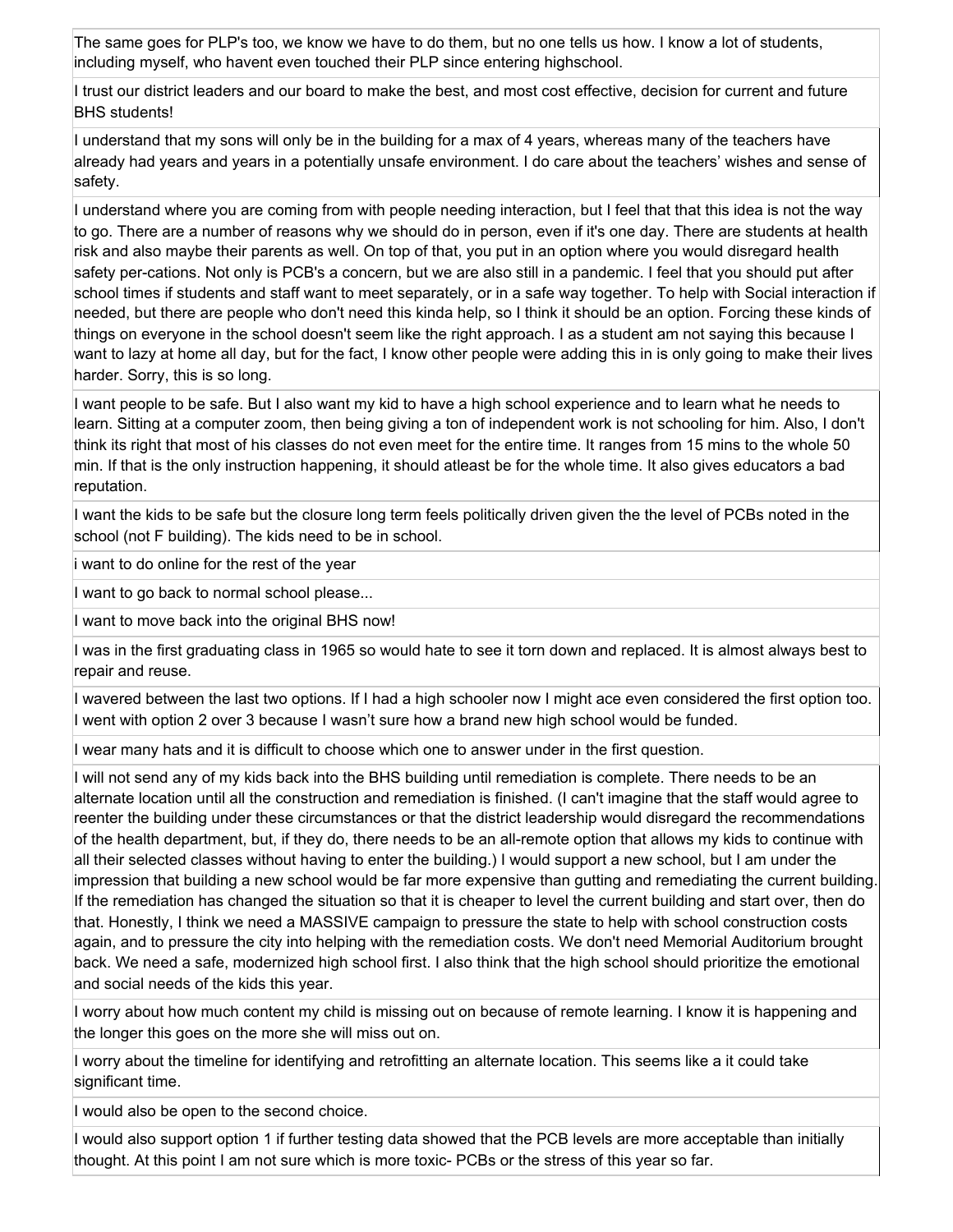I would choose option 2 or 3 (not the first), but I don't know enough to choose between them.

I would have considered (and likely favored) option 3 but without any costs to taxpayers laid out, how can anyone vote for option 3?

I would like my kids not to be lab rats. I feel education wise they can always catch up . But catching covid and spreading it or harming my child if they contract the virus is not something I want to happen. Oh ya and when my husband worked at the high school and voiced these concerns with the asbestos in the ceiling tiles ,well I wonder if that is where all the respiratory issues he had and many other teachers had came from especially when instead of disposing of it properly and in biohazard containers the janitors would pick up big chunks and throw it in the regular trash. This I know as I was the one who seen it and asked the guy Reid if that was how you properly dispose of the tiles? I think these teachers and staff and students that have had any respiratory issues in the past 20-40 years should see if it's from asbestos and then take it from there if it's found to be caused from the asbestos.

I would like my student to continue online learning through VTVLC for the remainder of the school year

I would like our students back at BHS ASAP, but I'm not sure I agree with the contingency in the first response that we would "disregard recs from the Health Dept."

I would like them back in person now. Not later. What about manufactured housing as an alternative to be installed until this is sorted out? Until that option could be deployed , what other locations can be used now to get these kids back to school in Person? Other schools, churches, the Flynn, the memorial auditorium. The students are losing out.

I would like to get back to BHS as soon as possible if possible.

I would like to move back to BHS and if the areas I regularly teach in are in the allowable limits. I understand some buildings tested in the allowable limits.

I would like to see a timeline for each scenario. Given all the planning and expense involved, I can't see a path forward that takes less than three years, especially for a public project with multiple stakeholders, diametrically opposed views on what should be done, an already limited budget, and complex building issues at both BHS and the Macy's site. If the district goes ahead with the Macy's site, January might be an optimistic date for permitting the project, but occupancy? That won't happen before fall 2021. By then our kids will have spent 17 months without entering a classroom. Follow that up with 2-3 years of schooling at a temporary site with inadequate everything, and the level of suffering and risk we are forcing on current students blows the mind.

One final, Hail Mary option: Has anyone ever considered building the school on the city owned campground next door? It is public land, immediately adjacent to existing facilities, largely undeveloped, not a major source of revenue for the city, and only used a portion of the year. In this moment of true crisis for both the district and the city, it might be worth a look. Remediate and reoccupy BHS and build there.

I would love to build a new high school, I'm just not sure we can get enough of the taxpayers of burlington on board, given what we saw with the recent South Burlington school bond deafeat. If, however, state or federal funding is found to cover some of the cost, I think a brand new school would be the best option, provided a reasonable short term alternative home for BHS while construction happens.

I would love to not have the kids/staff, etc at the current BHS site while any demolition or renovation work occurs. I feel like that could put their health at risk.

I would need more details about the above in order to make an informed choice. How soon could we get into the alternate location? Also, what expenses are involved and how likely is it that we could get the funds? Building a whole new school (except for the gymnasium, which is in pretty good shape!) would be ideal, but I'm guessing prohibitively expensive. Even the basic ReEnvisioning Project is going to cost more than the \$70M as allowed by the taxpayers.

My opinion - this survey is targeted toward a fairly high reading/ academic level.

Finally, THANK YOU for soliciting opinions! I like how much you have involved the community in this process.

I would need to know more about diff between option 2 and 3 in terms of cost and other benefits.

I would prefer a focused remediation of certain areas + use of temporary trailer/pods to build out the rest of the space needed for students.

I would prefer to return to school next year if the virus has been fully cleared up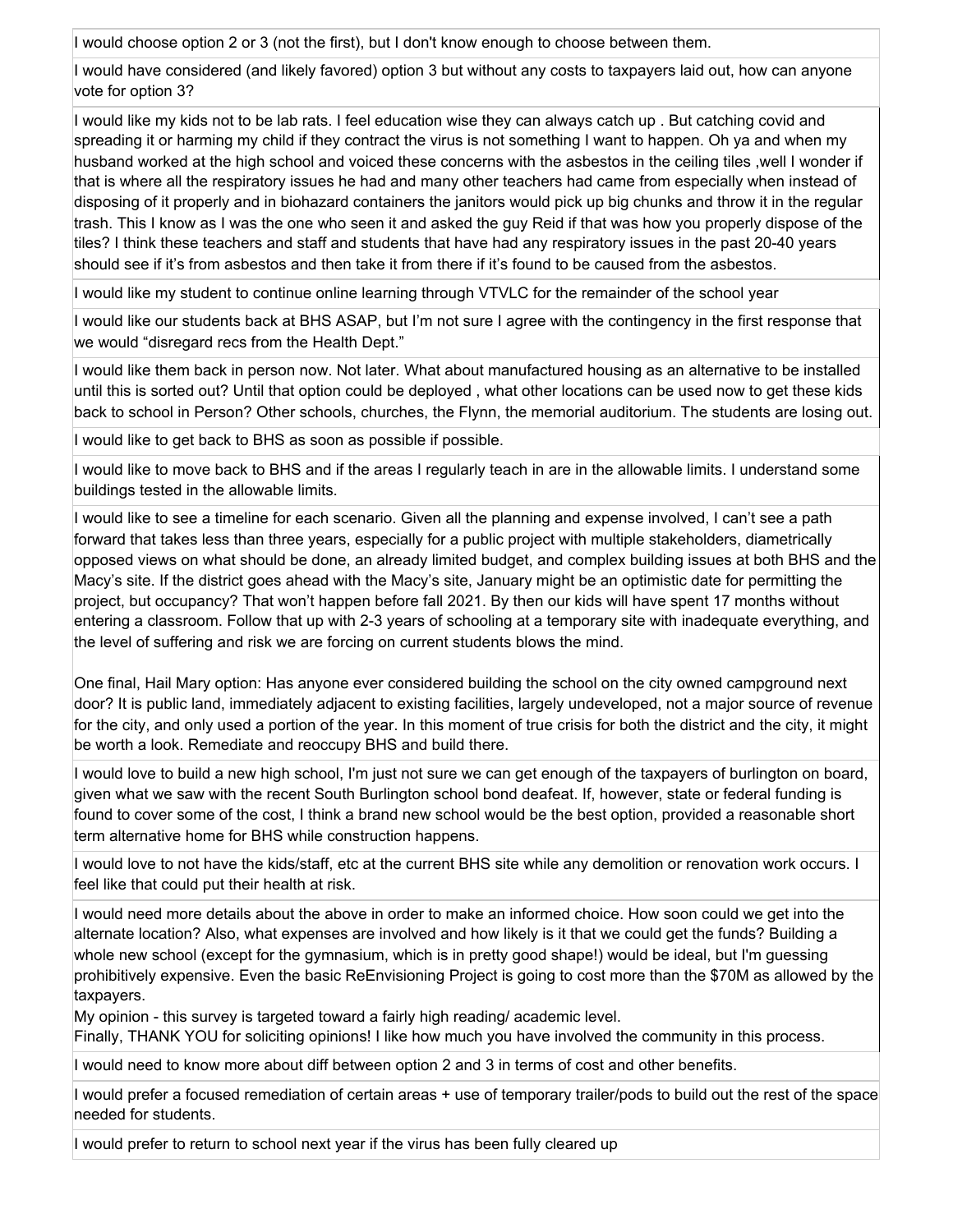i would really like to be in person next semester, it's really hard on mental health to be remote

I would really like to choose answer #1, but the decades of PCB exposure have to be stopped first. I would frankly prefer any option that does not keep our students out of BHS for 2-3 years. It's a damaging prospect to this generation of Burlington High School kids: a very high price to ask them to pay.

I wouldHave chose none of the above, had no option.

I'll do whatever I'm told to do. I don't have a preference of any of this stuff. I voted because I was forced to, but I only picked the first option because it was listed first.

I'm a teacher at Horizons (there wasn't an option for that on the first page) and a community member. I strongly feel that we should continue to heed the recommendation for closure from VT Dept. of Health and EPA. Thank you for all of your hard work and transparency on this issue.

I'm eager to see students!

If PCBs could be remediated to a safe level per VT standards, I'd be happy to be back at Institute Road, assuming construction doesn't stir up particles that cause risk.

I'm interested in the possibility of a new high school being built downtown

I'm still unclear if all buildings tested as badly for PCB's. Could they just go back to those that aren't as bad? I feel like that would be my second choice. Maybe add a few temporary trailer classrooms for missing space if some buildings have to be closed.

This is my oldest of 3 kids. She started her school career with her school not being finished and had to be in a gym for the first few months of Kindergarten. I have been active on the CP smith PTO for years and as VP. When they preposed the plans for the HS I had voted for a straight up new build. Start over - make it LEED certified, passive, things that will save us money in the long run and make this largest city in Burlington proud. I knew that building was too far gone and neglected. We have very bright and talented students that have worked hard. They have been very good through Covid with hopes to go back to school. And they and us were let down.

I'm unsure about whether option 2 or 3 is better. It depends on so many factors, including cost, location, safety, and what could be done in a short time frame. But I believe an alternate location needs to be identified ASAP to get students to in-person learning.

I'm very distressed that the other schools in the district aren't being tested. Our daughter starts kindergarten next year and I'm having a hard time imagining sending her without knowing the building is safe.

I'm very upset that my daughter and all the other people inside the school were exposed to cancer causing chemicals and that it was not reported when it was found a year ago. I just pray that no one will get sick from it. My daughter has asthma and was breathing those in her body for who knows how long. Truly upsetting and I don't and won't allow my daughter to go back to the BHS campus unless it's in a safe place without those chemicals, not at the current location.

I'd like to weigh the costs of all three options for 2-3 year plan.

I'm a BHS parent, the parent of a second grader and the school counselor at IAA.

I'm a taxpayer, not a homeowner who gets property tax rebates. This current situation is ridiculous. As you explore options, please remember that money doesn't grow on trees.

I'm counting on people in the know, like scientists and engineers, to make sure whatever option is chosen is SAFE. I don't know if going back into the school is truly safe, but have read reports saying our levels are okay? Would like to hear more discussion around this.

I'm not sure about my decision above. Is it gonna be unsafe to breath the pcbs in or is it safe enough?

I'm open to b or c. Not sure which makes the most sense

I'm willing to sign a waiver for the kids to go into the school. Thank you for your hard work!!!!!!!! We are so lucky for that!!!!

I'm wondering how much money has gone into making the current ReEnvisioning plans? If it has been a significant investment, I'd propose moving to an alternate location long term and returning after the remediation and renovation plans have been finished as already drawn.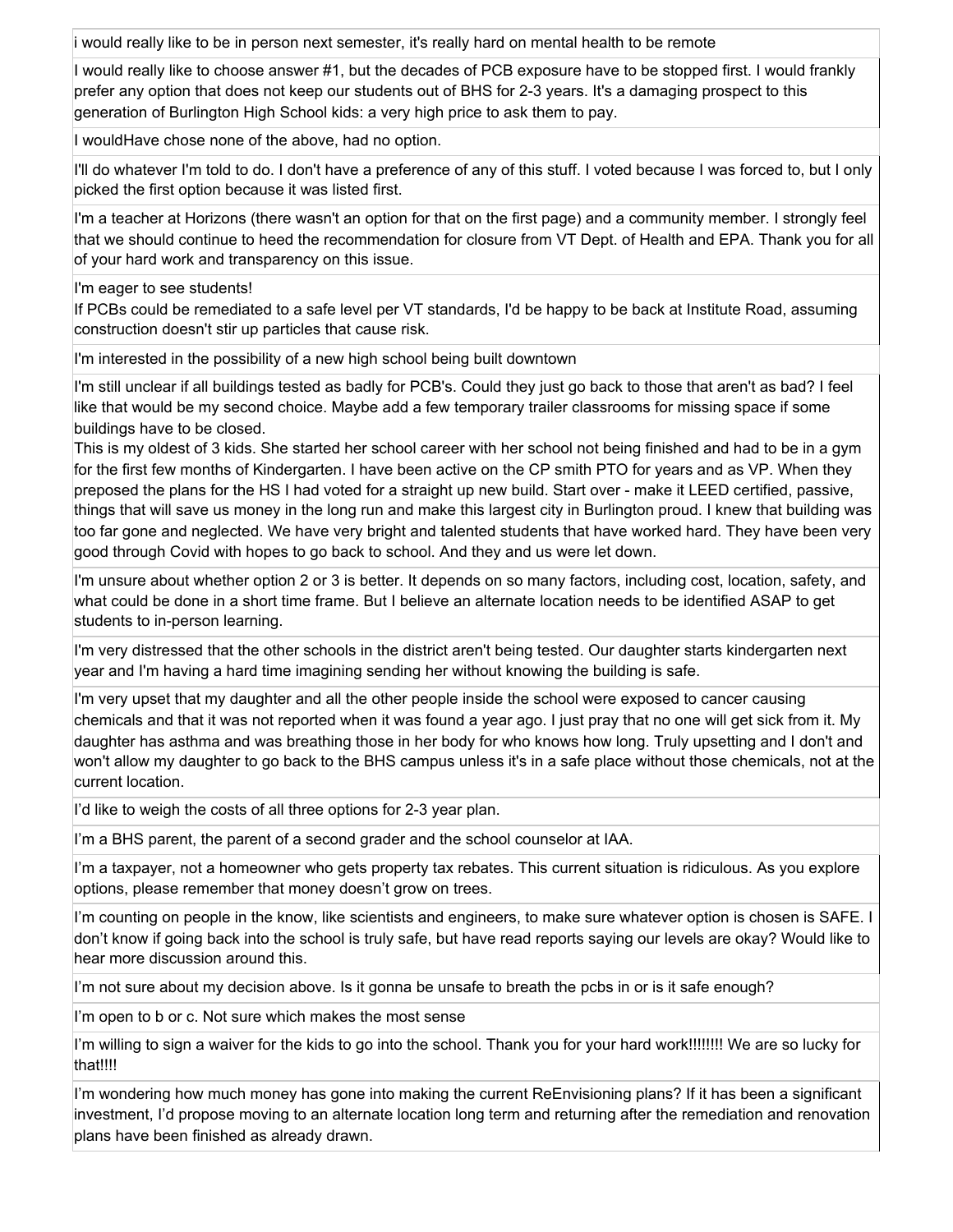I'm worried about my children's exposure to PCBs

I'm worried how the Wednesday schedule will look because I am part time and am expected to work elsewhere after 12. I will do everything I can to make myself available past that time.

I've entered a response, but it means very little, because I can't answer this question without a lot more information. How much would an entirely new school cost? How would it compare to the remodel? Are teachers and staff willing to return to the current building? What is the "alternate location"?

Ideally, I would be answering this question with the benefit of having the additional information about the PCB's their source and potential for remediation - that is currently being collected. We don't know if, as it did with Champlain, the State guidance would change - and they would recommend that it is safe to return after remediation takes place. The different, and far less conservative standards used elsewhere, suggests that our VT standard may be overly cautious. My central issue with the process so far is that the VT Department of Health did not even speak to the increased physical and mental health risks created by closing the school. I hate to pit the risks to staff of being in the building against the risks to students of not being in the building - but that's the situation we're in. I am more concerned about short term mental health risks from social isolation, depression/anxiety, substance use, exposure to toxic home environments - I find these risks to be more immediate and more likely to impact a greater number of people than the uncertain science around what would seemingly be a finite amount of additional exposure to PCB's, before an alternate location is secured, or the PCB's are remediated, etc. I'm for a combined approach. Get back in there now in a hybrid format, and get out of there as soon as an alternate site can be secured and prepared for instruction.

If BHS is not open in 2 years, we would likely look to send our current 7th grader to another school (private or move districts).

If I were to rank the above choices, the 2nd option would be my second choice. I do not even consider the 1st option to be a choice. It might be appropriate to consider new designs that could work better in a pandemic.

I would love to hear about short-term spaces where classes could be taught that were safe (ideally with good ventilation and windows that could open). Pods could be created, similar to a City and Lake semester group, where learning could happen with a pair of teachers at other locations in the city. This would provide social and educational opportunities.

I strongly disagree with the idea of returning to classrooms at BHS for the sake of "in-person" learning. Under the current state guidelines, it would still only be 2 days a week.

If moving to an alternative location would speed up the remediation and renovation project, I could support option 2. I think we need to find ways to accelerate the process and start remediation and construction as soon as possible. I doubt that a new site could be found, acquired, permitted, designed, and constructed in 2-3 years. It has taken longer for the ReEnvisioning project and we haven't really started yet.

If parents wish to send their child to another school outside of BSD, how will they be guaranteed a spot at that school and will parents be subject to pay taxes in that city/district?

If the Re-Envisioning plan goes in effect as planned (OptionA,B), does this mean F-building is walled off with no remediation while BHS is remodeled? Effectively terminating BTC at BHS? What plan (other than C) involves BTC programs currently in F building in a remodeling solution?

If we are a grave outlier in comparison to the EPA and all other professional governing bodies, we should be adhering to the EPA standards

If you do not go back to in person learning, we will be forced to sell our house and move to a new district that has an actual high school in operation. We will be forced to leave our family home of over 50 years! This is an absolute atrocity! We want answers why VT is 40 times greater for PCB levels than the national EPA standards and nobody will answer the question why! I am furious over this and my child will have never had an actual high school experience unless we physically leave Burlington! She received half of her freshman year and will never see a high school campus again. Burlington officials should be ashamed of themselves. This is unforgivable and I feel bad for the new superintendent having inherited this god awful situation.

if you dont open the school i and many others will fail not everyone can do onlie thats why everyone is switching to rice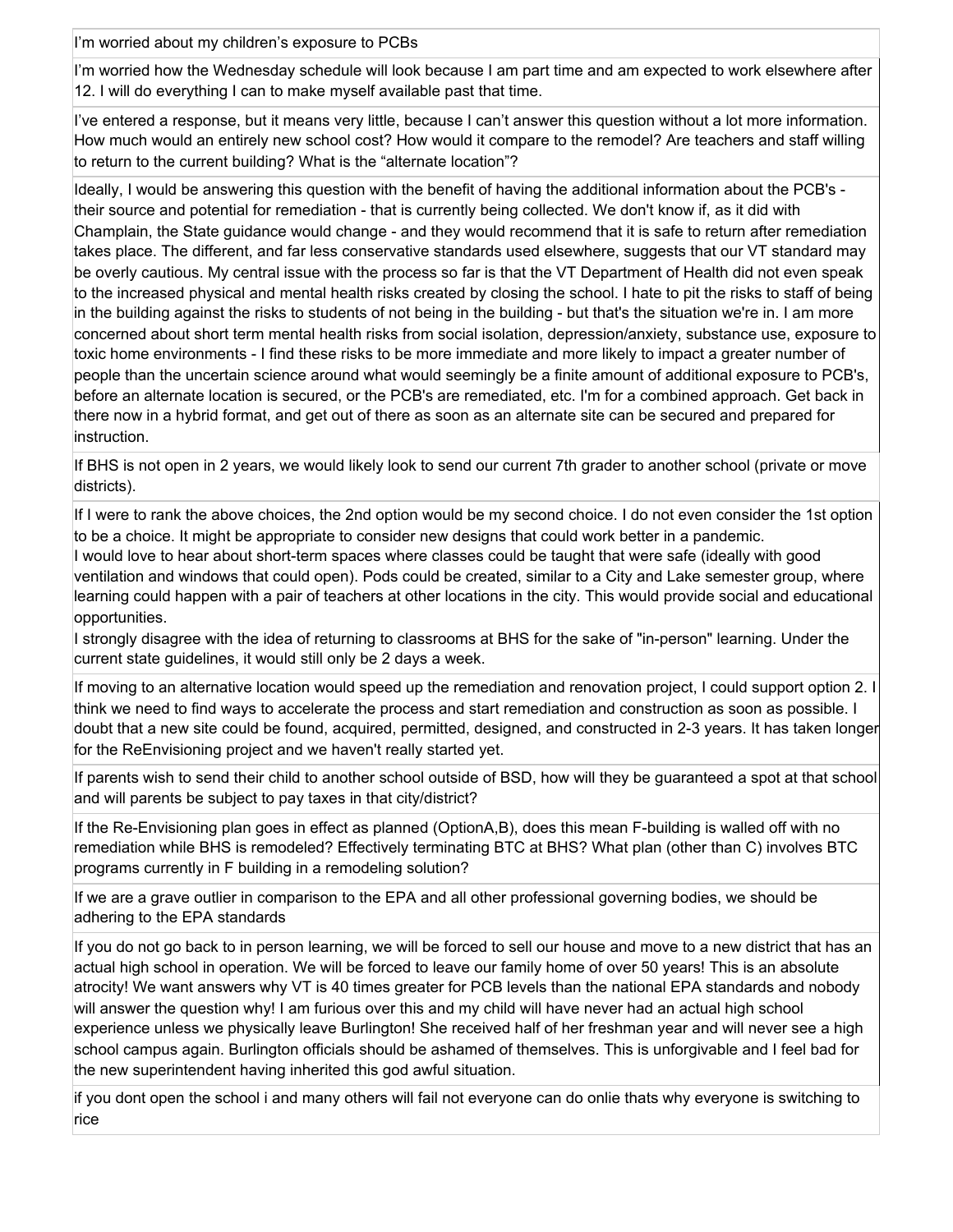If you move towards building a new school, are there talks about where the possible new location of the school be of that is needed?

If you send just the high school students back in Wednesday's, many of the staff members have elementary aged students that are still learning remotely, childcare will be a huge issue.

In deciding on a plan, it would be extremely helpful to know how the Dept of Health came to suggest the acceptable level of PCBs as 15ng/ppm v the EPA's of 100-300ng/ppm. Why the huge discrepancy? I did read the attached info provided in a list of FAQs, but did not see the data supporting 15ng/ppm as the acceptable level. If there are data to support 15ng/ppm, then the only acceptable alternative is to not return to school until remediation is complete. Yet, if there are not great data to show moderate risk to one's health (especially to those who teach or work much of the day in the buildings with higher levels of PCBs), then revisiting an option of returning to school excluding the F building makes good sense to me. "Show me the data." Thank you.

In my opinion, moving into a space that's not ready(Macy's) just for the sake of satisfying the wishes of some parents would be an enormous mistake. There are many students who are doing very well in this current situation and their families aren't complaining.

In person is important for helping give students equal opportunity and access, a focused working environment, and a better learning and teaching experience, which aren't really happening with just online.

In person learning, no matter where it occurs, is the main priority

In person now at bhs or off site but now

in person on Wednesdays should not be mandatory.

In regard to option one: I cannot believe this community is considering asking teachers to walk back into a building that the EPA and the Department of Health have deemed unsafe. I'm shocked that the board and our superintendent are even considering this as an option. The OpenBHS group is bending science to work for their agenda, and the fact that the board and superintendent are seriously listening has my jaw on the ground. As a healthy 34 year old, I will not sacrifice my well-being so that students can get in-person instruction. I cannot even imagine what some of my less fortunate colleagues must be thinking. I have no problem walking away from this district if they knowingly put my well-being at risk.

In your question about the focus - I feel this should be driven by the needs and desires of our students. But please not social connections, academic support, and in person instruction each have their own uniques requirements for planning and preparation. Time for those tasks vary and will impact teacher needs accordingly.

include building teachers and staff in every step the design process!!

Invest in the future of this community. Now is the time, and this is the opportunity to build a new school.

Is it possible to move back into the current building for two to three years while a new building is constructed at a new site? I'm Open to both a retrofit or a new build, whichever is best for long term success and can occur with the quickest timeline.

Is there evidence of increased cancer incidence in staff of BHS over the past 20 yrs? If not, the current downside to students is too high a cost. There's already a plan for a new school — move ahead with that as quickly as possible and get the kids back on school for the shortest time possible!

Isolate the effected areas to eliminate potential exposure. And who came up with 2-3 yrs for remediation? That appears to be just a guess and the real timeline will be longer and the costs much higher.

And how will the district handle possible health issues that arise in students (such as mine) that have already graduated and that can be traced back to BHS? Seems like a huge liability.

Must say...pretty happy here for a long time and quite disappointed for the last 4 years with Burlington...monster developments - Champlain College, Cambrian Rise, City Hall Park do-over, Burlington Square mall still circling, Moran plant, the forever southern connector, by my estimate ~\$11K in traffic cones on North ave, waiting to hear the Winooski bridge is ready to fall down...and now BHS.

Whatever the path forward is, it better make fiscal sense and provide Burlington students with the education that Vermont likes to tout as great and for the most part I was happy with. Regards, Greg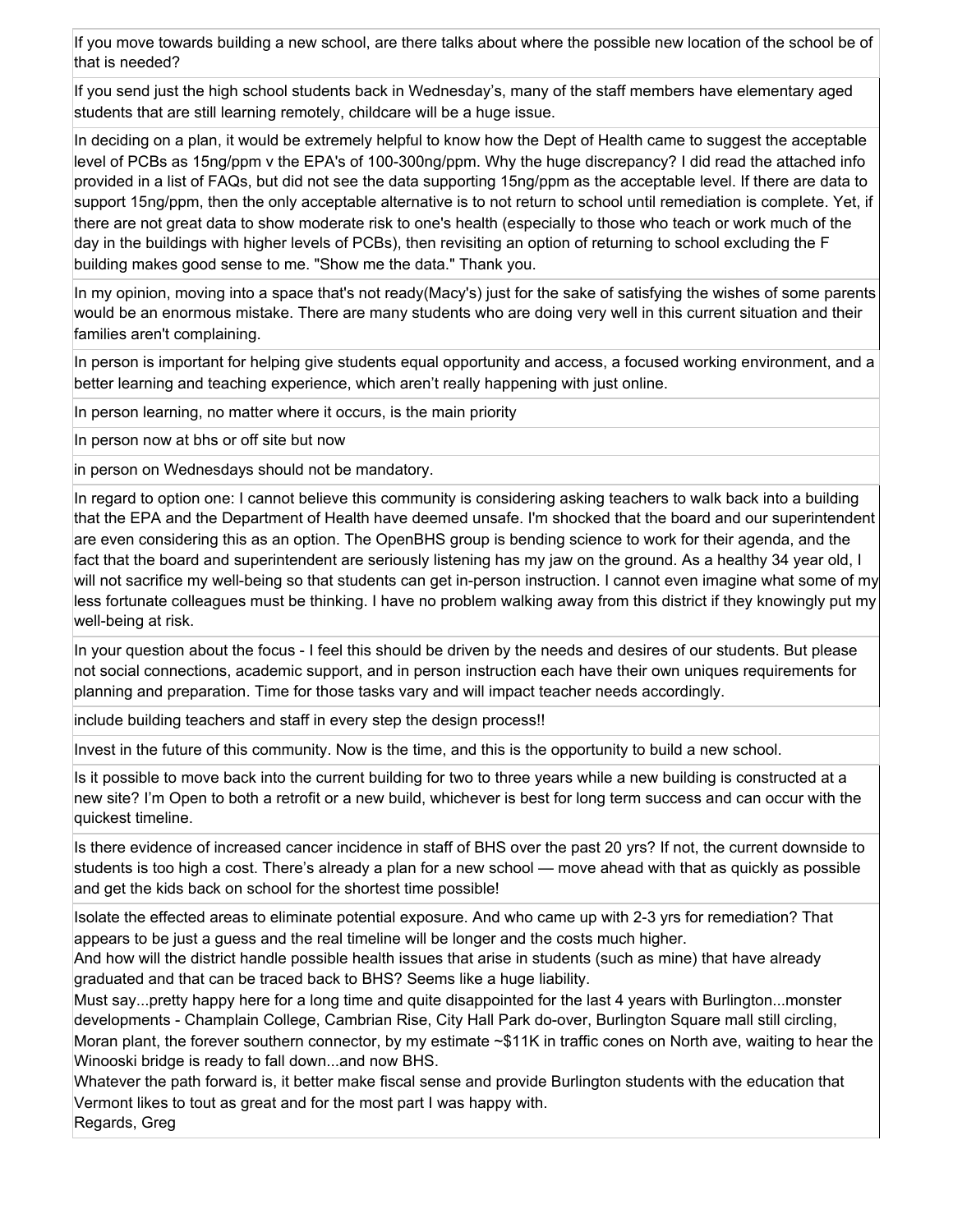It doesn't seem that remediation is a good use of time/resources/money. Also, VTVLC is not working well for many, many students. Some of us have had to switch to BHS remote learning though we are in immuno-compromised households. Until the COVID crisis passes, a better (BHS-based) remote learning option is very much needed for some of us. Please stop dismissing us.

It is 100% time to invest in a new high school. Even before the PCB's this building and its layout was a true mess. Too many bandaids for a situation that cannot be fixed -- it just needs to be rebuilt. Let's move forward the right way, even if that means raising taxes.

It is difficult to answer this question without more information about the financial impact of these options. However I was already concerned about the state of the BHS campus before this news about PCBs became public, and the building condition is a major factor in deciding where my 8th grader will attend high school. Also, I understand that the school board and administration knew about the PCBs way before this info became public, and the lack of transparency makes me really concerned about whether safety of students and staff in all city schools is being taken seriously. Are there PCBs in any other schools? Have levels been tested throughout the district? This is a big trust and PR issue from my perspective.

It is hard to answer the above question not knowing the cost associated with PCB remediation versus a building new building. Sometimes in maybe quicker and safer just to build new. Obviously the tax payers of Burlington would need to be supportive.

It is hard to answer the long-term option question without the details of science/health experts.

It is hard to respond without knowing more information about the alternative locations. Our big concern is addressing the mental health of the students and creating an environment where they can have social interaction within an environment that takes COVID safety measures.

It is heartbreaking for students and I'd love to get them in ASAP, but I'm a safe way. EMS is empty on Wednesday's (90% of staff seems to be working from home) and I'd definitely offer up my room those days!!

It is important that any time we "lose" to in-person learning on Wednesdays, is recouped another day. We can not have less time to plan remote learning.

It is questionable why in this day and age that building air quality, in a school within a district and a city that has so many resources, is holding back the quality of education and quality of high school experience for the BHS community; and this is is potentially continuing for up to 2-3 years?

Where is the long-term facilities quality control planning and building maintenance? Have district resources been diverted away from this priority? Or are selected medical professionals' views and interpretations of air quality forcing BHS to close unnecessarily?

I think these questions need to be addressed to understand the current undesirable situation.

It is time for a new HS. BHS Reinv. was a good plan but no substitute for a modern facility.

It is unclear to me why the PCB problem is not being fixed now so that we can move forward with the planned renovations. The honest truth is that people are not going to really be able to make an informed decision without having an idea of the costs involved. We know that there are problems with the soil at the school and that the PCB remediation is expensive. How much cost does this add to the planned renovation? What is the total cost of being out of the building for 2-3 years? How much would it cost to build a new school and where would that be? How much is the current facility worth? Can the district sell the land and the building?

it is very hard on parents of children with special health needs to be a full aid in remote learning setting while also have full time job.

It is very important that BSD's BTC programs are fully funded and allowed to expand in the future. It is essential that high school students from Burlington (and surrounding communities) have a robust selection of alternative high school programs to choose from. Offering a non-traditional high school curriculum is vital when creating a school experience that stimulates and engages a diverse group of learners. We must look at how best to expand on meaningful, engaging, real life learning opportunities that directly connect our students to professionals in the fields of art, service and technology. Successful schooling of young adults is changing and evolving all around the world and Burlington Schools need to be out in front, leading the way.

It may be cheaper to rebuild (smartly) then to demolish part of the HS and find many other environmental issues. Get some estimates and let public decide.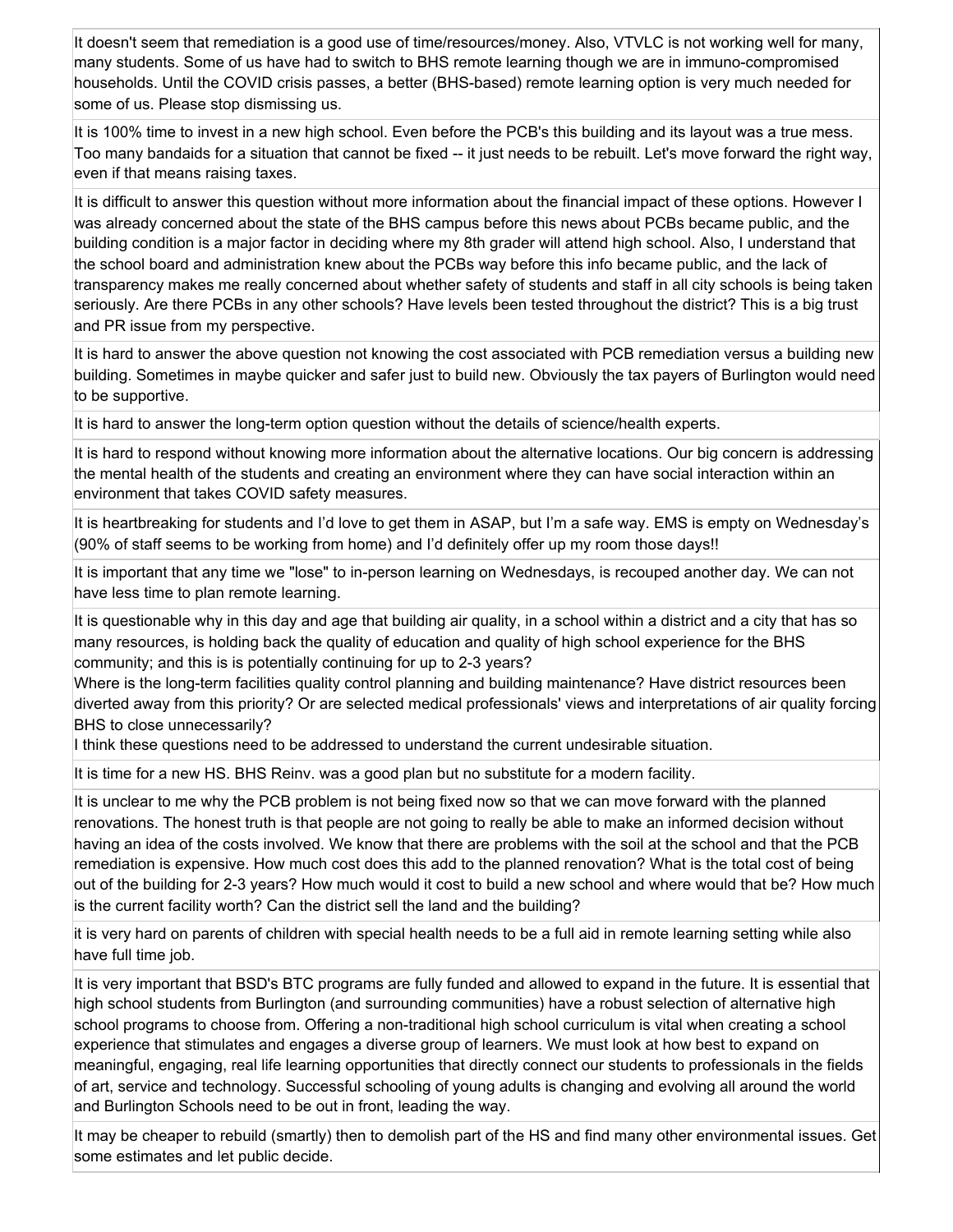It seems irresponsible to move back into the school during renovations against health department regulations. \*If\* the problem can be successfully and fully remediated, it is wasteful and unnecessary to build an entirely new school.

It seems like the risks of being out of school indefinitely outweigh the risks of potential PCB exposure. It is being remediated right? How can one year of exposure really have that big of an effect on student and staff health. It is hard to tell if the current level of PCBs have a direct link to a sizable increase in negative health outcomes. What research informed setting the threshold at this level and would any other older school in the state pass?

It seems likely you will need to ask taxpayers for additional money for this option and less than for an entirely new campus/building. That being said, there may be some cost savings and some time savings by having the building empty during reconstruction.

It seems that in most scenarios the schools will need to be on a different site for the foreseeable future. I think it makes the most sense to build new, efficient facilities that are designed for the next few generations than spend millions renovating the existing ones.

It seems unethical to brings students into the building (going against VT Dept. of Health) recommendation.

It seems unsafe to move students, teachers, and staff back into an environment with known PCBs at an unsafe level, or while remediation occurs which can elevate PCBs due to construction/ potential disturbance of PCB filled materials.

It was hard for me to pick between the second and third because I was unaware of the cost of both options. If they were close in price, I would stick with the third option. Our schools help to draw people to our community.

It would be helpful if the public knew the pros and cons of each option as well as the costs.

It would have helped if you had provided a timeline in this survey for setting up a new temporary site. This is a tough choice in a tough stretch of time. Thank you for the extra effort you are all facing.

It's not clear how to decide between options 2 and 3 without knowing whether they both can be done with the budget voters have approved (and additional funding that could be secured). Wouldn't everyone love a brand new school? But isn't that already been determined we can't afford it (otherwise it would have been the option selected when the bond for renovation was passed). If remediation will definitively fix the problem and at lower cost, then that makes sense. But I'd hate to spend a lot of time and money on remediation and have that delay the process, or have us end up with a school that is still not cutting edge for the community for the next 30yrs. We're disheartened by the 2-3 year time frame as it's a long time, especially for students coming in as freshmen at the start. As a result of this, we're exploring other options for HS for our current 8th grader because we aren't sure that BHS can provide an adequate education and high school experience given this uncertainty and situation. It's already taken too long to see progress since the bond was approved, and we're not excited about enrolling in a school that will be remote or in a construction zone.

It's really hard to focus, maintain motivation, and stay on top of things with remote learning. Personally, and I know for my fellow classmates, it's really hard on all of our mental health, and many, including myself, are struggling.

It's my understanding that everything besides the F building where BTC is located is usable. The cost and logistics to outfit a new space will take much needed resources and time away from renovating or building a new school.

It's not clear why only one of the above options includes Burlington tech. It's the main reason I only even considered option number three. Too often BTC is left out of the conversation entirely.

It's of utmost importance to maintain and even expand alternative learning options such as the BTC programs for students.

It's probably more cost efficient to build a new building and to try to fix the existing one

It's unfortunate that that city of Burlington for the past fifty years didn't pay attention to the upkeep needs of Burlington schools..and this is the results of neglect..all the schools are in need of renovations. Sad very sad

Just the plain recognition that this is such a tough situation for all and that your efforts, and frequent communication, to the community are very much appreciated.

Keep doing an amazing job!

Keep people out of highest level PCB concentrations areas (BTC, Bldg F, etc).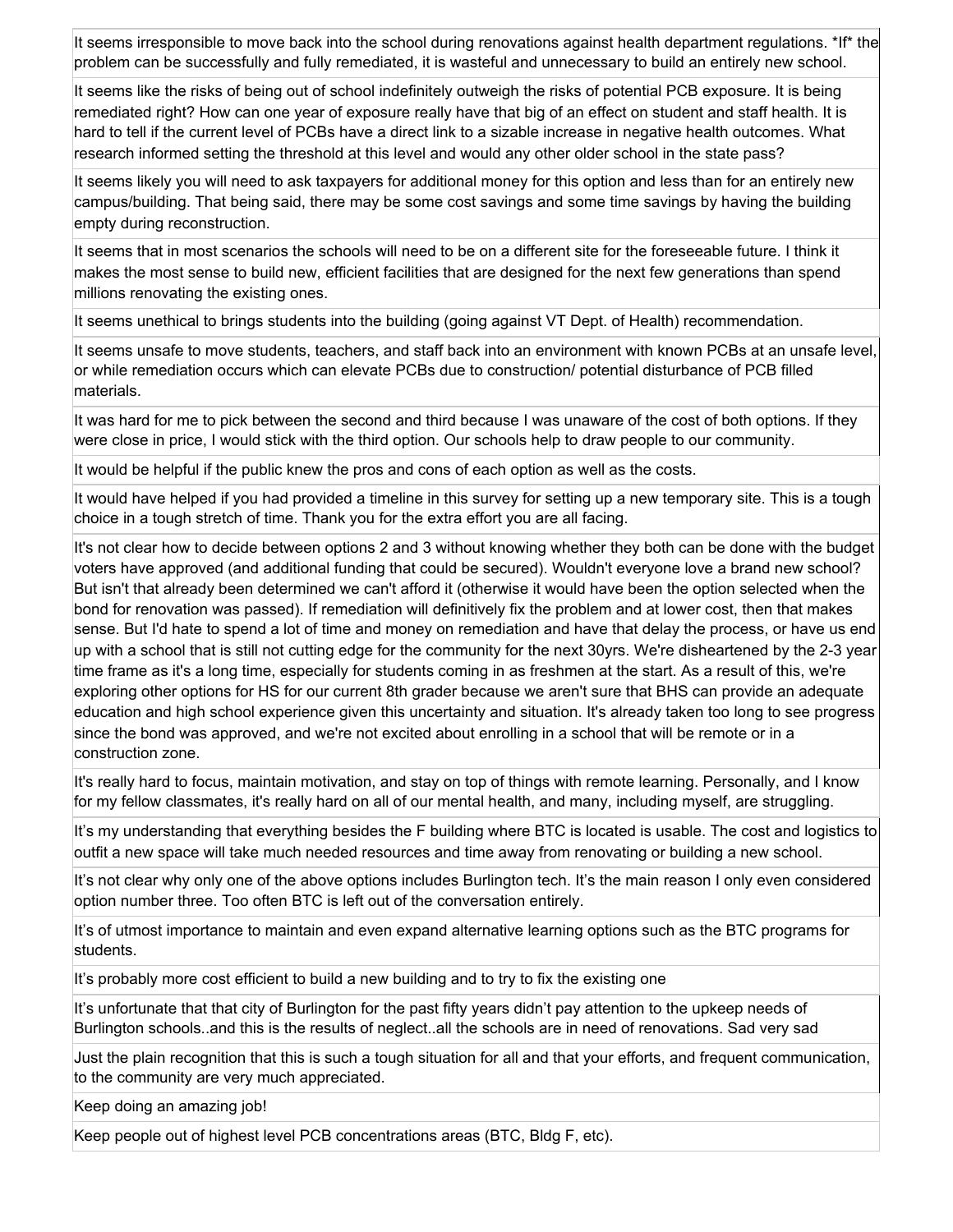Keep rolling the boulder Sisyphus. keep rolling.

Keeping kids in the building while doing an environmental remediation is asking for a lawsuit. Don't expose the kids.

Keeping our kids home is NOT healthy for their development.

Kids can never be in that building again

last question should have been ranked.

Learning is difficult with a child who needs supports in a regular classroom environment, with that said its 100% harder without it. So I hate to see schools not open because of building errors that could be possible fixed.

Least expensive please. I can't take much more in taxes.

Let's use this opportunity to re-envision where we want our high school and how we want it to be connected to the larger community. There may be a better site that will allow for a different campus and experience for our kids.

Let's just do this right and have a great building that is safe fir the future.

Listen to Dan Cunningham he knows what he's talking about as long as F building is closed off we are safe. GET RID OF THE STUPID PROFICIENCY BASED LEARNING. I just want to get A's and my teacher Mr. Lodish is out here saying the best we can get on homework's are 9/10s because it's already above proficient. EXPLAIN THAT. Makes no sense. If i have a perfect homework i want a perfect grade. Proficiency based learning was probably invented by the same people who made PLP's, its just dumb and pointless.

Listen to science

Long term, a combination of online and in-person education seems like an effective model.

Long time supporter of BSD. It looks to me like remediation will take a highly unpredictable and very likely long time. So moving back in in 2-3 years is likely a fantasy. Look for alternate location to build. How about the north 40 on the waterfront?

Makes the most financial and environmental sense to plan for the long term until a new high school/tech center is built. An alternative location for the next 2-3 years would be great with in person classes ideally 3 days per week. This fall, the COVID opportunity has resulted in rigorous, stimulating virtual learning. Virtual learning and homework can support part-time in person learning to allow for optimal use of an alternative location (half the student body on alternate days). Please plan for the long term and follow VT Dept of Health and Environmental Protection Agency recommendations.

Many students are suffering so much currently—teachers, too.

Mater Christi convent sits, unoccupied. Let's move on finding alternative spaces already!

Might as well take this opportunity to fully renovate the school. I hope the district will consider the very latest in sustainability and environmental awareness as well as accessibility when considering plans for a brand new school as budget allows, as a top priority. If you aren't going to do it right, it's not worth doing it at all. Half-measures are undesirable.

More classroom time with teachers should be offered to freshman then sophomore then juniors then seniors as a priority since older kids are more self sufficient and reliant compared to younger kids.

More opportunities for the students to gather out-of-school safely, but mostly thank you for keeping kids fed and connected. Appreciate the communication and keep it up on engaging the public about our options.

Most important I want my child safe and in a safe environment

Most importantly, BHS students need to return to in-person learning immediately, even the hybrid model as planned...I hope that UVM will accept its community responsibility and provide space for our HS students between Thanksgiving and February. Teachers and kids need an academic setting ASAP in which to engage in teaching and learning.

Move back to BHS immediately. Set timeline for remediation beginning immediately and setting goals for air quality over time. Pause renovation for now to evaluate priorities.

Move BTC to Essex CTE

Move into old school and build a new one at he same time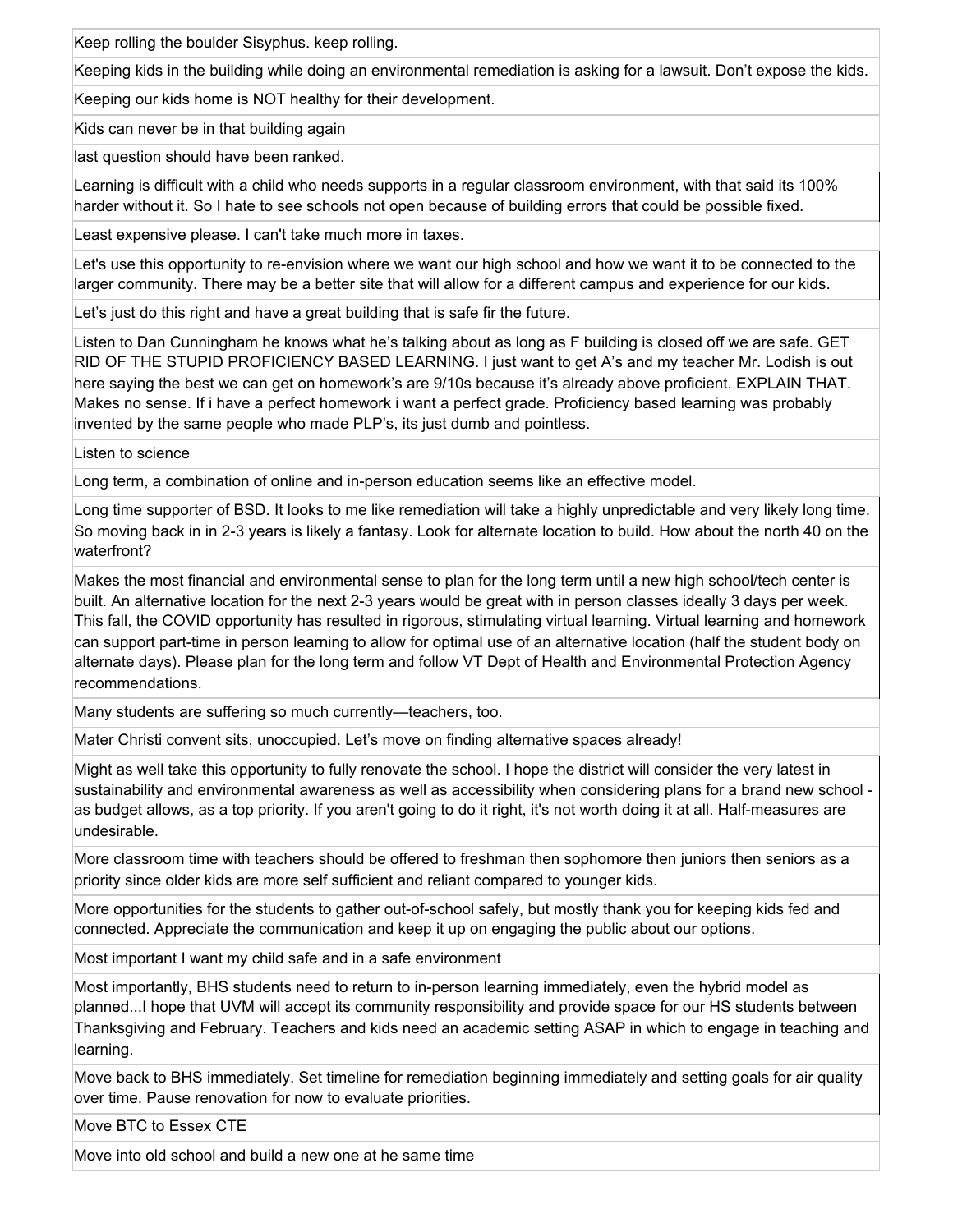Moving the kids to an alternate location is important for their safety (we need to put safety first), but building a new high school and tech center versus continuing with planned renovations depends on which is more cost effective. I picked the option to build a new high school/tech center in case the PCB situation cannot be fixed.

Multiple families complained about health concerns. Why did you wait so long to do something?

My adult children graduated from BHS and I am certain they would support a brand new building with a beautiful campus designed for the 21st century! Go for it!

My answer to the previous question assumes an ideal scenario but if it is fiscally more responsible to do PCB remediation (compared to building a new campus) I would be fine with that. I do NOT support going back to F building to teach in person before the PCB situation has been addressed.

My biggest concern with remote learning is the current ratio of instructional time to unstructured time -- my daughter is only 'in class' for 2.5 hours a day, 4 days a week (only 12 hours total), and she really struggles to stay focused and productive during her many, many hours of unstructured time. My husband and I both work full time and can't always provide her with the structure and support that she needs during her many hours of solo downtime. Any increase in direct interaction and accountable time (e.g., remote study halls? formal study groups?) would really be helpful!

My child is a junior and it will be incredibly sad for her not to be able to return to the BHS campus, but fiscally, it makes the most sense to tear down and rebuild without the kids there. It would also, ultimately, be less disruptive to their learning that way. My only campus based request would be that the drama kids be able to say good bye to the auditorium where they have had so many foundational memories. My kid is/was supposed to be the drama club stage manager this year and thinks of it as "her stage." This may be our biggest sorrow through all this right now. (Well, that and the fact that Frau, our beloved director, retired.) Thank you for doing all that you are doing!

My child is currently doing well with at home learning, however hoping covid will be better and children next year can return to some kind of normalcy while at school with others.

My child is in a severe state of depression and isn't able to focus properly on their school work. They are failing most of their classes and aren't getting the support they need. We've resorted to hiring a tutor out of pocket. The out of pocket expense I find to be highly inappropriate considering taxes that are paid for the current 'failing' (miserably) school system. It is my opinion that the school year couldn't be going worse than it is currently, which I blame entirely on the leadership of our school system.

My child is struggling academically with remote learning.

My child is suffering greatly in many ways (academic, Social, emotional, health, low self-esteem, low motivation, low purpose) from not having any in person academic or social opportunities

My child is suffering greatly not having in person learning

My child needs to be in a live classroom immediately zoom is not working for her and is jeopardizing her future

My children attended and graduated from BHS.

My children did go to BHS, though they are in their early 20s now. It upsets me to know that they may have been exposed to chemicals which have long-term harmful effects, perhaps many years from now. So I do speak as a parent who has raised children in this community. I know the alternatives are tough, but everything is tough right now. I don't think further exposure is right for the kids, teachers, or administrators.

My children miss school & want to be in a structured program with their peers.

My children went to EES and EMS WHILE construction was going on and it was very disruptive and concerning with various mystery fumes causing headaches and illness. I'm not comfortable with them going to high school while it's under construction. I took a tour of the building a few years ago and was shocked to see how run down it is. I hope this can get figured out. Thanks for sending the survey.

My choice is influenced by my worry for teachers' safety. However I am still worried about getting the same level of education in an alternate location, particularly in a class like chemistry where hands-on learning is vital.

My daughter is seriously struggling with remote learning. She is failing some classes and we are now in therapy to try to help her get through the semester. Please do something quickly!

My guess is that the PCBs have been present for years without an uptick in illnesses. I assume testing throughout the buildings has isolated the problem areas, so where teaching will happen will be safe. I personally have been an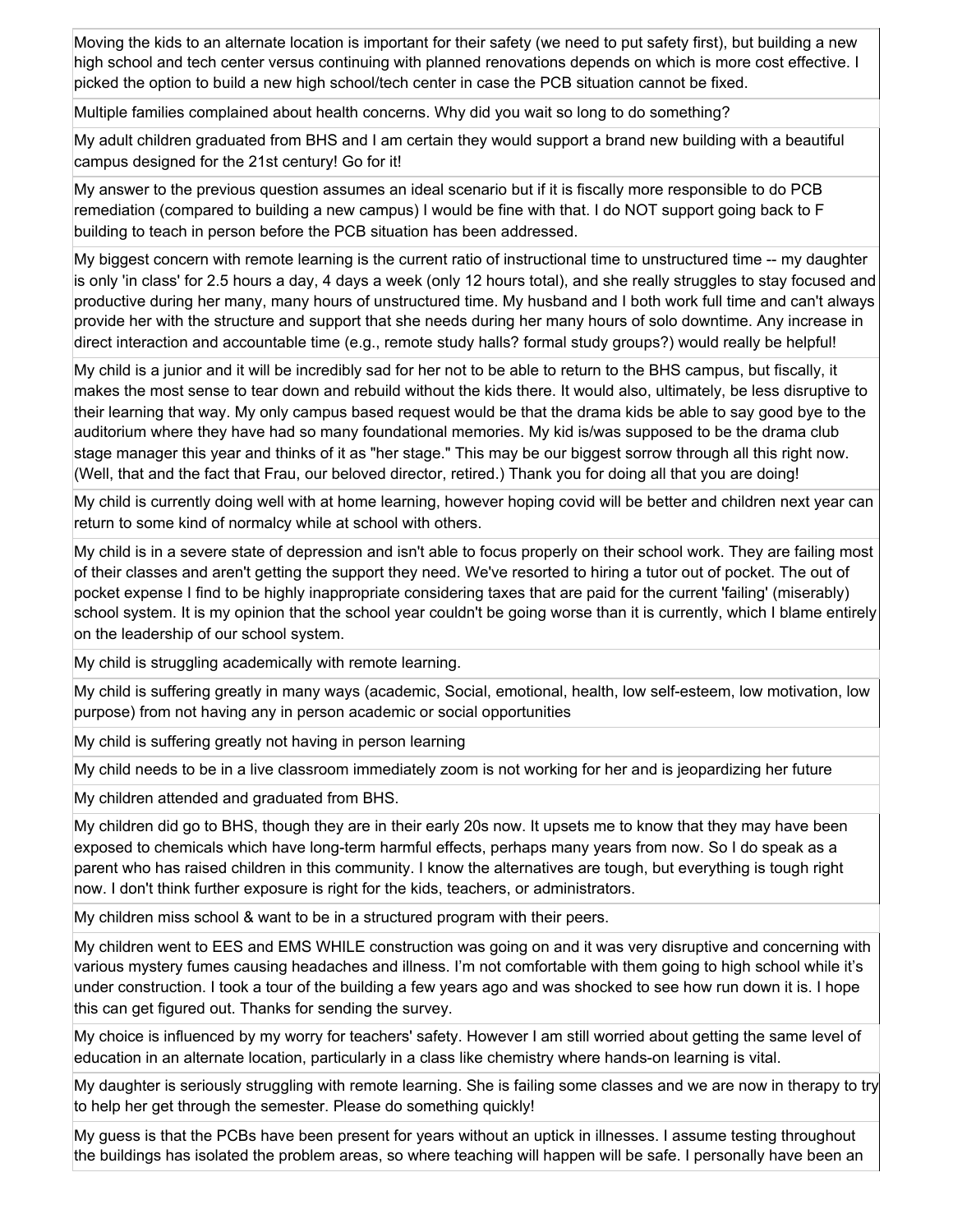assistant principal in a school while the whole place was re-built around us. It was doable! Keep the focus on education.

My high schoolers are in their junior and senior year and although every year is important these are critical for their future college plans. The only connection they have for the future is a completely overwhelmed counseling office. They need more support now.

My kids like the current online model and would prefer that for next semester. Keep the 4x4 model permanently concentrated learning is more effective.

My oldest won't be in high school until fall 2024 so as long at BHS is open by then I'm neutral

My opinion is really either option 2 or 3 - depending on the cost of remediation versus a new building. My impression is that a new building would be the best option as it could be built with modern materials and with the current and future uses in mind. I also would like to see funding for the BTC portion of the building or separate building shared by the communities who send their students to these programs.

My preference for the alternate location somewhat depends on what the location is. Burlington could really use a modern high school. Build it in the downtown pit!

My question is for Basketball Sports for Winter how many amount of people can play on the court?

My response is based on the fact that my kids are in 5th grade, and it would be awesome for them to have a totally new high school. But I guess that thought would hold for all 6th graders and younger and those to come. May as well do it right if you are going to do it!!!!!

My second choice is #2

My son has special needs including a compromised immune system. He will not be going in person to a high school which after the fact is dealing with contamination, until it is finally corrected.

My son is doing better with online learning- but he needs friends so more social stuff needs to occur. Right now Wednesdays are hard for him because he's at his grandmothers for learning because he can not do this on his own. Please find something for Fridays where he can connect in person with other kids and meet friends.

My son is on an IEP for a severe learning disability and with full remote learning I am only notified when he is so far behind he feels he can't catch up. His case manager has not reached out to me at all. This is just not working.

My son is suffering significantly academically in the virtual learning environment in comparison to what his performance was prior to the pandemic. He is struggling to focus and stay motivated which is especially troubling because of the emotional toll it is taking on him, and also because this semester is critical for his candidacy to colleges he wants to go as he is a senior.

My understanding is that bpa levels at BHS (aside from F building) would not have been cause to close the school in any other state or country. If that is correct I think it is fine to return to BHS (excluding F building) until the new construction is complete.

My vote for option 3 (alternate location while new school is built) is based upon my understanding of the PCB contamination of the existing building, along with my understanding of providing our students with the best possible learning environments at all times. As an environmental health professional, I believe it will be in everyone's best interest for long-term health and well-being to identify an appropriate building option for current students that offers them and their parents peace of mind regarding PCB exposure. I realize that many people have expressed concern that the risk of PCBs is lower than the risks posed by the current distance model in place, and I also realize that if the only option is for students to return to the current building, people may experience anxiety about PCB exposures that would be detrimental to learning. I believe we should use this opportunity to envision a better learning environment for both current and future students - currently there are locations that could offer an excellent opportunity for students to engage in place-based education that gets them outside more - Shelburne Farms former Rennaissance School may be a space for one grade-level, the Ethan Allen Homestead campus could house another grade level...or why not learn from the literature on teenager sleep needs and have high school students in school from 3 pm - 9 pm and utilize the middle and elementary school buildings in the "off-hours"? The Twin Cities, MN started an innovative school busing schedule recently that cut their fleet in half and better supports teenagers sleep needs by starting school later in the day and sharing buses with elementary/middle schools. Let's be innovative with this opportunity.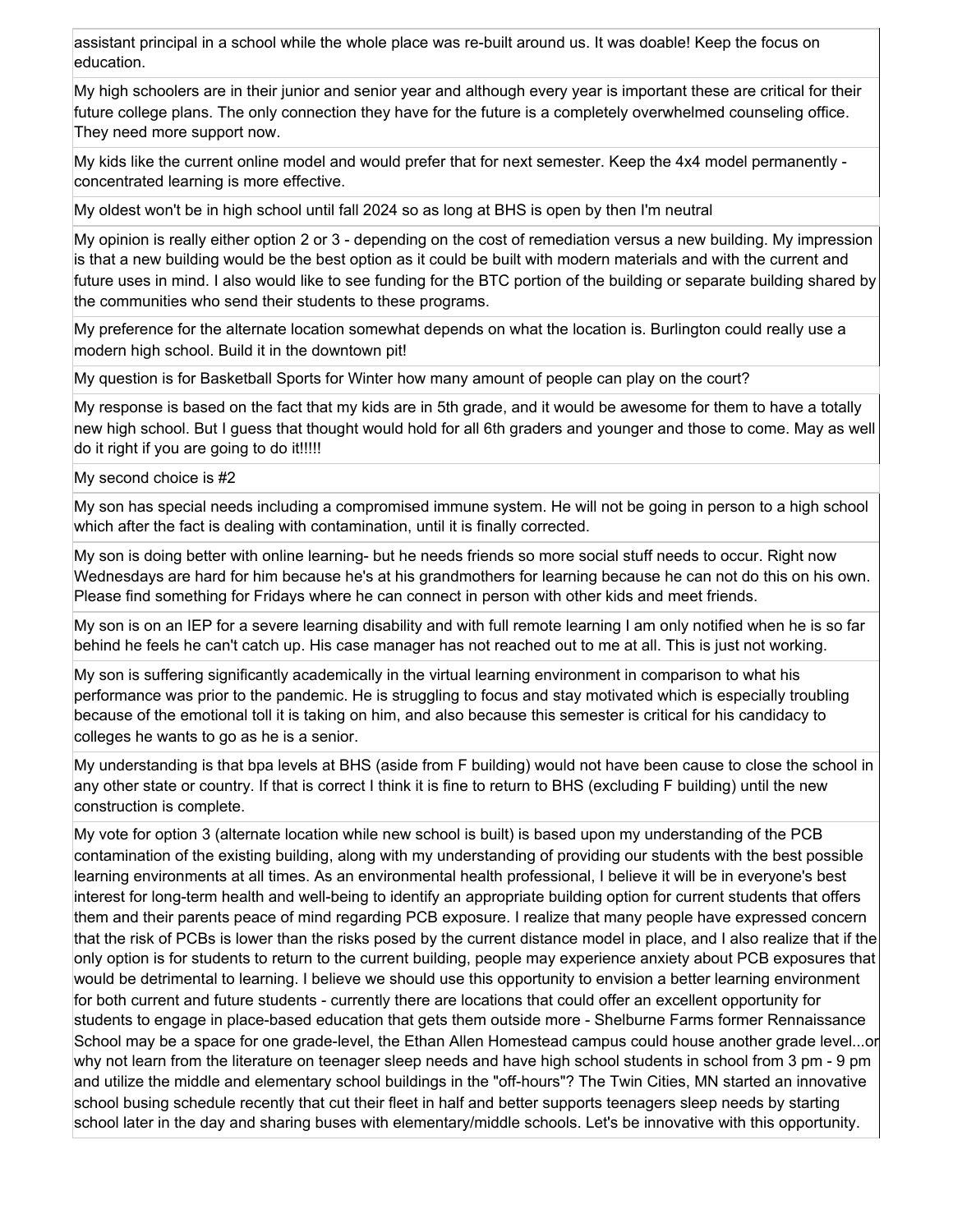As for the future building - I believe it will be in everyone's best interest to offer a better designed campus at the current location. The new building could help Burlington reach its climate action plan goals by not only generating its own electricity and using solar gain for heating and cooling, but also by providing educational experiences for students - our future homeowners - to learn about sustainable housing options. UVM's Aiken Center offers some insight into integrating student learning opportunities into a building. Let's build a truly innovative school for our future leaders.

Need to follow the precautionary principle that guides the logic of policy-making for much of Europe. Until you can rule out with science and statistical analysis that there is a decent possibility that it isn't healthy to be in the school--don't be in the school. Communicate the science and the statistics behind it transparently and show the range of possible scenarios and logics behind them. Get into--get kids involved in science and math to really demonstrate how we should be making public policy and responsible decisions.

Need to share this cost with the state and Federal govt - not ok just for local tax payers

New High School and Tech Center

Open to new location or demolish the current buildings and build new on same location. Either is fine as long as it is a new building.

No new funds

No option is great, but I think we have to bite the bullet and focus on the future of a new building.

| No, thanks   |  |  |
|--------------|--|--|
| No.          |  |  |
| No.          |  |  |
| $\n  none\n$ |  |  |
| None<br>None |  |  |
|              |  |  |
| none         |  |  |

None of the above work. 2-3 years is pie in the sky for a renovation professional in btv let alone a new building. Send our kids and teachers to other districts. VT schools without a high school have voucher for the schools that take their incoming students. We essentially do not have a high school so can't we do something like that? Also build the new school in the pit downtown. Buses go right there. Win win for the city.

None of the three options provided make sense. My preference would be to secure an alternate location for the short term while remediation takes place, then move students back into school as soon as PCB levels are deemed safe, then proceed with the renovation project as planned.

None of this is easy, and any decision made will have its challenges, but thank you for carefully considering everyone's feedback! I think we have an opportunity to be the premier school district in the state if we take advantage of the opportunity to start fresh now while things will look differently for the foreseeable future anyway in regards to in-person instruction related to the pandemic. We have an opportunity to be leaders in this work; I can't imagine that at least most other schools would not be in the same boat if they went through the same testing.

None of those three options are appealing. Remediate the PCBs and THEN allow us to teach at BHS while a new school is being built. Teaching in Macy's for 2-3 years is an unacceptable solution.

I can't believe that option #1 is even up for discussion. Remediate and then let us back in. Parents who think teachers lives are expendable should not be given such power.

Not to be rude, but this is a ridiculous survey. You asked questions about in person learning but didn't specify if you were talking about learning during this particular time period or always. The final question is horribly unclear. I didn't know that the Re-envisioning project was considered different than a new build. Without info about the source of the PCBs and info on the difference in cost etc between the 2, how can anyone choose? I am happy with either option if we know the PCB issue has been cleared up and you get our kids back to school.

Nothing

Number 2 is my second choice. NUMBER 1 is NOT OKAY.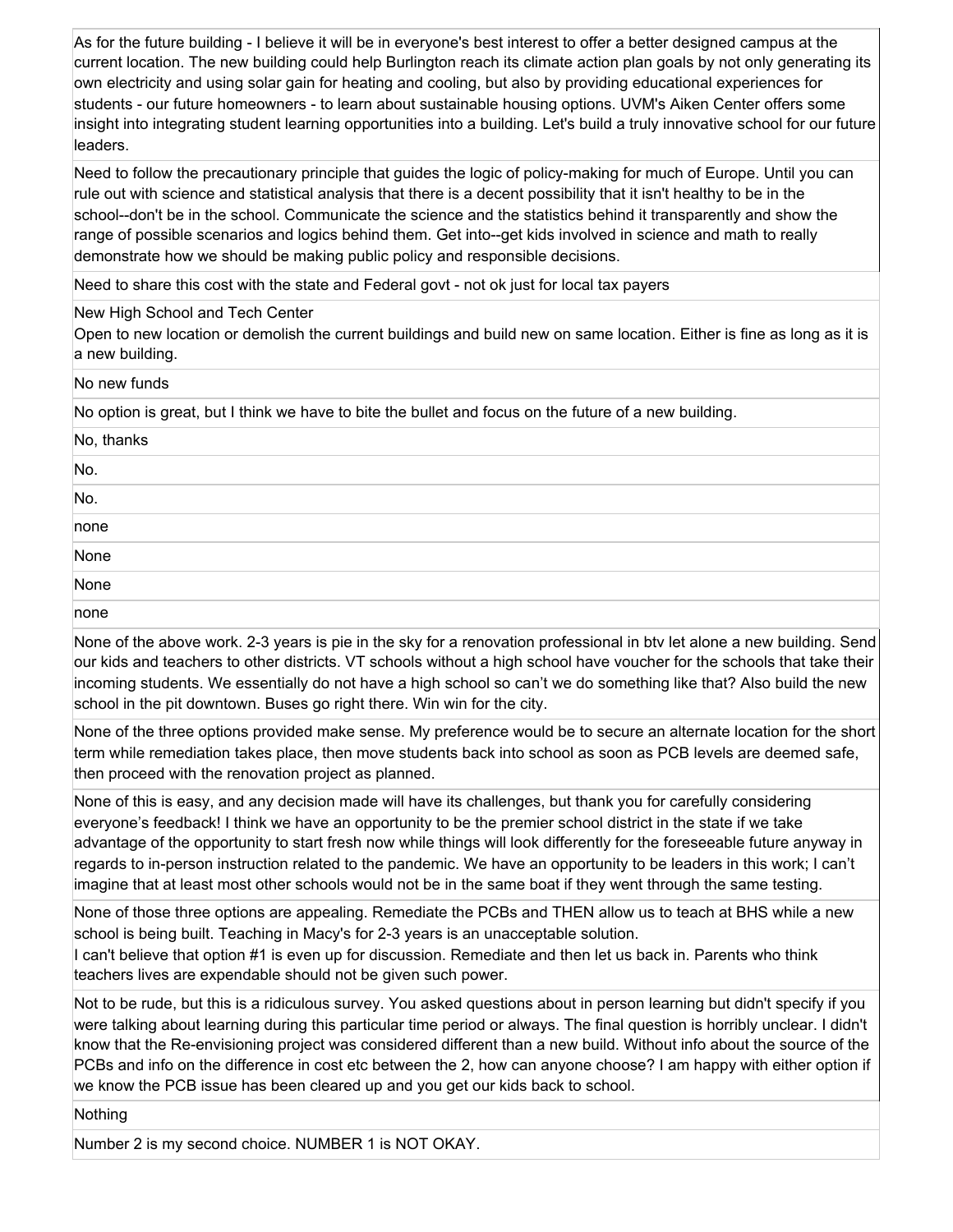Obviously this PCB situation is not that important or it would have been checked out years ago like the lead level is monitored in the water for example. If not for the renovations, this would not be discovered and the students would be in school right now. Vermont health standards are too extreme and we should use the parts of the school that meet the federal standards. I feel like finding another location/s will be more difficult to organize. Also I feel like some parents find it more convenient to NOT have to drop off or pick up their children so they opt for remote learning. Students mental and social needs should be considered too.

Of course, none of the above solutions is a good solution. I fear that were option 2 or 3 chosen, my daughter, who is currently in her first year at BHS, would never have the experience of being in high school. Two to three years will, I am assuming, mean three to four years. IF the remediation could take place over the course of two years or less, I would be in favor of option #2 above.

Once the decision to move to an alternate location is made, then decide which of the two options is feasible and make the most sense.

Online classes seems to be going well for my student, who likes the 4 classes per semester. Can focus better on each course. Ever consider this a better way?

Online learning is not anywhere close to a real high school education. I would strongly support going back to in-person learning in any capacity as soon as possible.

Option three is the only option that specifically deals with F-building programs at BTC. Re-Envisioning took all the funding from remodeling these spaces to remain on budget. Some of the programs in this building are the most popular technical center programs in the county (CTE Essex/Burlington), including Health Science Academy, Digital Media Lab, Design and Illustration, Criminal Justice, Welding, and Automotive Technology. The impact of these programs in the community is immeasurable. The short-term thinking suggested by option 1-2 does not clearly see the potential longer term gain for the entire region that will be lost if these programs permanently move to another location or disappear entirely. Please consider this in your final determinations.

Option two didn't say "for in-person" learning but I'm assuming it's implied. In-person as quick as possible is our choice. I only selected the remediation because it seems even though both give a 2-3 year estimate, I'm sure it would be far quicker to fix than rebuild. If that's not the case, I select whatever option will get the students back to in-person learning as many days and quickly as possible. Thank you!

Our 11th grade BHS student desperately needs to return to in-person learning. She was an A student for her first 2 years at BHS; now, she is failing her classes. She is isolated, depressed, and lacks motivation to do her school work.

our child needs some semblance of 'regular' school or she may never recover. This online thing just does not work for all. Please open BHS for next semester.

Our child will not return to that building until remediation is complete.

Look carefully at the work already done by the reenvisioning team. They determined that a new building would cost significantly more than a renovation. This \*could\* change if there is extra remediation needed b/c of the PCB's, but we should be using this time during the pandemic when there is already less in-person time to do construction.

Our kids deserve a newer, modern comfortable and safe place to learn. And so do the teachers and administrative staff. "Remediation" is a bandaid that is not sustainable. We need a new school.

Our students and their families that are on IEPs are suffering the most without having proper support from the school and to support remote learning. If we continue with remote learning we need to provide better support or para support for students that have para support in their IEPS it is unfair to the student and the family

Our students are struggling to stay on task at home and establish a routine. Since they do not see their teachers in person there is less accountability and the number of late assignments are piling up. The zoom instruction is inadequate. A lot of valuable learning takes place when students can ask questions and engage with teachers and peers face-to-face. This level of engagement does not take place in a 45 minute zoom class. My daughter is trying to teach herself honors pre-calc. The lessons are too hard to follow on zoom. She spends hours studying the textbook before attempting the homework. Then, she doesn't have energy for her other classes. In-person learning needs to resume as soon as possible. Please don't wait until January.

Outside and in-person, collective experiences are more than the frosting on the educational cake. They are the marrow of education. Or, rather, what students do and experience, in its totality, is education (Dewey: "Education is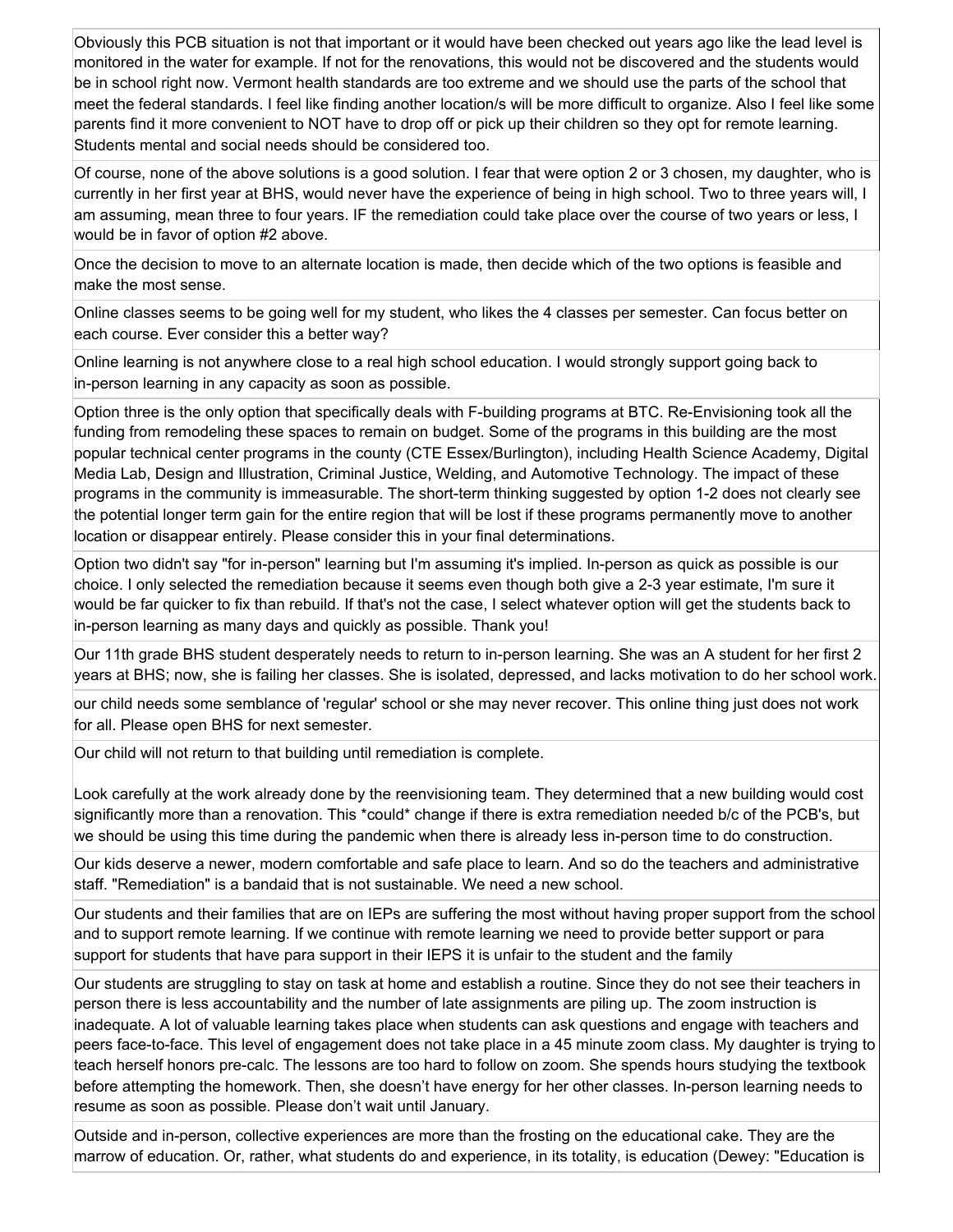life itself"). I wish that our administrators, teachers, political leaders and parents would not be as stuck, during this pandemic and PCB crisis, on the industrial vision of education of delivering units of (job-preparation) content to disembodied consumers (students) at the educational factory--and instead ask: what do students need now--right now-- to thrive? to become powerful citizens? to be happy and sane? To know their community and neighbors? To be resilient and tolerant? Consider how much time and energy is being spent in trying to prop up the patterns of industrial education at BHS and throughout BSDVT—while the place crumbles and kids are getting lost, sitting by themselves at home, staring at Chromebooks. Yet, somehow, the few thriving alternatives are too difficult to maintain. At the top my list is Burlington City and Lake Semester. It's totally rocking it for kids from many backgrounds, using the city as a classroom, creating community and meaning, and getting kids ready for adulthood. And yet, there is risk that it will be shut down or be kept at the margins. There appears to be little genuine investment in BCL—or efforts to expand and replicate similar efforts—from senior leadership or from the ossified teacher class—because, at least from what I hear, the attitiude is: "the house is burning down, how can we focus on these kinds of 'alternative experiences'?" What if we considered outside, small-group, integrated BCL-type experiences as not marignal alternatives—but as the best way forward in a crisis?

Parent of 8th grader

Parents of current 8th grader. I'd love to see additions of programs like the Burlington City/Lake Semester for 9th and 10th graders. EXPERIENTIAL learning instead of more classroom learning starting earlier.

Parents should be kept up to date if a student misses a assignment or doesn't complete it correctly. So we know if they are using the time on the laptops appropriately

PCB remediation if BHS current site is a must in choice 3 too.

PCBs and adolescent cancer is not an abstract thing in my family. My brother was part of a cancer cluster of boys 15-18 who grew up around a waste incinerator and he died a month shy of his 18th birthday.

Personally, I want to graduate from BHS, but none of those options allow me to do that because in 2-3 years I'll have graduated. I wish there was a way to keep school going at BHS and have it be safe at the same time, but I don't think that's possible anymore.

Please consider how important the kid's mental health is. Some kids cannot learn online, they need to be back IN school. It's so very stressful for your students and their families. It's so very hard to keep kids out of schools... and the risks seem very questionable. To be home alone this much is not healthy!

Please consider very carefully how to use this Wednesday time. I've always been one of those teachers who comes early and stays late. I take on new challenges, frequently shifting my practice to incorporate new learning. As such, I'm used to long hours. I am resilient and am used to change and flexibility in my professional work. I say this to provide context for my next statement. I am rapidly reaching my breaking point. Reading Noel's email about pivoting to in-person Wednesdays in just a couple weeks made me feel physically ill. I fully support giving teachers the opportunity to work in person with students on Wednesday. But requiring this change with very little time to plan and switching our model once again feels incredibly overwhelming. I would much rather see us focus on using our time and energy to get a solid plan in place for next semester.

Please do not do make a Short term move for the sake of doing something. If we are able to work out solutions as departments then we do not have to all be doing the same thing.

Please do not move the school to a new location. Renovate this school, or build a new one on site if you need to, but please do not move it.

Please do whatever you can to permit in person learning as soon as possible

Please don't forget we're all in this together

Please get them back to some version of in-person school as soon as possible.

Please keep listening to the experts! Stay strong!

Please make every effort possible to get students & teachers back to some in-person learning safely & ASAP. There is a lot of talk among families re: switching schools & I worry what impacts that could have on the BHS community for next semester & the next school year. Either way, as a sophomore my daughter may very well graduate from a temporary school which is unfortunate & unfair.

Please make sure we keep BTC here and thriving.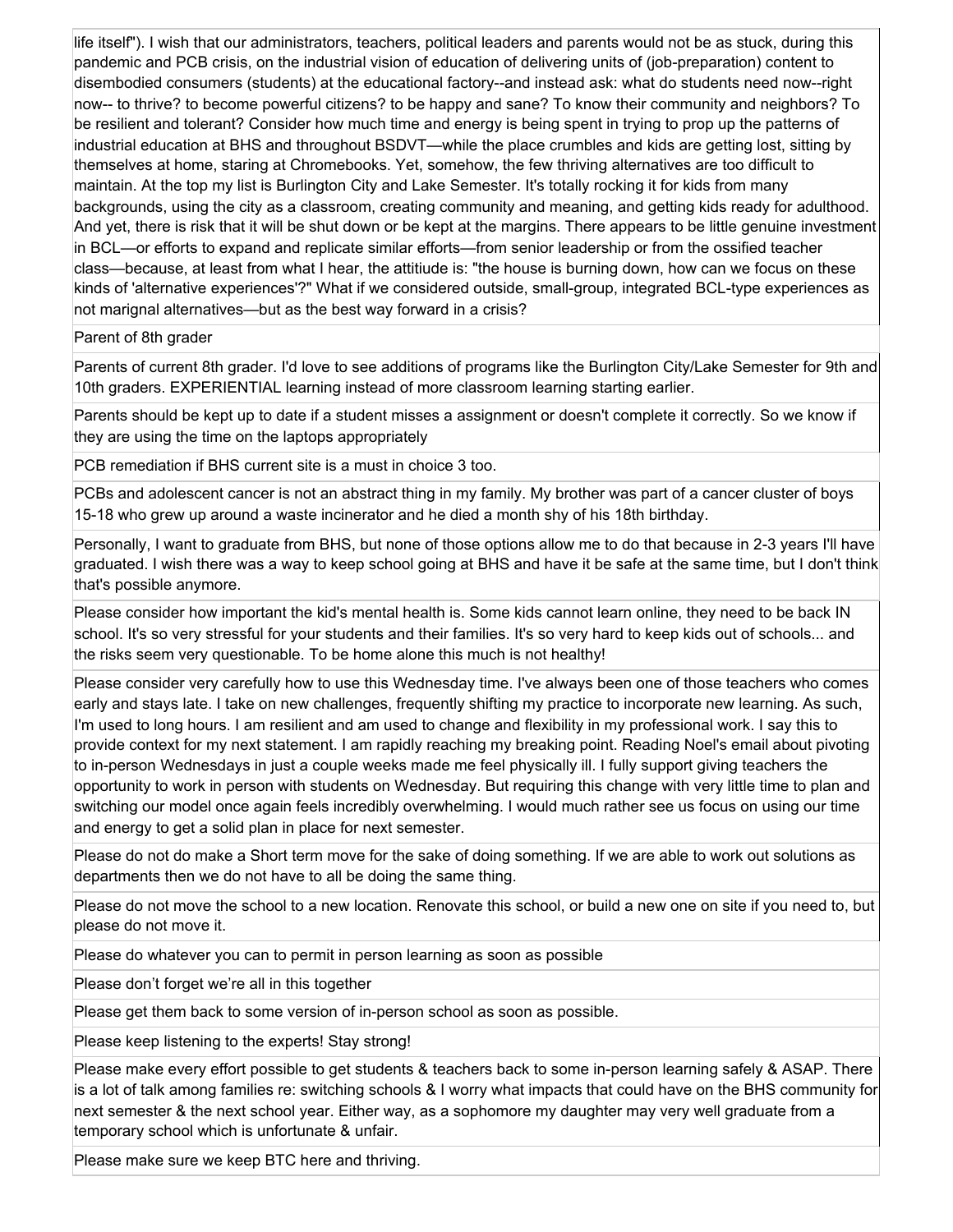Please move as quickly as possible to in person learning as the risks of remote learning are real and cumulative. We are almost in November. Please avail yourselves of the help that has been offered.

Please reconsider the entire school closing in light of the stringent, Vermont specific PCB guidelines.

Please respect the long term health consequences of extended exposure to cancer causing chemicals.

please share the price profile of each option for the last question.

Please start quickly as we have a 10th grader and an 8th grader and we want, at least, our 8th grader to be able to experience high school in a typical setting. Thanks for all of your hard work on helping us to keep our kids safe.

Please stop dropping the ball

Please try to have students meet together in other district buildings while you figure this out! At least once or twice a week! They need to get out and I'm worried about both my BHs teens getting anxious and depressed now that the fall sports season is over.

Please utilize your location better. (Lakeside Campus)

Current 8th graders need to be given their options for high school(s) as they (and current high schoolers) most likely will never be able to attend the new school. What is our plan to educate these students? Can other district schools (South Burlington, Essex, Winooski, etc...) take on these students?

Please, please re-open for in-person learning. My child, like many others, is growing more disengaged from school by the day. The situation is critical and urgent.

Regardless of whatever decision is made about the actual buildings themselves, these children need to be back in school because virtual is not cutting it!!!

Remediation and renovation make no sense. Going back while planning occurs also make no sense. we need a new high school. We've known that for a long time. Now would be the time to do it. I know with Covid money is tight all around. But trying to fix this one problem and going back only to have something else go bad is ridiculous. Let's just fix it right and do right by our kids. I had 3 kids graduate from there and have grandchildren who could end up there so I do have a vested interest.

Remediation may be 1. Impossible 2. More costly than anticipated 3 more costly than building new. Hard to choose between 2 and 3 until there are estimates in play and a better assessment of how severe the PCB problem is.

remote learning has been a disaster, and we need to get back into in person learning.

Remote learning is extremely difficult as my student needs to be with her classmates and teachers. Senior year is tough to be away from everyone. We need to get the students back in school asap.

Remote learning is not working for my 9th grader. He is struggling. In his words "unmotivated" by the expectation to participate in the online instruction and follow-up assignments remotely (alone at home with two working parents). This is not working for our family at all.

Remote learning is really taking a toll on students and teachers. It takes so much longer to prepare for classes. There is too much direct instruction. There is minimal authentic interaction between students. Students are not motivated to do much except listen and answer direct questions. If we can find a way, we need to get back to having some type of in person school ASAP.

Remote learning is tough for so many kids and the social isolation too many are feeling is a real risk to mental health. Especially as winter sets in -- I hope we can find an equitable way to make it common practice for videos to be turned on for class. I understand there are issues of equity, privacy and safety -- but these can be addressed in fairly easy ways such as requiring kids to use a BHS branded background screens. We can set up a low hurdle opt out option for kids that need to opt out of "video on".

Returning to in person is critical. Please Move with urgency to make this happen

Safest to remain in remote learning for the winter months. Find ways/places in community to see students in some capacity weekly. Provide more ways to connect and support. Remediation would most likely require full demo. Current building complex is in extremely poor shape structurally also. Choose new site and get moving on new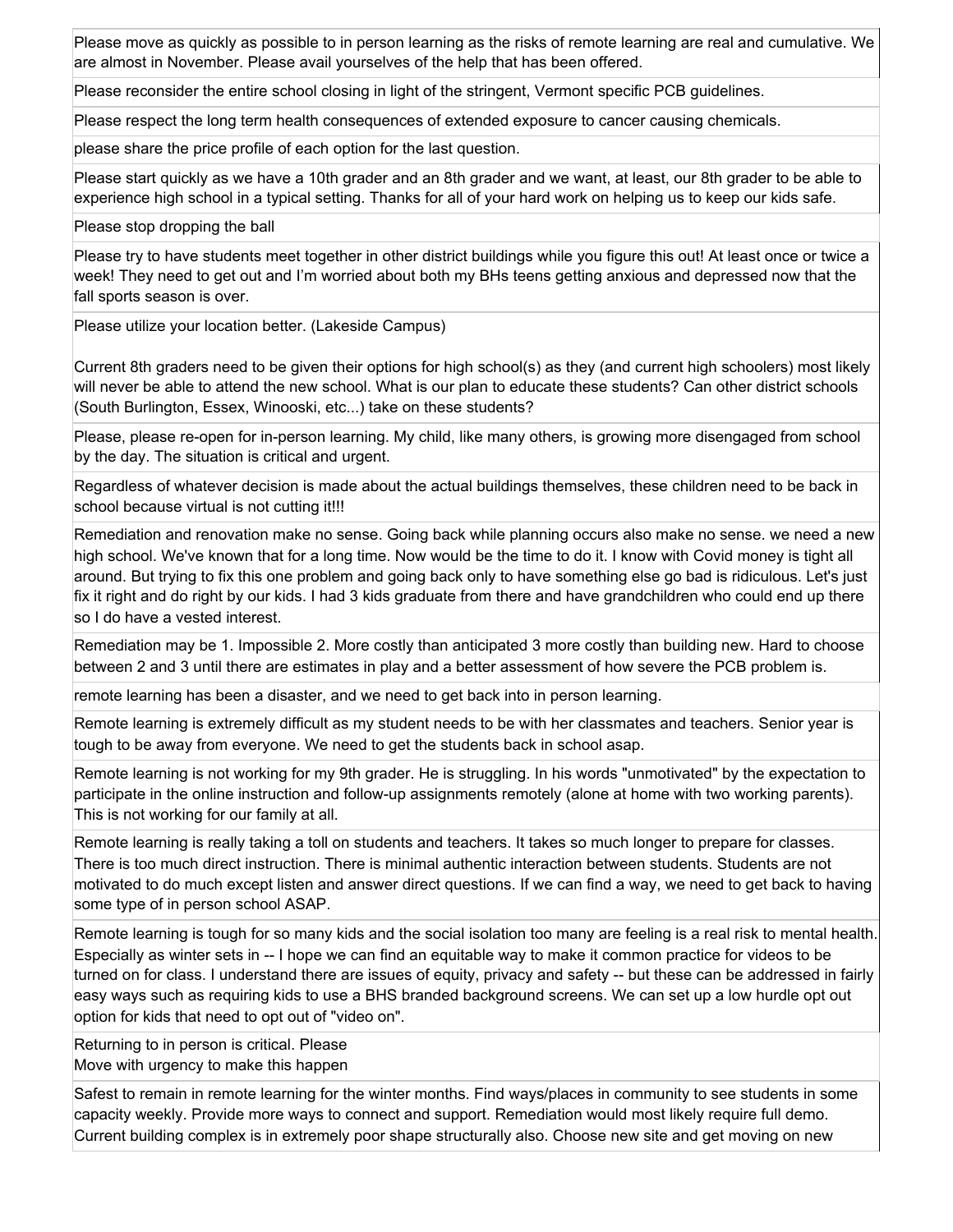building project!!! Starting in late winter/early spring, temporary alternate location could work if ready to go. Waste of taxpayer \$ to do extensive renovations at multiple sites.

Safety has to be the first priority, followed by education, and then socialization.

Schedule changes or sometimes any changes, have a huge impact on some student's ability to invest in school.

School needs to feel safe for all students and staff to return to in order to ensure a quality learning environment

Seems like Digital Media Program should be able to use the RETN studio safely as an interim step. Ratepayers paid for it; seems only fair.

Short and long term health of staff matters, in person learning of some sort matters.

so many kids are having a hard time learning, so much stress not seeing peers and teachers face-to-face. many talk about moving or dropping out

So many things! Thank you for your work. Wednesdays need to be compulsory/incentivized/something everyone WANTS to do - so many kids are SO traumatized at this point, optional things like a club will get a select group of kids already doing sports and such - we need to reach out ONE BY ONE to the kids not attending class, not on screen, etc. to get them to the school somehow to get back on track. Even kids who are doing fine are sleeping in, etc. on that day - it will have to be really engaging and exciting to get back.

Somewhat unfair to ask to pick between remediation/renovation and new school since we have no idea of cost.

Spend precious dollars on a brand new facility. There are likely other environmental hazards and concerns (e.g. asbestos, lead, other?) that will hinder the renovation process. New construction will allow modern systems to be installed and you would also be able to build an energy-efficient school with modern ventilation, etc. If you stay on site, you could also consider demolishing Buildings B-F but keep Building A (for the gym, auditorium, and music spaces--could be a Performing Arts Center, if nothing else, or the new Tech. Center?).

Start the new building now, plan for a brighter future and don't look back. Please keep us near the lake though. It's a beautiful location and the PE Department uses it for canoeing, The Bike Trail, Sledding, Sand Castle Building, Wellness Walks, etc...

I'd hate to see it vanish.

Stay out of the wing with elevated levels. Strictly observe the US EPA levels, and remove source materials (fluorescent light fixtures, bulbs etc).

Sthdents' physical health is the top priority.

\*\*\*\*\* What kind of city has no high school for its kids? I have voted for every school budget ever proposed. Never again.

Stop using the telephone emergency alert system for items like online surveys.

Strongly encourage you to work with UVM for this calendar year of BHS (and possibly beyond) to find a place where these kids can meet for hybrid in person classes. Obviously buildings on campus are highly underutilized this year.

Even though though the downtown location can really open up collaboration with the downtown community, asking staff and students to essentially spend at least 3 years in a windowless environment is less than ideal. We are lucky to have higher education institutions in our city and the district and the city really need to pressure these institutions to help BSD find a solution. Otherwise, you are essentially asking staff and students to spend 3+ years in what essentially will feel like a warehouse/basement environment.

Student, teacher and admin staff safety is of paramount inmportance. However, the BSD needs to take into account the cost of building a new school and tech center from scratch vs remodeling the current building. Which is more cost effective? That should be the obvious choice!

Students and teachers have dealt with so much disruption. Putting them back into a construction/mitigation zone does not guarantee there will be no further disruptions, particularly noise and dust. If we find a site, like the former Macy's building, that can house all students, even if sent on a/b schedules, we can stabilize the disruption for a meaningful chunk of time AND create something innovative. our community and our students can bring in much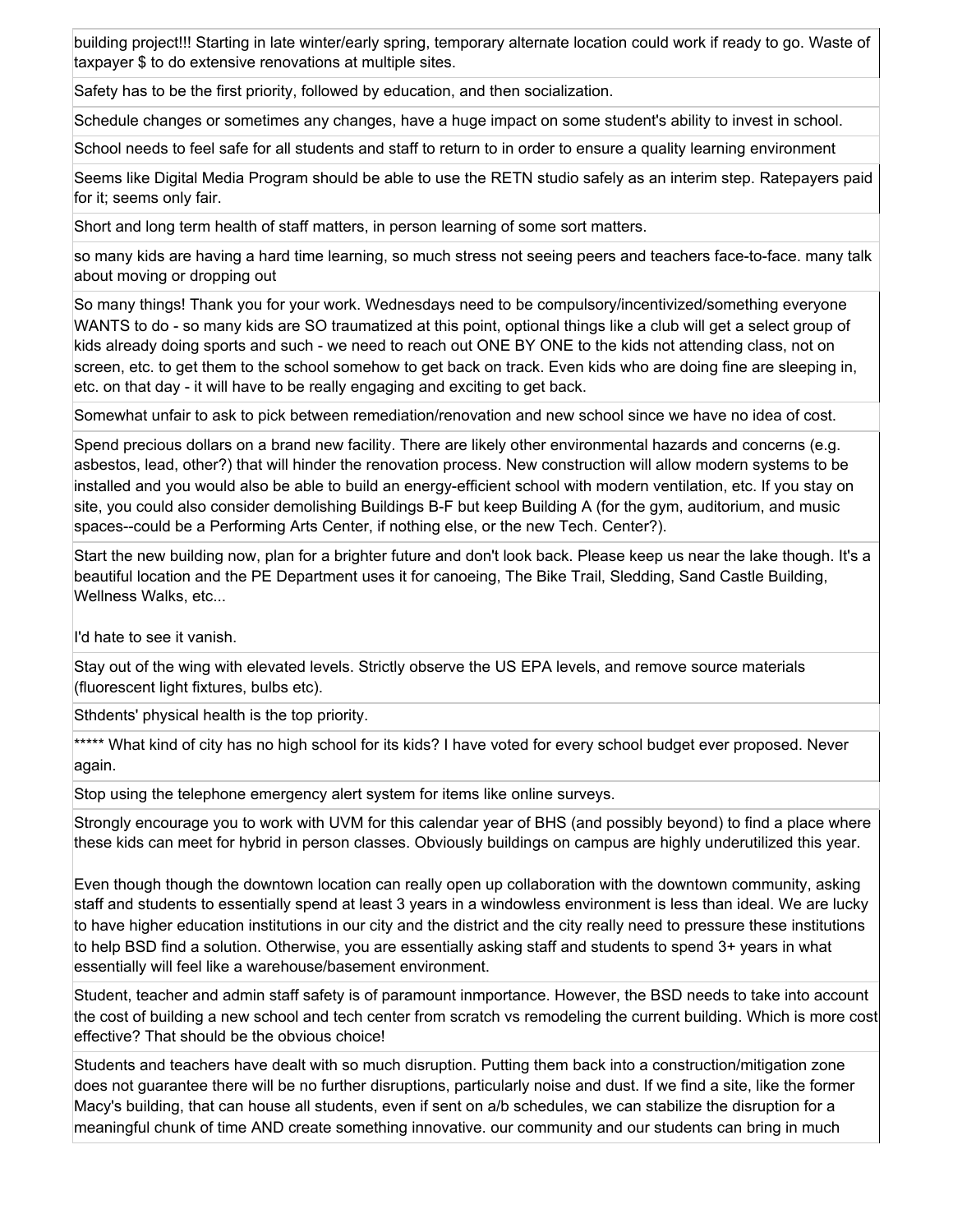imagination to find a "new urban school" that maybe even allows students to apply their learnings much like the city & lake model. As a parent I would be willing to volunteer my time to help make this happen.

Students are centered in the immediate, as should be. Staff, however, commit to decades in this district; their health and well-being must be a priority in all considerations.

Students classification, could help the learning plan and also will help the slow learnings students.

Students who have no physical school are suffering from anxiety and depression. Stop this madness now!

Support from school counselor for the 12 graders is essential

Take this opportunity to go full throttle on BHS tech. department and offerings

Teachers are currently working at their maximum capacity. If we move into a Wednesday in-person day, then there needs to be time for professional development and planning allocated on another day of the week. I cannot possibly do more. I am working the longest hours I have ever worked and feeling very overwhelmed.

I am most interested in seeing my own students during in-person time. I would like to have time to meet with them and have them interact with each other as well. I am not interested in staffing a guided study hall with random students all day. We must use any time with students to its maximum potential, which means seeing our own students. That is what will help fuel us for the hard days ahead.

Teachers are on the front lines, we are working as hard as we can; many more hours than are contracted for as it is. One teacher summed it up really well: "I don't know whether to cry or throw up" when told about the potential new Wednesday schedule. We have been hit with a huge curve ball. We need to be methodical and stay the course. This is the covid reality. This is the PCB reality. The nation is watching us because all of our national infrastructure (schools and hospitals) are aging and probably have some level of contamination. Please, let's do this right.

Temporary fixes will only serve to keep morale low for years to come. We need an aggressive reason to keep K-8 families in the pipeline instead of having families with means leave the district because of the old building and its problems! Equity will be a huge issue if the district allows those families w \$\$ to consider other districts or private schools as we kick the can down the road.

Test all schools for PCBs and disclose result with immediacy.

Thank you

Thank you all for your hard work, it does not go unnoticed. We are thinking about our student and her high school experience daily. We see sadness and frustration at times and know that this is very difficult for her. Not being in the school for 2-3 years means that her experience will not be what we had all hoped for, to the point that we are thinking about moving after being in Burlington so long. This has all been the straw that broke the camels back and hope that we can get back on track.

thank you BHS community

Thank you for all of your hard work, time, and commitment to making this crisis response work for everyone!

Thank you for all of your work for our students and community!!

Thank you for all the teachers hard work! They are amazing! It's so hard for my daughter to be isolated, it's wonderful to have supportive teachers and staff.

Thank you for all your efforts!!!

Thank you for asking to hear our VOICE.

Thank you for moving as quickly as possible to get our students in-person instruction, time with their peers, and continue to make sports happen. I chose #3 above, but without knowing the cost differential betwn 2 and 3, so it's hard to say. Appreciate the opportunity to weigh in.

Thank you for seeking input. I wish I felt more sure of my answers. Complex problem.

Thank you for soliciting input -- and for working hard to find a solution for our students and our community.

Thank you for your efforts!

Thank you for your efforts. These are not easy times for anyone, and you ALL are going above and beyond. It is student centered, and much appreciated. Have you considered possibly sending all HS students to all the other high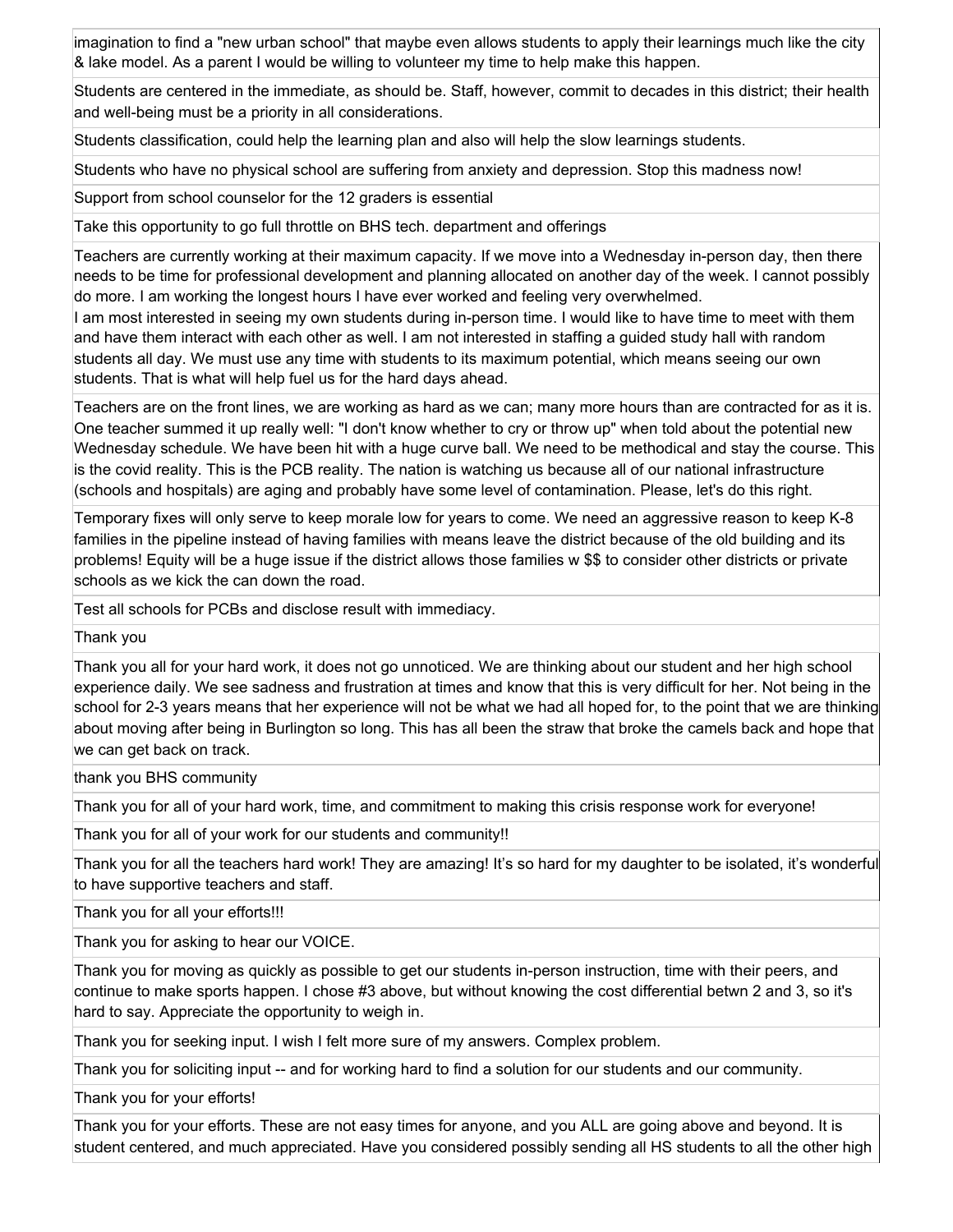schools in the area? Each taking some of the students must be achievable LT while getting the extra staff from BHS and funding from Burlington, while renovations or rebuild is completed?

Thank you for your hard work!

Thanks for all your efforts to gather input during this challenging time!

Thanks for doing a great job

Thanks for offering this survey to give feedback.

thanks for working on ALL of this. It seems so imossible to know next steps.

Thanks for your careful process

Thanks to the BTC for the hard work in finding a place to hold classes.

The "remote only" option we chose in the fall has created a problem in continuity of coursework unless my son stays with VTVLC for the entire year. This is due to a discrepancy in course length between BHS and VTVLC. BHS courses are complete in one semester, while VTVLC classes are year-long. If my son were to switch back to BHS for the spring, he would either miss the content for the second half of courses, or have to repeat the first half of the content he is doing this fall. When asked to choose remote or hybrid, we did not have this information, and in fact, did not have any information. While we do receive emails from BHS, students who chose remote-only seem to be overlooked, and much less of a priority. My son wasn't enrolled for his courses on time, had his guidance counselor switched with no info to him about it beyond a general email sent to all students, wasn't told he no longer had an advisor. We had no options for picture day, a student ID, etc. Please remember that the remote-only students are still BHS students.

The above options are not clear about whether they would be under a hybrid model initially or for any duration. I was not a supporter of the hybrid model from the beginning. I am now more informed from both colleagues in other districts and parents of students in other districts who have been using the hybrid model. The commorn sentiment is that there is little to no accountabilty for students when they are at home without a teacher in front of them in a google meet. Parents were frustrated that these at home days for their kids were a combination of fluff and non-productive learning. I teach math. I believe that I can have a significantly improved academically rigorous experience for my students if I could continue to see all of them five days a week instead of the current four or the mere two that a hybrid model offers.

the alternative site needs to be in Burlington

The aviation program is sustainable at the airport for the long term. It makes no difference if you renovate or rebuild since we don't live in Burlington and will just be part of the tech program for a couple of years.

The benefits of in person learning far outweigh any risks. But it seems like the toxic narrative provided by the state is difficult to overcome. Would the state and union agree now that remediation and other measures like hvac improvements will get to OK levels? If yes then start to remediate ASAP and get kids back in next semester, if no then why bother with trying remediation and shift to an alternate location. Don't waste money and time on current building if everyone doesn't agree up front to the idea.

If you end up going through all the trouble of an alternate site then please build a new high school and technical center on the current spot or somewhere else like North Beach Campground (fields bike path and bus routes are all still available). I think just renovating the current buildings will create the risk of more regulatory and red tape problems and expense like this current fiasco than it's worth. If we are going to relocate and uproot our entire school for 2-3 years then please build a proper high school and tech center for future generations.

The BHS building is VERY inaccessible to people with disabilities, so I would prefer moving to an alternate location for 2-3 years IF the new location is more accessible.

The BTC programs need to go to four days a week! The hands-on aspect of these programs is extremely critical for advancement for those that truly seek to move on to a career within the program that they are engaged in. The Northwest Technical Center is doing so, BTC should as well! The current class sizes, as split by last name, are small and there is no excuse not to go to four days as long as arrangements can be made for four day use of the off-site facilities. Even if only some of the programs are able to go to four days, those that can should. Holding up some programs from doing so because others can't would not be acceptable.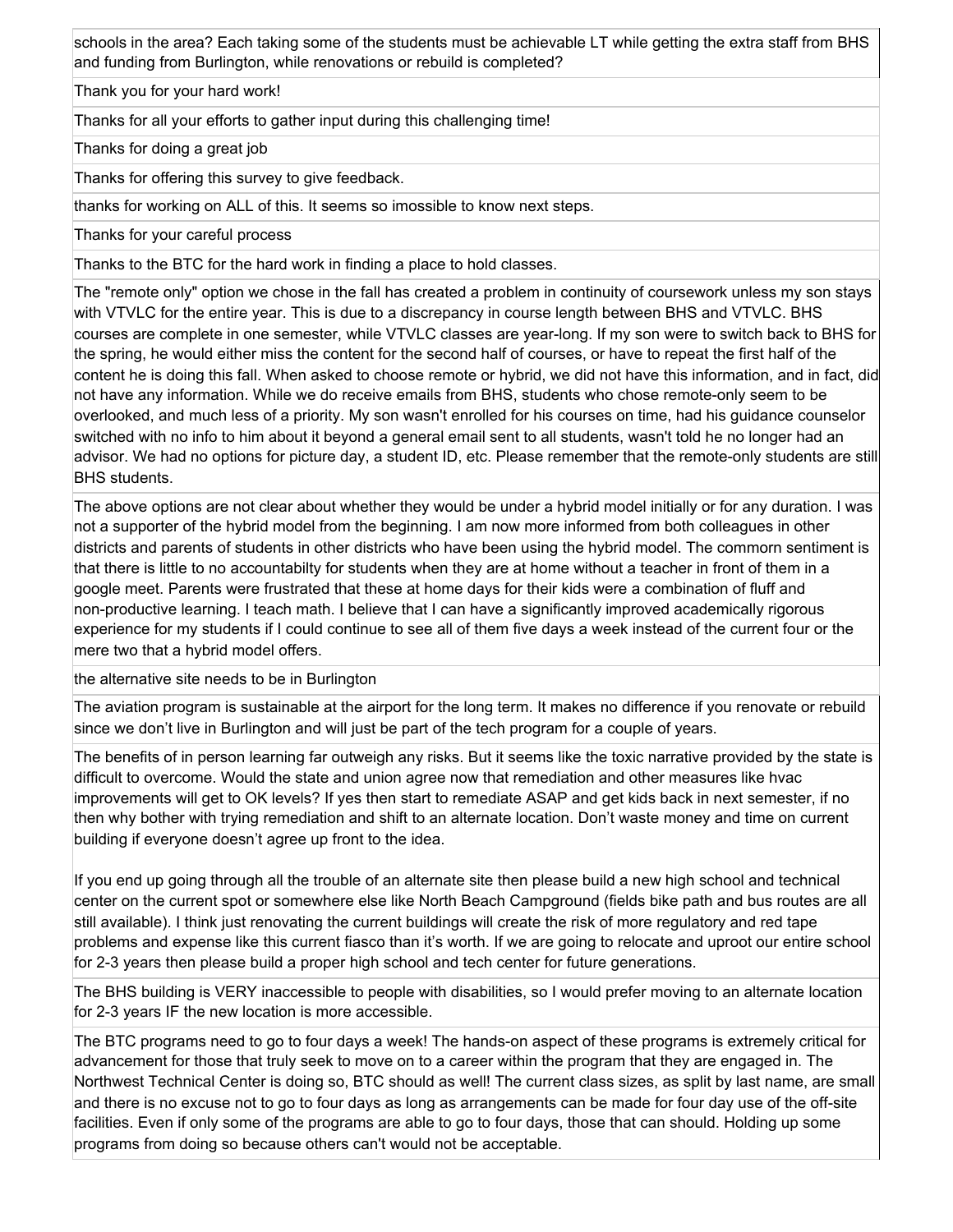The challenge with PCBs is not only the health implications but the public perceptions of how we now look after their children now that we know. You can't put the PCB back in the bottle. We can't send kids back into the current BHS it makes us look uncaring and negligent toward the student's health. I think the school board and the administration has a once in a century opportunity to build a state of the art education complex. We have to properly explain the necessity and the benefits of building a school that will take Burlington and its student citizens into the 21st century. If we do this right, that means a good public awareness campaign, great design, and exceptional fiscal management, we can get the support of the citizen and pass the proper bond to build (not makeshift) an education facility that propels Burlington into the 21st century. As a result, the child ren and families of Burlington will reap educational, social, and financial rewards that far exceed the costs. Education will save the world.

The closure and health standard setting is arbitrary and damaging. Increase ventilation and fresh air mix in the existing building. This will increase the heating bill but so what compared to the other options. The current situation is hysterical and not rational. The damage to our kids education and the reputation of Burlington as a place to raise a family is much greater than this perceived and greatly exaggerated health threat.

Also please hold the facilities director responsible for this mess we are in. This was entirely avoidable, especially with a school that was already closed for half a year.

The cost difference between the last two options

The cost of building a new high school? Can sections of the high school be opened? If so, how can we give the students a high school experience?

The current BHS building besides being a potential health hazard is outdated. We should take this opportunity to build a 21st century learning campus.

The current BHS Re-Envision plan is based on an outdated 19th century transportation model. We should be building for

2030 and beyond - with a focus on multi- modal transit rather than parking and single occupancy vehicle use. Not only is this important for health and the environment, it's important for

justice and equity. Please feel free to contact me to learn more about the efforts of the BHS Mobility Group and our concern re: the existing plan. Thank you.

The current schedule is working very well for us, and is the best of any online learning schedules I've heard about from friends in NY, Seattle, and Denver. I'm very grateful for this! One of my kids is very afraid of returning to classes, so remote learning is less stressful for her, but at the same time she misses other kids!

The current schedule where we are meeting students four times a week is working well for me. Having supported most of my students in-person at O.N.E. Community Center for the last month, I see the benefits of working with students in-person to help them advance their learning. However, we need to do this prudently; our safety cannot be compromised.

The first choice states that the VT Dept of Health and the EPA have recommended school closure. Based on the fact that both a state and federal agency have proposed closing BHS I would like to know what assistance we can expect from our state and federal governments. This challenge is larger than one superintendent, board or district to solve alone. What actual support can Mr. French and our state delegation offer to the students and citizens of Burlington? Options 2 and 3 seem pretty similar. It seems odd that it would take the same amount of time for either a renovation or completely new construction.

The full Reno of BHS as described to voters was likely to be circa \$200M. \$70M was completely unrealistic and means that the community will get none of the important items that were on the "essentials list". When you compare the REAL coat of a full Reno to the cost of a new school, you will find there is not that much difference... And you get to build exactly what you want rarher than trying to fit into pre-existing boxes. Negotiate a new bond limit with the city. \$70M is out of date by a matter of decades. With 14 or more district buildings, the charter should include probably over \$400M of bond capacity. Go back to the voters and get the required money to do it right

The idea of disregarding then Department of Health is foolish, risks the health of teachers, staff and students, as well as setting a bad precedent.

The idea of having the high school be downtown is exciting to me. It makes me think about all kinds of community options that become readily available for learning when we are in the midst of the town and walk-able. (And I want to know if that big pit that was the Burlington Town Center could possibly be the new high school?!) :)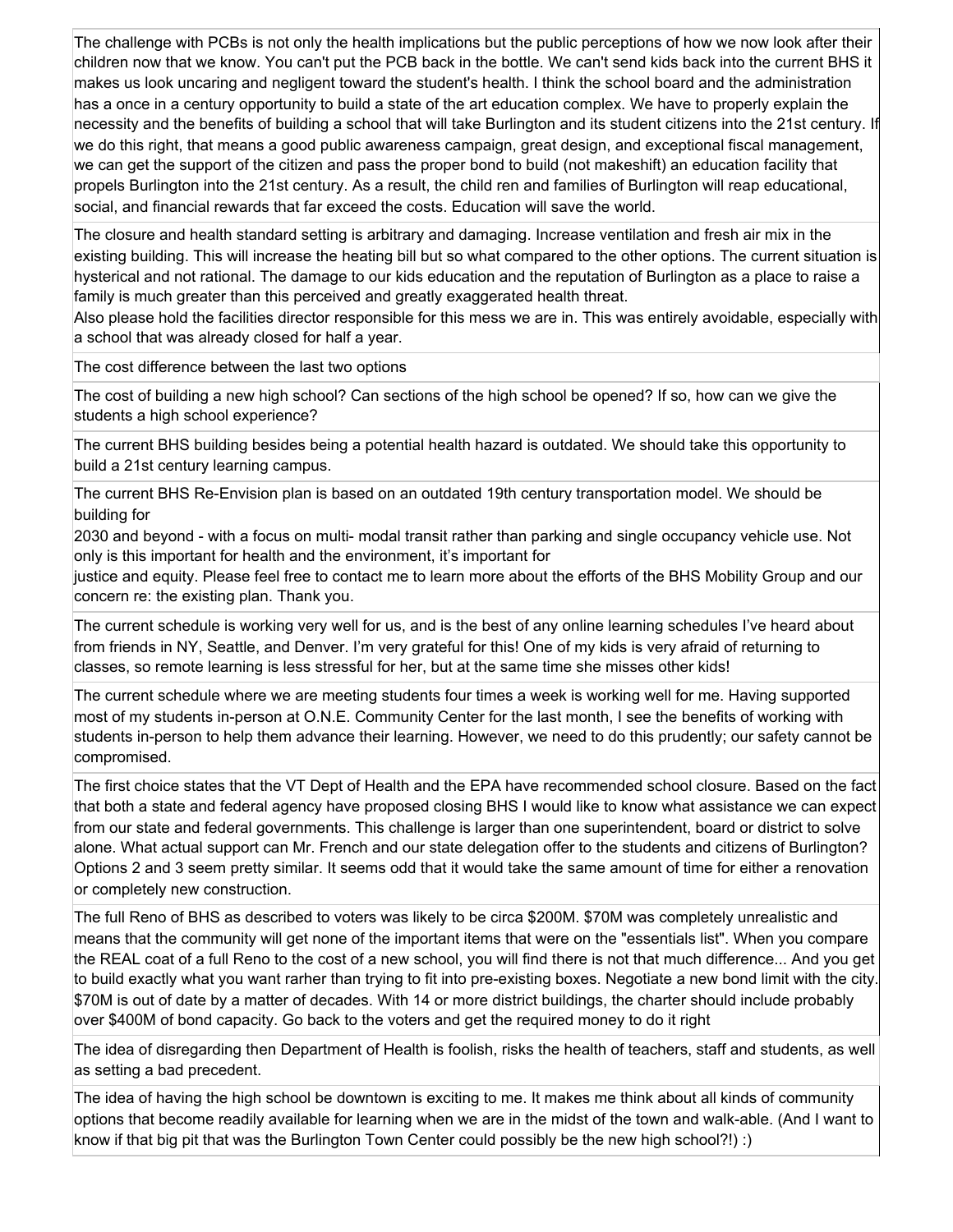The increased school budgets increased our property taxes to an amount that is no longer affordable for the middle class. This and the lets give free stuff to everyone mentality are the reasons why we are moving out of VT. Good luck with tearing the rest of VT apart.

The kids need to get back to going to school with a routine. We need to find a place quick and make a decision soon. Why is it asking so long? These kids have been out of school to long.

The late response to PCBs was disappointing, but impressive recovery.

The least amount of transition for the kids the better. Consistency is everything. Covid is deadly, don't underestimate it. Please listen to all the parents, not just the rich white ones please.

The mental and physical health of our kids being away from school is very concerning. Please try and find a balanced solution where we can get the kids back into school ASAP while adhering to safe practices. I do understand VT health standards are higher than the EPA. I'm fine if we adhere to the latter, with a reduced weekly schedule and mask requirements that help reduce PCB harm.

The most important thing would be to get these kids back in person somewhere, anywhere, by the end of the year or, at the very latest, the beginning of 2021.

The move to in-person learning needs to happen now. We need to have some urgency around this as these kids are losing ground every single day. Why has it taken so long for this survey to come out?

The new school should be in the North 40, accessed from North Ave. with structured parking built into the bluff

The option of moving back to BHS is preferable to me but appears not likely to occur anytime soon based on the info available.

I would strongly recommend finding any kind of temporary space ASAP even if the space is disjointed and less that ideal.

While the kids are in the temporary space, BHS should be aggressively remediated and then get them back in....bit by bit.

Nothing is going to be ideal but once we start using temporary spaces a clearer path will be become more apparent. In the current situation perfection is the enemy of progress.

The options are confusing. I'd like the PCB to be taken care of and the new school built. However, where is this new location for the kids? Is this going to cost the tax payers more money for a new location? That would help answer these questions as well. Thanks.

The PCB situation is not good, but it seems like it has come up during a time when circumstances mean that we can deal with it more easily than if it had come up during a regular, non-virtual learning year. Since BHS was going to be re-built anyway, I think we should take the time to do it and do it right. Students, staff, and the entire community will benefit immensely from the re-build, so we might as well take this time during the pandemic to start working on it. We can certainly deal with a short, temporary situation of in-person school being at a different location for a year or three in order to get things sorted out for good. I am also concerned that if we try to either go directly back, or do PCB remediation and then go back, parents will not be comfortable with the idea of their children attending BHS and it seems likely that much of the school staff would not return either. There would be a lot of people worried about the PCBs, even if it was 'remedied' and there would also be the concern of: "If PCBs were in the school, what ELSE is there that we don't know about yet?" So, just going ahead with completely re-building the school avoids this issue and makes it much more 'user friendly' in terms of number of classrooms (there are never enough at BHS right now) and for students, families, and staff, since the building is decidedly not accessible for anyone with crutches, wheelchairs, mobility impairments. It also would make it far safer in terms of prevention of violence and school shootings, as the current building is not designed for this horrible part of the modern reality. The walkways alone are concerning enough in that regard.

Thank you for all of your work on trying to make the best of a LOT of difficult situations and for asking for community input.

The pit would be a great spot for a high school

The process by which the shutdown happened was incredibly frustrating. It felt spontaneous and not well thought out, especially considering the Pandemic implications already at play. Life is not risk free, and at some point our community needs to be willing to take risks in the interest of the entire community. From day one there has been a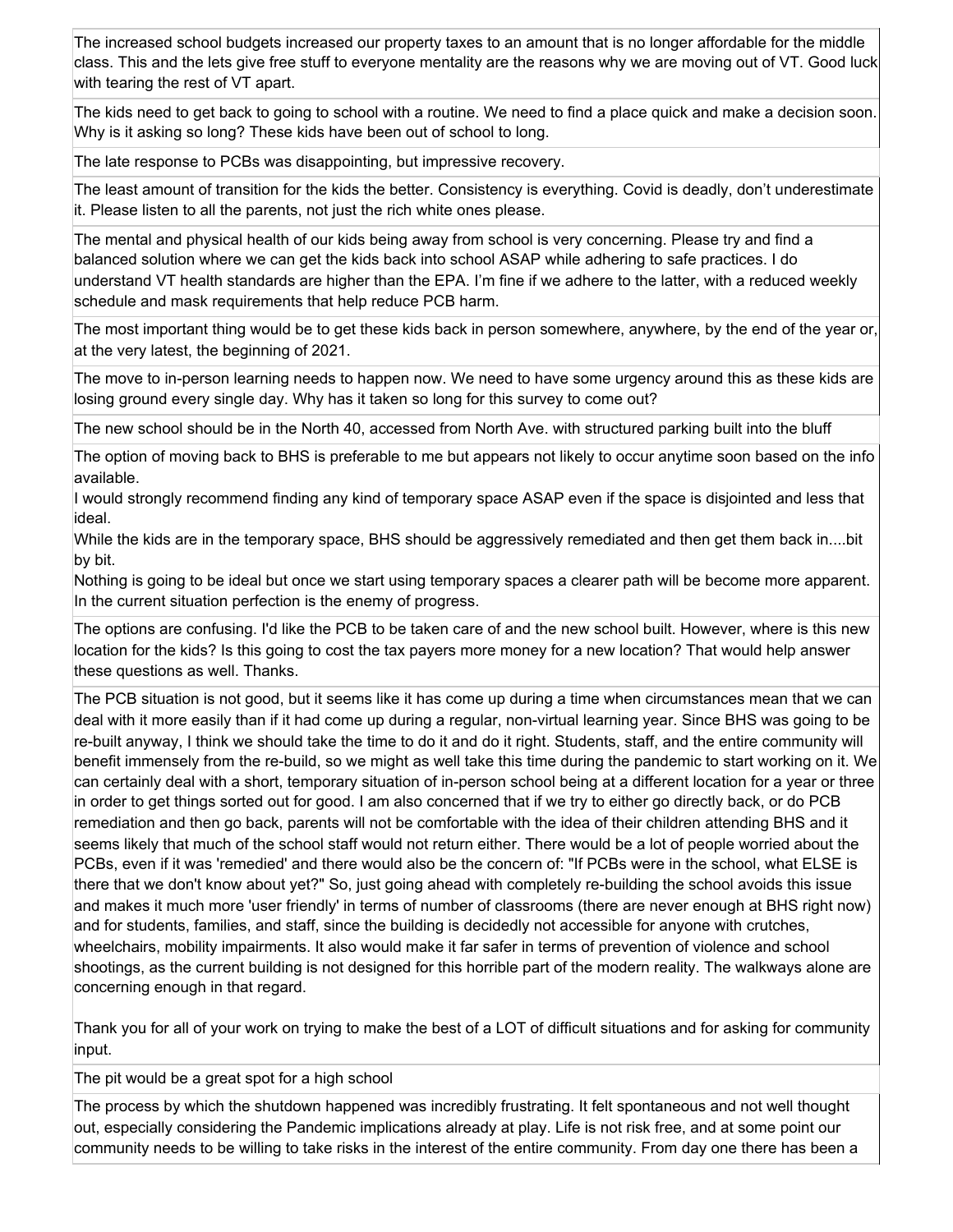completely online option. If parents aren't comfortable sending their kids to school then they had the option to choose that. Based on the information now being presented regarding PCB thresholds and guidelines, I hope the Superintendent and Board will act with similar speed in getting these children back in school. I shudder to think of what is happening with the "education gap" and the kids who really need the in-person support to have any hope for an educational future. Clearly, I'm very disappointed in the leadership.

The quickest alternative to get to at least 2 days in person learning and contact with teachers, peers, classmates is my main hope. Consolidating efforts to one goal. Are Pop up construction modules an option in combination with using alternative existing buildings (like the 2 middle schools). I so appreciate everyone's efforts during these most unprecedented and complicated times. No easy path by any stretch.

The risks of keeping kids out of school is far greater... there will be depression, suicide, drop-outs and moving. THe kids need to be back in their school building.

The school tax is already incredibly high and this is going to add another level of crazy taxes. There has to be a better way. Why can't part of the school be used during the remediation continues. Are the PCB levels a danger and how is it any different than the previous years? I just see another sad excuse to hit the tax payers yet again for a budget increase that is not affordable for many property owners.

the second and third options are similar and unclear

The short and long term safety students and faculty should be guide this decision.

The students need to be back to in-person learning ASAP. This has been too long. Even if it is only 1 day a week. Many students are not part of a sport team, so they do not get out and see their peers. Their joy, their mental health is SO important right now. It has been way too long. Get them back in person please, not next year, this year!!!!!! And thanks for doing the survey :)

The thought of returning to BHS next semester for in-person learning, albeit a hybrid model, is unsettling when we now have data to prove that it is an unfit and unsafe environment. I am strongly opposed to this idea. Of course I prefer in-person learning, we [teachers, staff, admin, etc] all do; however, I will not risk my own health for that.

The way it is set up now for my BTC student is perfect! She is at the King Street Center and all is super!! Please don't change it again. She is a Senior and we are in the home stretch and she is loving it there!!

The way the school is organized now in wings/departments makes it more difficult for interdisciplinary teaching. As a semi retired teacher and parent of 3 BHS graduates I believe it would be the best use of tax money to construct a building to meet the needs of today's and future students. I am uncertain if this can be accomplished by rehabbing the current building it seems to me that would be like putting a round peg into a square hole

The wording on the first choice about disregarding the state's advice is EXTREMELY leading.

There are students living in apartments with sometimes more than eleven people and children. Some of these kids, girls in particular, are so busy helping parents, babysitting etc. that school is barely something they can think about. Some kids are forced to live in abusive situations and don't have another option or place to go to get away. The damage has already been so brutal and extensive for oppressed and vulnerable people right here in our own town while you deliberate and push your meetings and decisions weeks and weeks out with no end in sight. I truly think that this leadership and representation of adults responsible for our community's children might make these decisions faster or with a sense of urgency and extreme importance if they were in the same life position right now. There are many kids who don't have the luxury of access to large homes and space, second weekend homes to get away and reset, extra money to supplement life in this current state or maybe just not enough friends close enough to where they live to even go outside and connect safely and socially. The message is to wait. To isolate. To watch a video on how to breathe to get rid of stress....please try to put yourself TRULY in the position of the worst scenarios for our BHS students and their families. Our kids need so much more than sports and other minor select activities for their social well being. Our kids are all suffering greatly, all across the board, and many, MANY are seriously suicidal. Please think about that. We are asking way too much for them to burden.

There are things that can be done to reduce air-borne pcbs such as air filters, covering windows, sealant on caulking etc.

There is an empty space in the middle of the city at which we were Promised a mall but that hasn't happened in years. This seems like a great spot to build a new high school which will be accessible to all areas of the city. Our alternative programs, on top in Horizon's, should be off campus. Not in the same building as BHS.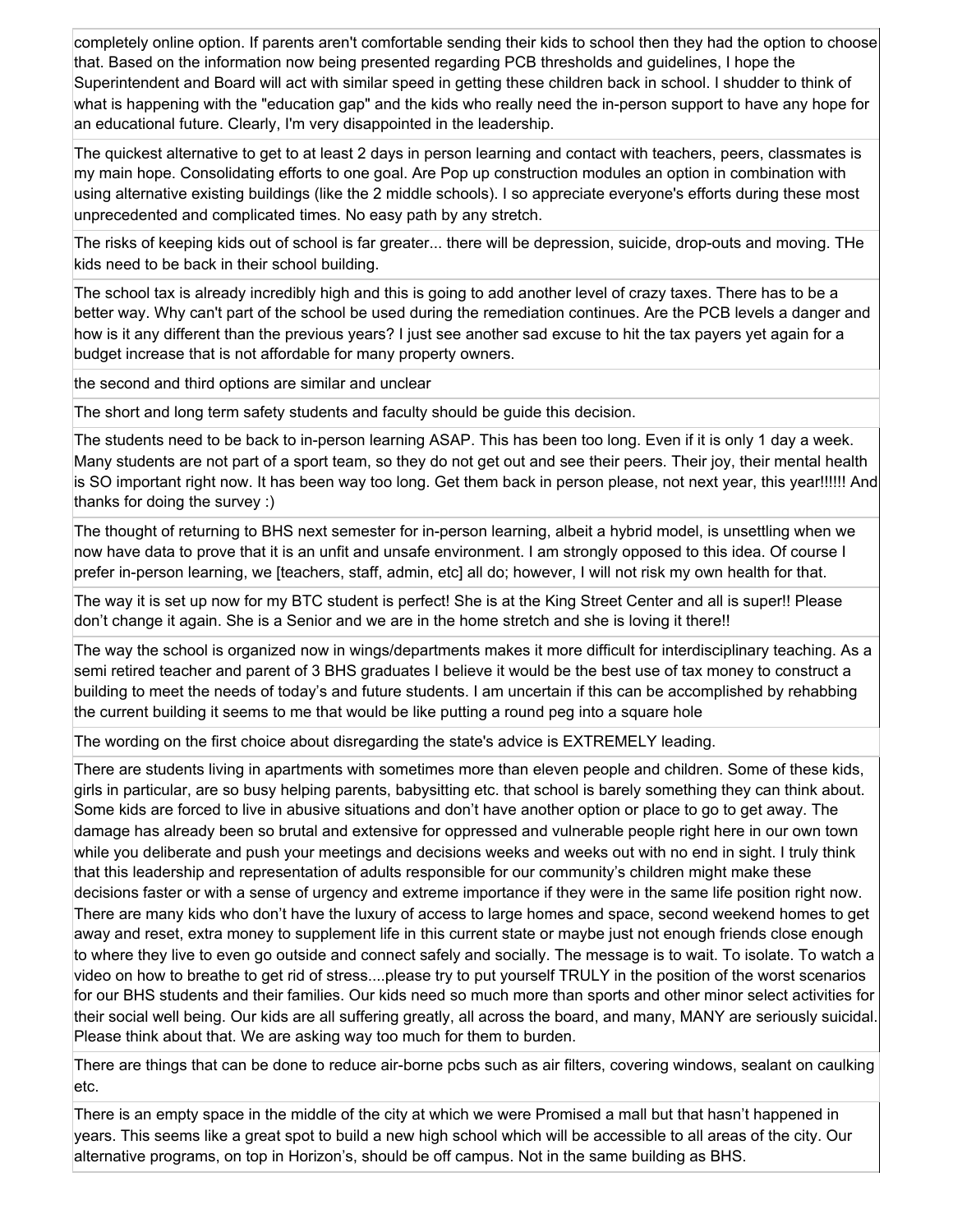There is nothing like in person learning, kids at this age group are not fully ready to have to learn and be self motivated.

These choices are really not up to the parents. You should be making the best choices you can with the expertise provided by professionals. Additionally, coursework will need to adjust if students are taking classes in person on Wednesdays. The remote classes and homework as they stand will be way too much if an in-person day is added.

These kids need to be in School in Person... today marks 226 days without in person instruction/ human connection/ This is an atrocity for our future leaders.

These options are difficult to choose from as information regarding long-term health consequences, the effect on students' learning/education, and associated costs are 1) not known and/or 2) not disclosed.

This has been horrible for all the current students and seems to be an over-reaction.

This has been the hardest time for the kids so finding and I'll terrier location ASAP would be best!

This is a challenging situation and I imagine leaders are losing a lot of sleep at night. Thank you for all you do.

This is a hard decision, and I trust you to find a good solution. Thank you for checking in with the community. Good luck!

This is a TERRIBLE survey because you don't give remote learning as a possible consideration in ANY of your choices. Our students are only in school 6 hrs a day for 5 days a week over 4 years. Yet exposure to teachers and staff is significant over decades. If the experienced educators, counselors, and staff leave that will harm/disadvantage all of our students in any hybrid of school we are contemplating.

This is extremely upsetting and I feel it is not likely that my freshman Will ever attend classes at BHS. Construction in this area consistently runs over. Please look for companies with solid track record of meetings deadlines. The healthy living in Williston went up quickly. My fear is that once kids are in the building improvements/renovations will not happen for a very long time. Please move swiftly on this project. We choose our home according to school proximity and this may cause us (and others) to move.

This is getting too hard to not have a place for the students to go to for their work.

This is just a thought, but the district should really look into making use of alternative sites in the community. For example, the Flynn Theater is currently closed, but perhaps the district could use it for classes. Movie theaters in the community are shut down - perhaps we could use those? Disregarding closure advice from the state is dangerous in my opinion - as a staff member I have to uphold my teaching licensure and protect the students that I work with. Why should the district, which represents our teachers' and students' best interests in their hands, do any different? I will be watching the decisions made by our district leaders with due diligence and hoping that they make the safest decisions for their staff and students as possible.

This is the sorry result of decades of neglect. Let's make sure any renovated or new HS building has a capital campaign to secure funding for timely updates going forward.

This seems to tip the scales towards a new school instead of renovations. Still, need to get state to do more testing to learn if BHS situation is actually unusual.

This survey doesn't provide much space for nuanced replies. I am supportive of a discussion about building a new high school, either onsite or at an alternate location. It's hard to throw my full support behind that option without knowing the cost associated. I was disappointed when the \$70 million proposal we supported at the ballot box came in far under budget, and the revised plan was far below what we voted for. I understand you can't keep going back to the voters, but what transpired did not sit well with me. That being said, I have been supportive for some time about building a new school, being fully aware of the limitations of the current building and the need to look toward the long-term. Now with the PCB remediation that's required, I think a fresh look at starting over with plans to build a new school are warranted. Unfortunately that means having the current students deal with offsite instruction but my view is that this might be well worth it in the long-term.

This survey is again very focused on BHS and has not one question focused on BTC and the fact they do not have the option to return to their building. Does not make me feel confident we won't be forgotten.

Though I would love my daughter to bae to go back to Bhs building, it is all about safety for all. If it is recommended that students and staff should not go back to the building then that should not be disregarded. Then a new location Is needed for everyone's safety.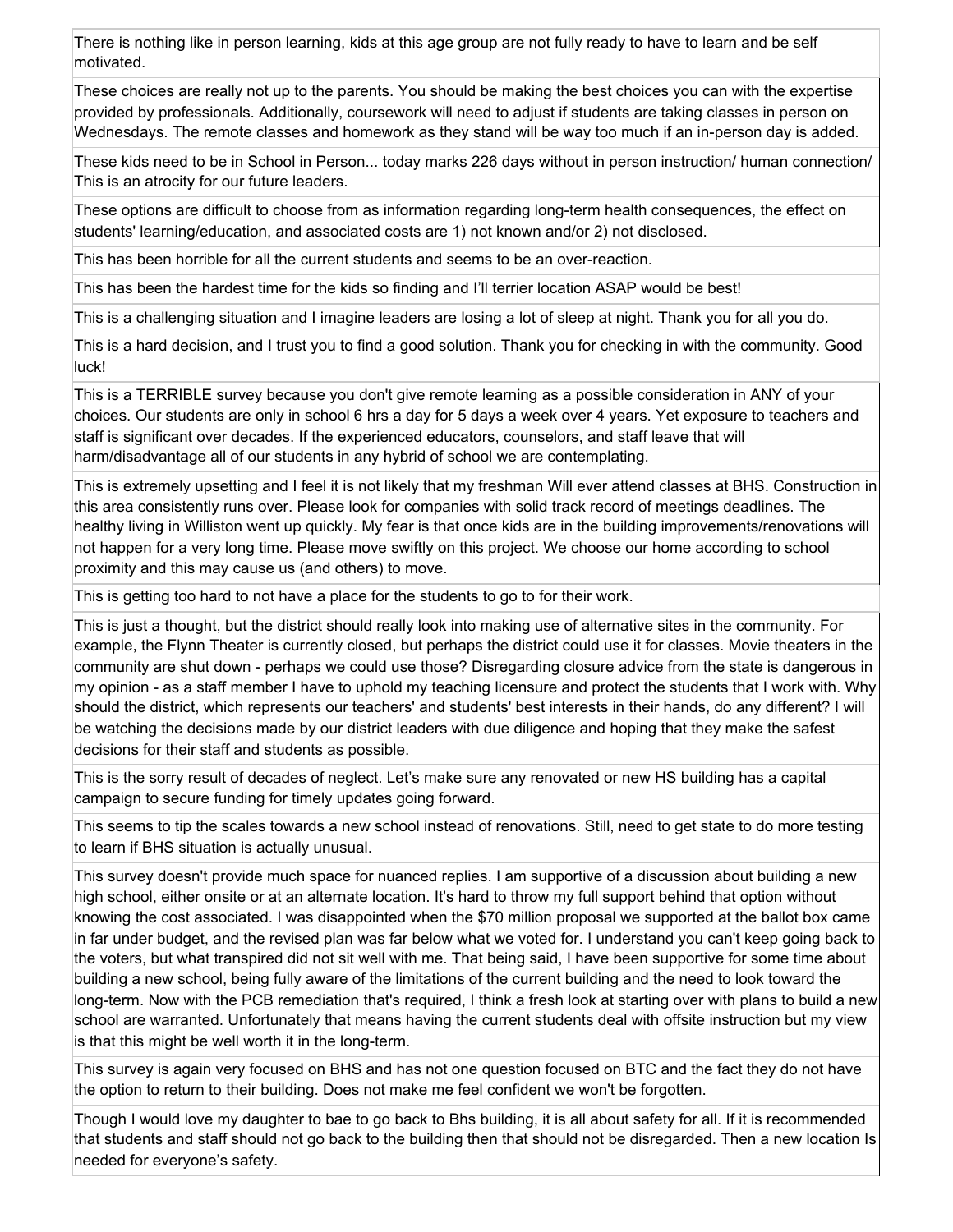To send our kids for their entire high school career to a building with no cafeteria, gym, theater, windows, walls, etc is just not acceptable. I hope BHS can start working on cleaning the areas with low PCB contamination immediately to make it safe, and then remediate in the years to come.

To spend the expense Burlington voters have authorized and not get a world class building makes no sense. An architectural team should immediately envision a new building built on top of the previous location, the cost should be developed and the issue brought back to voters.

To support students in the years it would take for a new building, I'd like to see support programs developed to show the students that the community still cares about them and appreciates their dedication to learning.

Treat it like a business. Get a plan and execute. Get on board with federal guidelines. We should not be making up our own rules

Unable to chose more than one answer/role. I am a BSD parent to children in PK through high school, and there are others who are both parents & teachers

Unclear to me if the current high school design is really serving our long term needs. Renovating / rehabilitating a building with extensive remediation needs is \$\$\$. Long term I think the state of Vermont needs to get serious about what the real threshold needs to be for certain toxins. The incredibly low threshold set right now for PAHs and PCBs stymies public sector development as it holds these entities to a higher standard than private development. This isn't just - and I think we need to figure out a compromise solution that acknowledges both environmental justice as well as social justice. It doesn't serve our children well to focus solely on toxins at the exclusion of all else.

Up the custodian support staff and get the kids back to school asap

Vermont has a standard for PCBs that is far too strict. Follow EPA or WHO guidance for PCBs, not Vermont's. Increase ventilation in the school if people have concerns. Diluting the air in the school with fresh, outdoor air would bring PCB levels even lower than they already are.

Very unlikely that we can move kids and staff into the current building. Safety concerns will not go away. A new school will have to be built.

way past time to stop patching up a building complex that no longer serves the needs of students, staff, teachers, or the city

We appreciate the efforts of BTC to create in-person instruction during these challenging times in Burlington. I hope that our tech students' programs will "get into a groove" at some point this year. It's hard to be in-person, in someone else's building, for only 2 mornings a week.

We appreciate the significant challenges you have faced and applaud all efforts being made to find an immediate solution to return students to in-person learning.

We appreciate the work that is being done on the part of the BSD adminstration, but please move to some sort of hybrid in-person learning asap. Have you considered reaching out to Dealer.com to rent their space?

We appreciate you!

We are all in a terrible position, but children most of all. The state needs to take a role in addressing this emergency.

We are already hanging on by a thread. Please stop changing things.

We are at a crossroads in our city. We must advocate for a high school, and for the state to help us with paying for it.

We are willing to drive to any alternative site, this includes another school district.

we had three daughters go through the BHS school system graduating in 2013; 2015 and 2017 respectively.

We have an opportunity to get students into school for the next few years while hitting the pause button on the BHS renovation. The renovation went from visionary to what can we get for \$70M. In the process, we are no longer designing a school for the future, but rather replicating what we already have.

Way back when we first began discussing a new high school we examined the option of moving the students off-site while working on BHS; when no options presented themselves, we took that off the table. Now the option does exist. If it existed when we were planning the renovation I believe we would have jumped at it. Who in their right mind would keep a school running during a massive renovation if not required?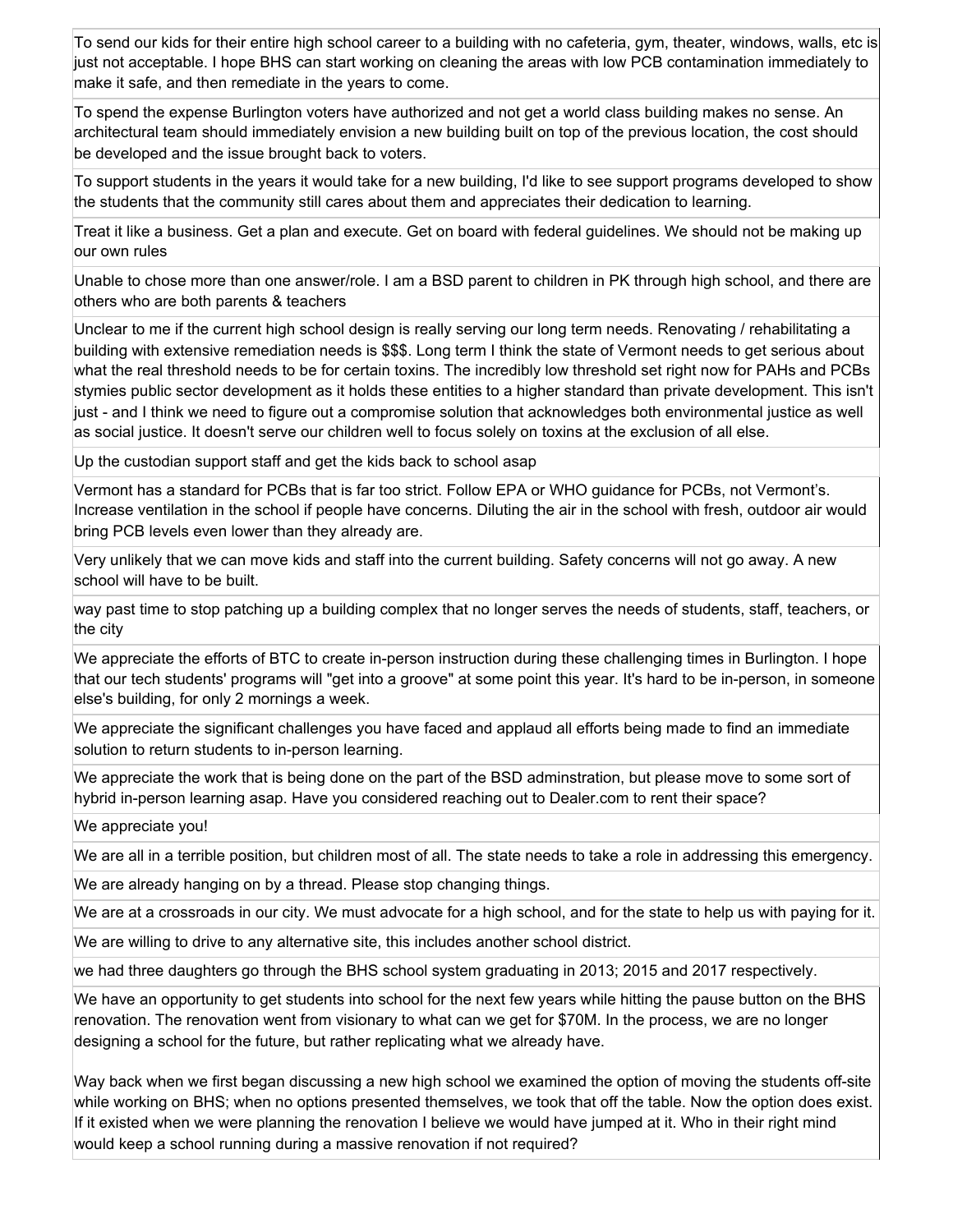We know what moving to an alternative site will cost. We do no longer know the cost of the Re-envisioning plan nor of other options. Harness the energy and expertise of our district and community and take the time to decide what is the best option for a school for the next 50 years or beyond.

## thanks

We have an option to move from BHS to another high school, wondering if that would be plausible for other students after COVID restrictions are lifted.

We have strong feelings about the hybrid format being a negative format.

We have two middle school children and the idea of having an alternative high school space for the majority of their high school experience is disheartening to say the least. We have lived in Burlington, paying taxes here for over 20 years and feel very connected to this community, however the prospect of not having a school for 2-4 years will force us to consider either moving out of Burlington or sending our kids to private school. While the other two options might seem viable as a non-parent community member or with younger children, those of us with middle and current high school students will lose out- which seems incredibly unfair. While not understanding the budget implications, it also seems like option 1 will likely be the best option financially for what the community is able to support.

We must follow the health and safety recommendation on scientific, ethical and legal grounds. We shall surely be sued if anyone gets sick from that building.

We need a clear timeline - this is CODE RED. Our kids are not getting the education they deserve. There are so few days of school already, and time is ticking. We need to know what the plan is for our students and make decisions for our families accordingly. Further, I object to the language "disregard the VT Dept. of Health," etc. above. Surely we can work with them to support our students and to understand the devastating effect this decision has had on students; their development, their education and their sense of place and belonging. I believe in science but science is most useful when applied in a wholistic way with the understanding that our job must be risk reduction and harm reduction. If we can't arrive at a plan ASAP, I fear for Burlington and what it will mean that we have no high school. Families will leave. I appreciate the difficulty of this situation and how much time and energy has gone into trying to move ahead. But each day I see my kids get less and less engaged in with their BHS community the more frustrated and worried I get. Thank you.

We need a new, safe, energy efficient, modern high school .

We need action now. You are letting down BHS students by sending us back to in-person.

We need to get the students back into in-person classrooms ASAP. If an alternative site is found, feasible, and provides the students with as much as a high school experience as they would have had if PCBs were not detected at BHS, then I am not opposed to an alternative location in the interim and then I think the existing BHS buildings should be demolished and new HS and BTC built. My daughter is a sophomore. An interim location will be for the rest of her HS experience. If it is some sad building environment which is not good for learning, I am seriously thinking of sending her to private school for Junior and Senior years.

We need to have students meeting onsite somewhere safe as soon as possible so that they have a sense of community.Not all students do well with online learning.

We need to let students return to BHS now. The current model is not working for so many students and the idea that the building is suddenly uninhabitable is ridiculous and sets a dangerous precedent for the rest of the state. Many of our schools surely have the same problem but districts will be reluctant to address it if it means closing the school while you do so.

We need to put children's safety over convenience.

We really need a \*new\* building, but would have to come up with an aggressive plan of action for this to happen.

We should not be disregarding DOH and EPA science.

I cannot picture how we could safely move back into the building and be there during remediation. If you are proposing this, I assume you have plans to keep everyone safe. Where are they? Would everyone wearing N95 masks mean we are safe from airborne PCBs? I have serious reservations about this plan but it seems to be the route we are going.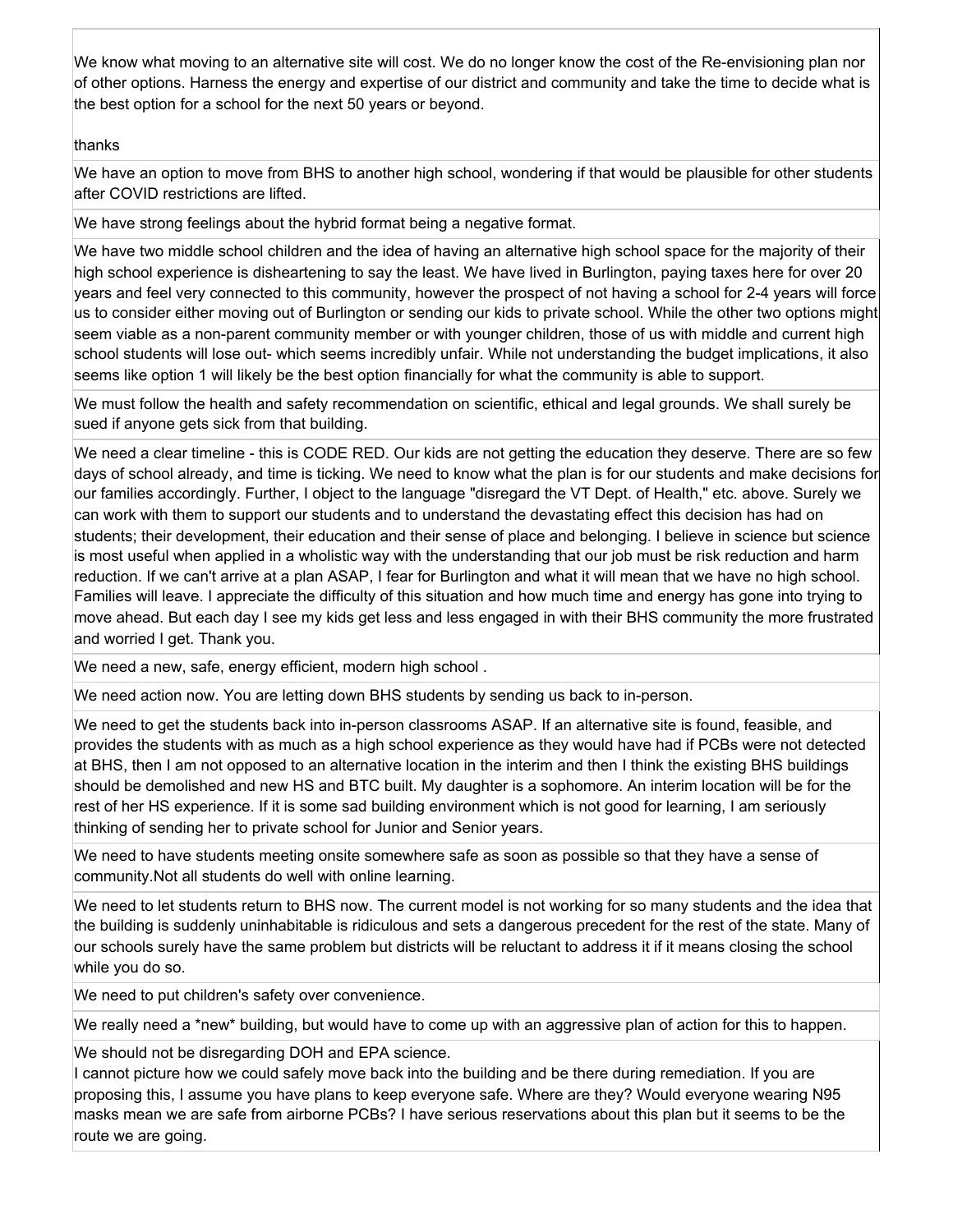We want our national leaders to base their decisions on science and evidence. We should be doing the same in this situation.

We will not tolerate moving back into the building until VT DOH and EPA approve; it's unfathomable to me that this was proposed.

What alternative sites are being considered? How will the city prevent this from becoming another Burlington Hole?

What is the cost to the taxpayers to rent a learning space for 2-3 years? At what point (financially) would the district scrap the old building altogether and build a new campus?

When considering alternate locations please consider transportation.

When will our kids have in person learning? Decision needs to be made soon.

Which is cheaper for the above ?

While I appreciate being given the opportunity to express my opinion, I believe there is a time & a place for a leader to stop seeking input, make a clear decision, and tell us the plan. That time is now.

While I selected returning to BHS asap, I am uncomfortable about disregarding the Dept. of Health's recommendations, so I would want to see (or know that the school board / superintendent has seen and understands) the research behind the closure recommendations and comparative research from other schools across the country or in VT who are in this situation (I really have a feeling all the Burlington schools and even all the VT schools are going to have trouble meeting the VT Health Dept. standards, but I am not an expert on this.) I'd also expect that the return would involve the hybrid schedule originally devised.

I'm also concerned that the third plan listed above is unfeasible given the school budget and Governor Scott's insistence on cutting school funding.

My opinion is also colored by the fact that my daughter is a senior and finds AP classes easier to manage in person, and that I'd like her to finish high school where she started, all things considered. Unless the alternate site is something cool, like an old haunted hospital, or a mall. Or even better, a haunted mall.

Good luck with this decision! :-)

While I understand the challenges we are all facing in regards to COVID and now PCBs, I do not feel that my daughters are getting the best education from BHS. They are taking 3 "real" classes with a free block and were unable to take more due to teacher limitations. The girls are honor\high honor students and could\should be learning significantly more (they don't need a free block without teacher engagement - that is a waste of valuable learning time). We have also seen a decrease in teacher response - one in particular, my daughter has emailed him multiple times over multiple weeks and not received a response. I too have emailed him - and no response. I think teachers are less engaged in this fully remote model. I would like to see BHS come up with a "higher learning" curriculum geared towards those kids eligible\capable of learning at a higher level. My daughters take honor classes now, but there are many kids in those classes that do not belong there. Lastly, I am disappointed that we knew about the PCBs a year ago, did not communicate to the EPA properly - and worse off, put our kids back in school in person this fall knowing the PCBs were there.

While it is probably best not to have parts of BHS in use right now, I do feel there are areas of the building that could be remediated quickly and utilized sooner rather than later (i.e. the A Building). I am very concerned that certain areas of our students' education will be short changed because of the lack of appropriate spacing. I have heard about options to move classes to places such as the Macy's building, however, the only classes that seem to be mentioned and the only classes this would seem to work for are the "academic" classes. I feel STRONGLY that during these times, it is important to think of the mental well-being of ALL of your students. For many, their mental health is boosted by the arts - theater, choir, band, orchestra, art classes, photography, etc. It is proven that students involved in music in school are more engaged in class, perform better on their SATs, can think more creatively, have better self-confidence - just to name a few benefits

(https://nafme.org/20-important-benefits-of-music-in-our-schools/). I think it's important that appropriate measures are taken by school officials to find spaces that can be used for music classes, art classes, gym classes and theater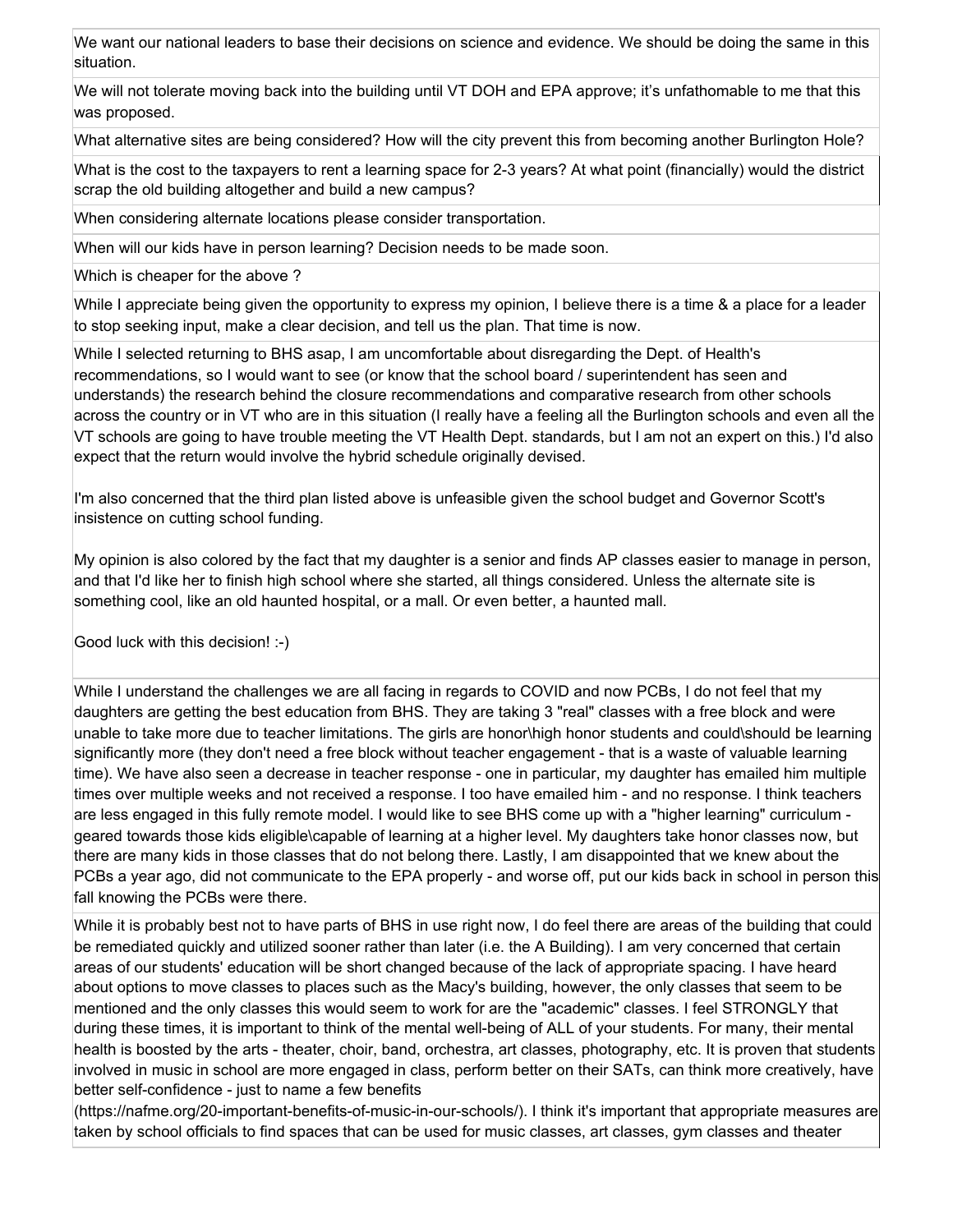productions. I am disappointed that there seems to also have been no clear plan for what would happen to classes during this remodel that has been in the planning stages for year.

While my son is faring quite well with the current remote learning set-up, he would benefit enormously from the social interaction that in-person learning provides. As an introvert, he is not very inclined to reach out to peers during his free time, so in-person learning really helps to provide the socialization that he might not otherwise seek.

While PCB is a concern, stories about BHS flooding and other problems have been around for years. I hope whatever choice the district takes will include a plan to address all the problems of the current physical environment.

While Vt DoH guidance is important, if the PCB numbers in the HS, and more specifically the BTC, are below the standard "alarm" worthy numbers, while everyone is wearing masks currently anyway, it should be acceptable to reopen. Naturally keeping in line with CV-19 guidelines.

While we no longer have a child at BHS the school system is still very much a part of who I am and the success of BTC is an integral part of our community. It was created in the 60's by superintendent Bill Keough and many kids have gained careers through its teachings.

Why 2 to 3 years? Can't you have more crew and renovate in 1 year? Thank you!

Why are the choices to either go against health concerns or have my sophomore have no high school experience? This is pretty lame. Some buildings are clear. I picked this because I had no choice but to answer something.

Why are you asking parents this? This should be decided by the people whose job it is to see that we have the most appropriate and highest standard education that the city of Burlington has to offer. I am not an environmental scientist, I cannot say whether building F is going to poison my child, I am also not an engineer or architect who can say whether students can safely be in the school while remediation or reconstruction occurs. The bottom line is I want the best education for my student and I thought the city of Burlington could provide that, but instead I am being asked what options should be taken.

Why aren't we prioritizing BCL? How in this time can in be possible that it might not run in the upcoming semesters???? I feel the high school administration needs to support that program more. In a time when we are providing so little for our students why isn't make it run a priority. It has a location and teachers. Thanks to all for your work in this challenging time!

Why can't you split up the school and send them to another high school 2 days a week ?

Why is the school not being worked on now? Can't building F be totally closed off and then have people in the other buildings replacing light fixtures and removing the caulking, airing it out and cleaning to remove the chemicals causing the PCB's? It appears the school has simply been abandoned when the last couple of months there could be things done to get the kids back in school. Won't everyone be wearing masks as well, so doesn't that help protect from PCB's too? I have a senior and a freshman, and this is a frustrating start and end to their high school careers.

Why is the timeline for this set to be November 18th (one week before students leave for thanksgiving break)? They would be in person on 11/18, then not on 11/25, then in person on 12/2 then not on 12/9 (in service scheduled for 12/9) then in person on 12/16 then not on 12/23 (start of winter break)....this seems like a ridiculously disruptive thing to do toward the end of semester 1. If the students are split into 2 groups, with all of the breaks and disruptions, I would see each student once per month—maybe? Why can't this wait until second semester?

Why was this PCB levels not checked in prior years or at least sooner in the renovation process? It could have been fixed in the spring/summer while the school was closed and be open by September. Work with Vermont Dept. of Health to get waiver to reopen. There is too much gap between the acceptable Federal levels and VT levels.

Why would we move to alternative location for 2-3 and then return to BHS instead of using the time to build the new school as planned. Seems like a nonsensical choice. I am concerned about an "alternate location" that doesn't have a theater, gym, cafeteria, library...How about giving kids the option of bussing them to Winooski, South Burlington, Colchester, Essex or CVU for 2 -3 years? I am MOST concerned about my student receiving a high quality and equitable education - more than where they are.

Willing to give up convenient sports fields for a new school building.

without costs associated to this, the survey is asking for opinions with no foundational information. SMH.